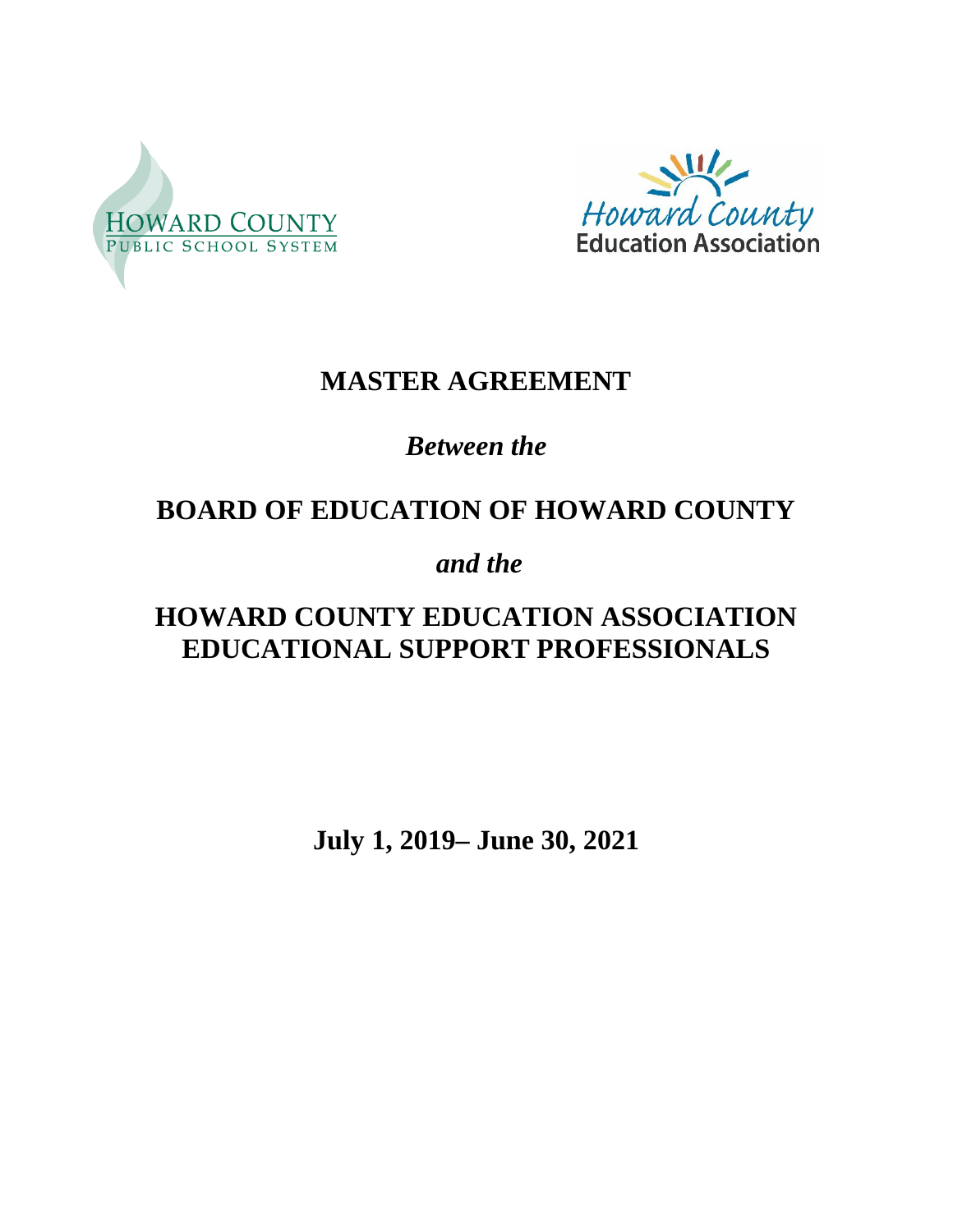## **HOWARD COUNTY EDUCATION ASSOCIATION EDUCATIONAL SUPPORT PROFESSIONALS**

## **TABLE OF CONTENTS**

| <b>ARTICLE</b>          | <b>TITLE</b>                                   | <b>PAGE</b> |
|-------------------------|------------------------------------------------|-------------|
| $\mathbf{1}$            | Recognition                                    | $1-2$       |
| $\boldsymbol{2}$        | <b>Grievance Procedure</b>                     | $2 - 4$     |
| 3                       | <b>Association Rights</b>                      | $4 - 7$     |
| $\overline{\mathbf{4}}$ | <b>Employee Rights</b>                         | $7 - 8$     |
| 5                       | <b>Personnel Employment</b>                    | $8-12$      |
| 6                       | <b>Evaluation</b>                              | 12          |
| 7                       | <b>Leaves</b>                                  | $13 - 18$   |
| 8                       | <b>Workers' Compensation Leave</b>             | 18          |
| $\boldsymbol{9}$        | <b>Protection of Members</b>                   | 19          |
| 10                      | <b>Emergency Closings</b>                      | $19 - 20$   |
| 11                      | <b>Working Hours and Working Conditions</b>    | $20 - 26$   |
| 12                      | <b>Professional Learning and Reimbursement</b> | $26 - 27$   |
| 13                      | <b>Sick Leave Bank</b>                         | $27 - 28$   |
| 14                      | <b>Insurance Protection</b>                    | 28-35       |
| 15                      | <b>General Provisions</b>                      | 36-37       |
| 16                      | <b>Negotiation Procedure</b>                   | 38          |
| 17                      | <b>Salary Scales</b>                           | $39 - 51$   |
| 18                      | <b>Duration</b>                                | 52          |
|                         | <b>Schedule of Appendixes</b>                  | 53          |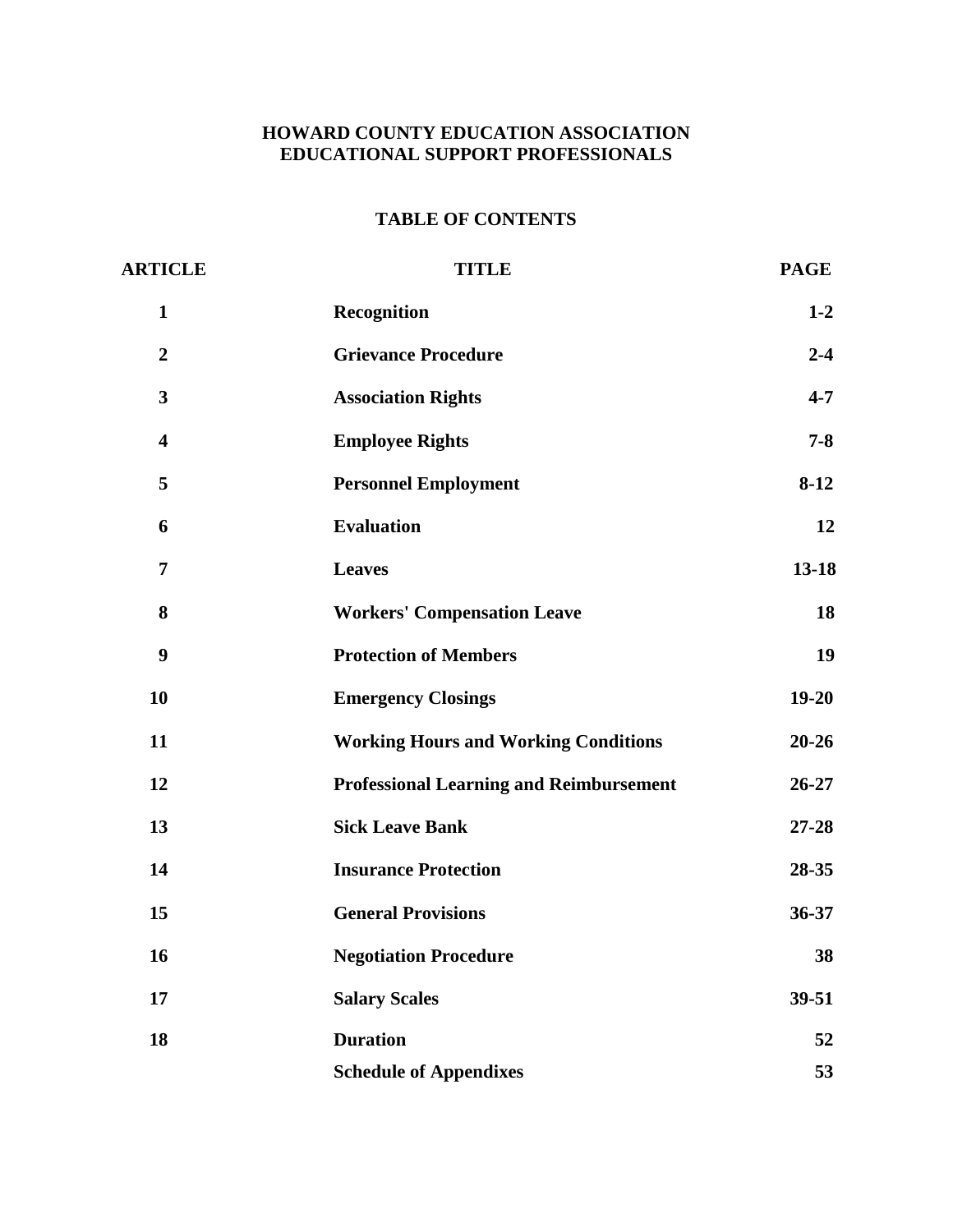#### **ARTICLE 1 RECOGNITION**

- exclusive bargaining agent for all employees within the unit defined herein. 1.1 Pursuant to and in conformity with Title 6, Subtitle 5, of the Education Article of the Annotated Code of Maryland, the Board recognizes the Association as the sole and
- personnel eligible for inclusion employed 700 hours per year except the following: 1.2 Bargaining Unit - The bargaining unit shall include all non-certificated, non-supervisory

 bargaining unit only if they are employed in a job sharing capacity. Employees employed between 650-700 hours per year shall be eligible members of the

- eligible for inclusion into the HCEA-ESP Bargaining Unit. 1.3 Food and Nutrition Service Assistants employed 500 hours or more per year shall be
- 1.4 Confidential Employees
	- A. Confidential employees shall be those designated by the Board after negotiation with applicable employee organizations pursuant to Section 6-501 et seq. of the Education Article of the Annotated Code of Maryland.
	- B. The Superintendent/designee will provide written notice to any employee designated as confidential within ten (10) days of being so designated.
- 1.5 Definitions
	- members of the bargaining unit. A. Employee - Unless otherwise indicated, the term "employee(s)" shall refer to all
	- employee on approved leave. Temporary employees are not eligible to be members of the bargaining unit. B. Temporary Employees - Any employee hired for a period of not more than three consecutive months to fill a temporary job or for any period of time to replace an
	- instructional, special education, media, science, BSAP, and ESOL assistants, through the end of the agreement. C. Paraeducator - Unless otherwise indicated, the term "paraeducator" refers to those bargaining unit members providing instructional support to students, including
	- D. Paraprofessional Unless otherwise indicated, the term "paraprofessional" shall refer to all members of the bargaining unit.
	- E. Seniority Seniority shall be defined as continuous length of service in the Howard County Public School System.
		- 1. Calculation For a full-time employee, seniority shall be calculated from the date that the employee first reported to work. Seniority rights shall become effective following completion of the probationary period of 120 work days,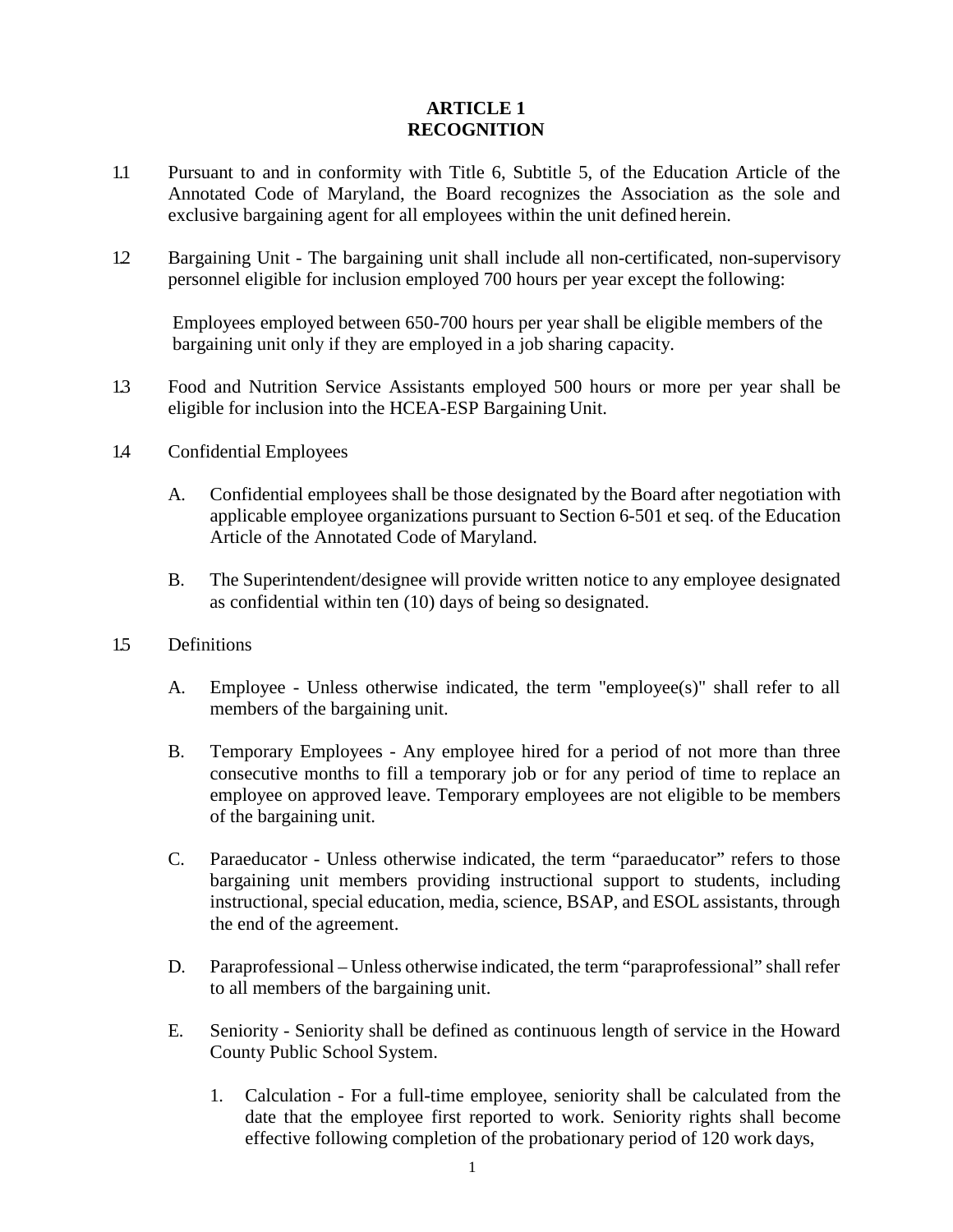retroactive to the first date of employment. For part-time employees excluded from the bargaining unit who become full-time employees as defined in this Agreement, seniority shall be retroactive to the first day of part-time employment.

- 2. Interruption in Service Approved leaves of absences will neither count toward years of service for seniority purposes, nor be considered a break in service.
- 3. Termination of Rights An employee shall lose seniority rights if he/she resigns, their accumulated sick leave restored. except that persons returning to employment within 24 months shall have all of
- (MSDE) regulations. F. Non-certificated - Employees whose positions do not require as a qualification a professional certificate as defined by Maryland State Department of Education
- G. Non-supervisory Employees who do not direct the work of others.
- H. Probationary employee An employee who has worked less than 120 days from the first day of employment or who is serving a new re-evaluation period of 60 work days due to promotion.
- 1.6 All newly created job titles eligible for inclusion into the Howard County Education Association Educational Support Professional unit shall be designated for inclusion in said unit.
- private contractor to hire displaced employees. 1.7 It is recognized that the Board of Education may contract out work. However, the Board of Education will notify HCEA prior to contracting out work that will result in the loss of jobs for bargaining unit members. Additionally, the Board of Education will encourage the

#### **ARTICLE 2 GRIEVANCE PROCEDURE**

- 2.1 Definitions
	- A. Grievant An employee or group of employees or the Association filing a grievance.
	- B. Grievance A written statement by a grievant that a dispute or disagreement exists involving the express provisions of the terms of this Agreement that relate to salaries, wages, hours, and other working conditions.
	- C. Employer The Board of Education or its administrative officers.
	- Saturdays, Sundays, holidays, or any other day noted in the school calendar when inclement weather. D. Weekday - For 10-month employees, weekday means the day of the week other than schools are closed for students, or when schools are closed for emergencies and/or

For 12-month employees, weekday includes all scheduled workdays other than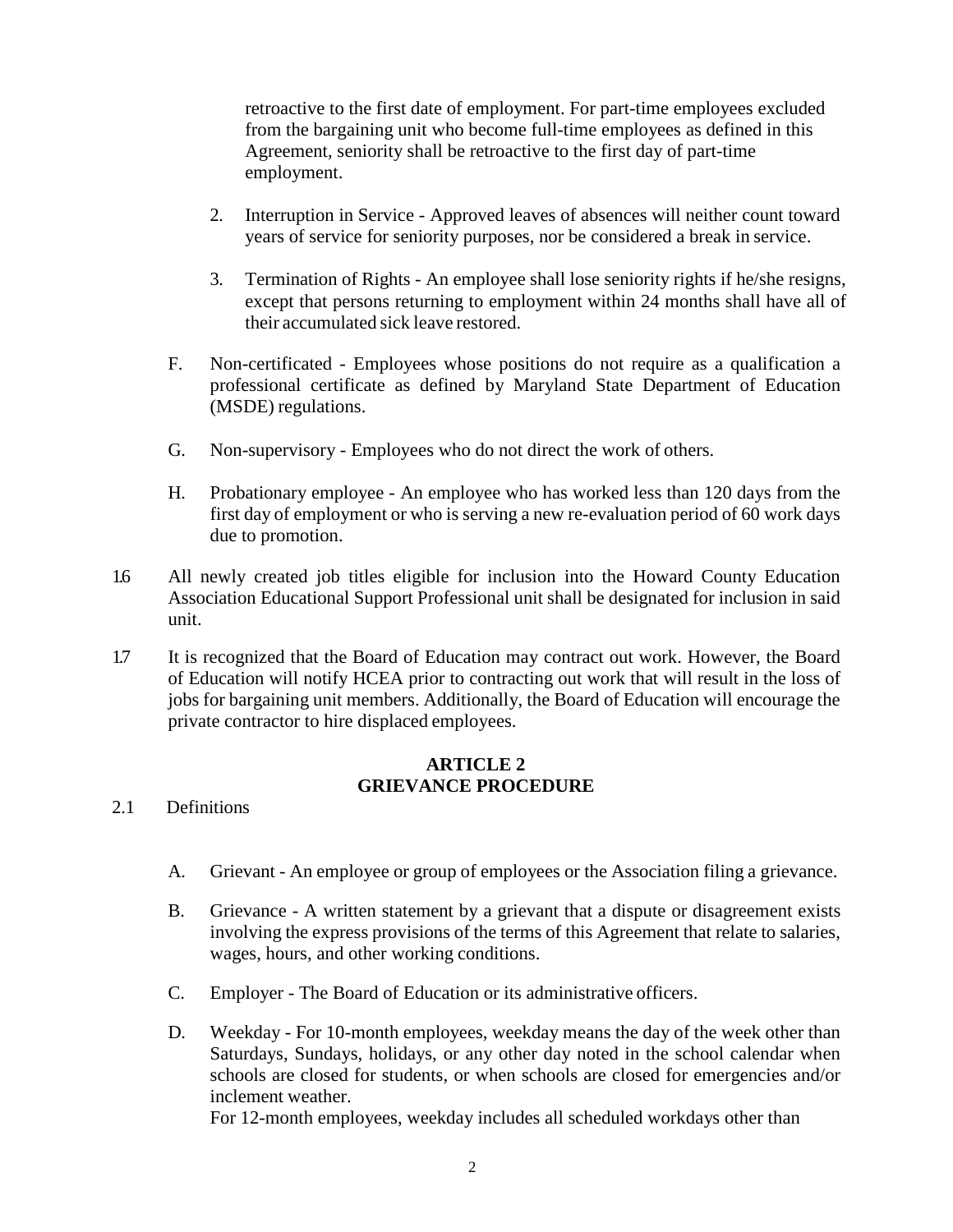Saturdays, Sundays, holidays, or any day when schools and/or offices are closed for emergencies and/or inclement weather.

#### 2.2 Procedures

- fail to resolve the dispute, the employee may file a grievance or the Association may A. It is most desirable for an employee and his/her immediate supervisor to resolve the dispute through informal communications. In the event that informal communications file a grievance on behalf of the employee(s).
- following the date of the occurrence (of alleged grievance). B. The employee or Association must submit a written statement regarding the alleged grievance to the employee's immediate supervisor within twenty (20) duty days

The employee or Association's written grievance must include at least the following:

- Name (and signature) of the grievant(s)
- Job assignment(s) and location(s)
- Description of grievance and the facts involved, including relevant dates
- Reference to the express provision(s) of this Agreement
- Remedy sought
- C. A grievance shall be presented in the following steps:
	- 1. Step I Between the Grievant and his/her representative, and/or the Association, meeting with the employee within seven (7) duty days after receiving the written employee in writing within seven (7) duty days as to his/her disposition of the response, he/she may appeal to Step II. at the request of the grievant, and the employee's immediate supervisor and/or his/her designated representative. The immediate supervisor shall schedule a statement from the employee. The immediate supervisor shall respond to the grievance. In the event that the grievant is not satisfied with the supervisor's

If the grievance affects two or more bargaining unit employees, the Association may submit such grievance in writing to the superintendent directly, and the processing of the grievance shall be commenced at Step II.

 (7) duty days of the receipt of the supervisor's response (Step I), the employee may appeal the immediate supervisor's decision to the Superintendent's designee. The appeal must 2. Step II - Between the Grievant and the Superintendent's designee. Within seven be in writing. The Superintendent's designee shall arrange for a meeting with the employee within seven (7) duty days after receipt of the written appeal. The immediate supervisor may be present at a Step II hearing at the discretion of the Superintendent/designee.

 grievance within seven (7) duty days after completion of the meeting. The Superintendent designee shall provide a written decision pursuant to the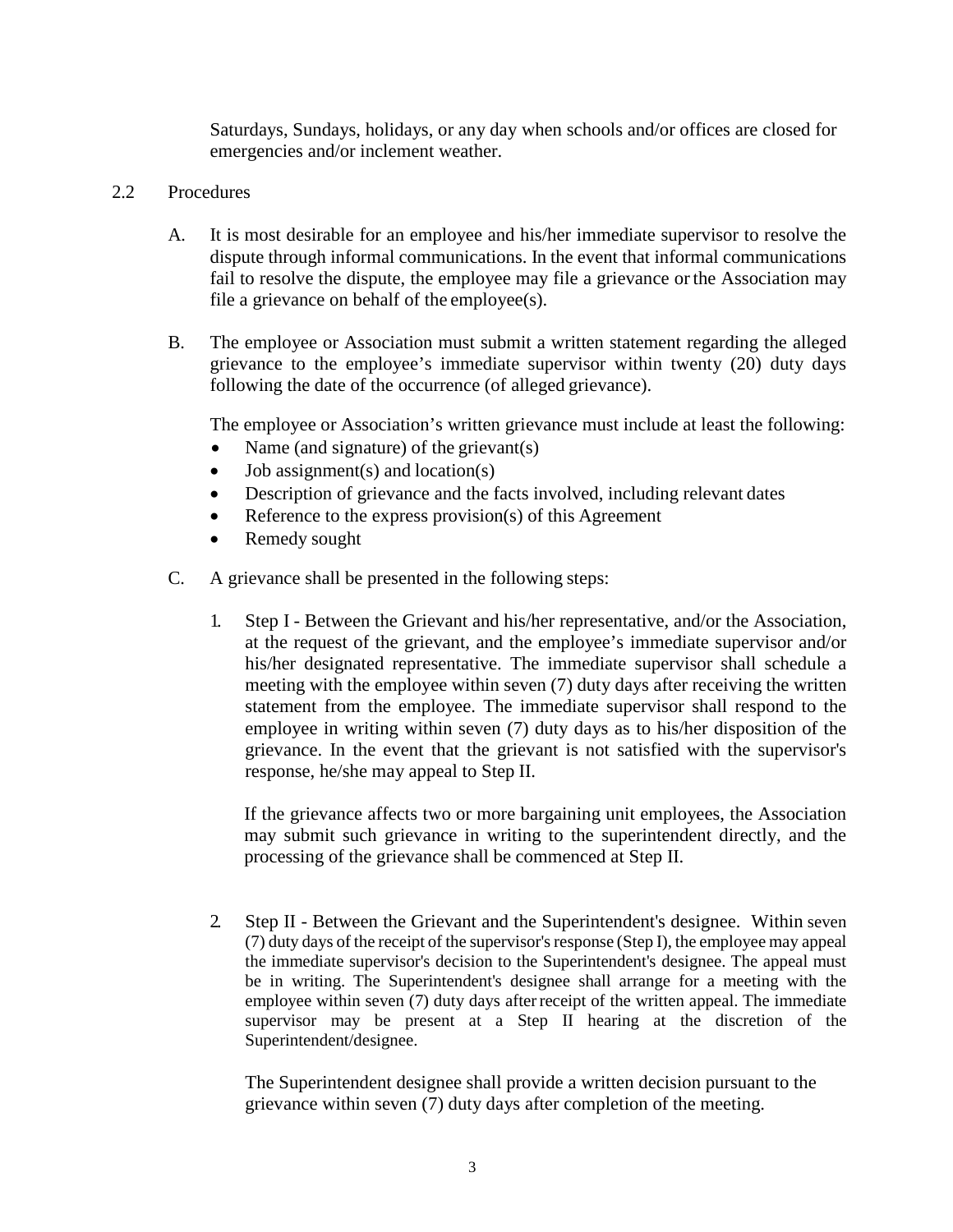decision at Step II was forwarded via certified mail. Grievances filed by the Association are not subject to binding arbitration. The arbitrator's decision shall be final and binding on all the parties. 3. Step III - Submitted to Arbitration - In the event that the employee and the Association are not satisfied with the decision at Step II, the grievance may be submitted to arbitration under the Voluntary Labor Arbitration Rules of the American Arbitration Association within 40 calendar days from the date the

 The jurisdiction and authority of the arbitrator and any opinion of award shall be Association and the Board. The arbitrator shall not add to, alter from, amend, or arbitration shall be equally divided between the Association and the Board. confined to the express provisions of this Agreement at issue between the modify any provision/s of this Agreement. The costs of the aforementioned

- 4. The parties may mutually agree to utilize a mediation process with the Federal Mediation and Conciliation Service (FMCS) in an effort to resolve a grievance. arbitration and the scheduling of an arbitration hearing (Step III). Such procedure may be agreed upon and implemented between the appeal to
- specified time limits shall permit the aggrieved party to proceed to the next step. 2.3 Failure at any step of this procedure to communicate the decision on a grievance within the
- when no more than two employees of the Board of Education of Howard County (including the Grievant and/or Grievants) are required by the Association to testify. In any case in which the Association will require the attendance of more than two employees, the meeting will be scheduled to commence at 4:00 p.m. If the parties mutually agree, the meeting may commence at an earlier or later time. 2.4 Meeting - Grievance meetings and hearings will be scheduled to commence at 10:00 a.m.,
- 2.5 Records A record of a grievance shall not be included in any employee's personnel file.
- at each step of the grievance procedure. Copies of employer decisions given at any step of the grievance procedure in any grievance whatsoever shall be given to the Association. 2.6 Association Representation - All employees shall have the right of Association representation
- 2.7 No Reprisals No reprisals shall be invoked against any employee for processing a grievance or participating in any way in the grievance procedure.

#### **ARTICLE 3 ASSOCIATION RIGHTS**

- under this Agreement. 3.1 No Reprisals - No reprisals shall be taken against any employee who exercises his/her rights
- each school in an appropriate location. 3.2 Bulletin Boards - The Board will provide one (1) bulletin board with unobstructed access at
- 3.3 Association Communications The Association shall be permitted to utilize the school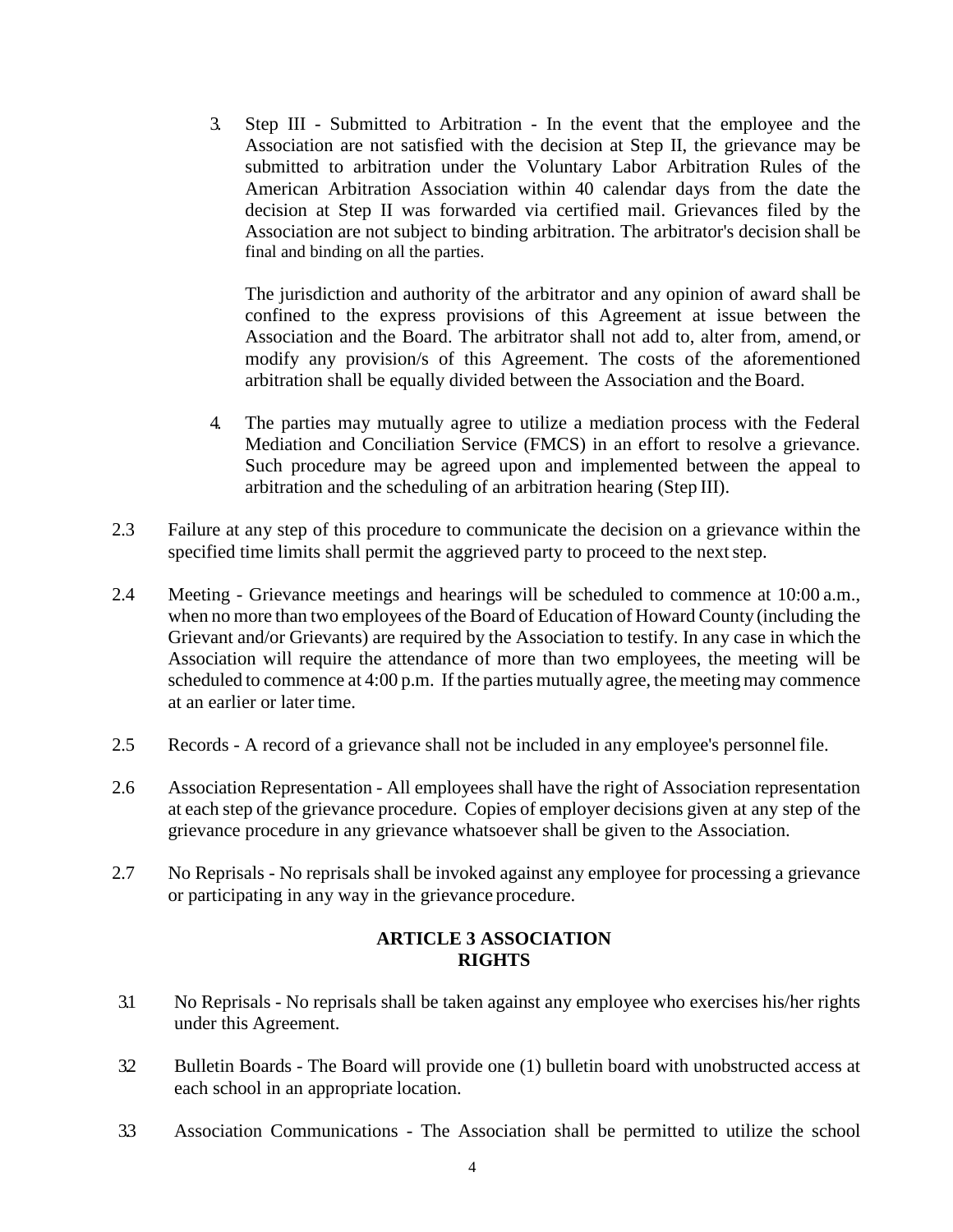However, the Association agrees not to use the school delivery system for the following: delivery system (PONY) for the distribution of Association materials, provided that such distribution does not interfere with the distribution of the materials of the school system.

- Political materials.
- Advertising materials for business establishments or brand name materials not contained in official Association publications.
- in question will be contacted in advance about any such meeting. 3.4 Association Meetings - The Association shall be permitted to use school facilities for meetings at reasonable times and upon meeting all appropriate application and utilization procedures established by the Community Services Office. The administrator of the building
- 3.5 Access to Schools In order for the Association to properly administer this Agreement, Association officers or employees will have access to all school system buildings and all The Association representative will check in at the front office at the building upon his/her employees, provided that the exercise of this right will not interfere with the educational program and provided that access does not interfere with assigned duties. The school administrator or department supervisor shall make the determination regarding interference. arrival.
- unreasonably withheld. 3.6 Information to the Association - The Board shall provide the Association, upon request, available information developed by the school system which is reasonably necessary to represent employees in negotiations and grievances. Such information shall not be
- 3.7 Board Meetings The Association will be provided a written copy of the Board meeting agenda Association promptly following such meetings. prior to the meetings. A copy of approved minutes will be provided in writing to the

Items pertaining to the ESP unit, shall be included under the HCEA report item on the Board's agenda.

- 3.8 Dues Deduction The Board agrees to deduct from the pay of each employee covered by this Agreement all Association dues as said employee individually and voluntarily authorizes to An employee's written authorization shall be irrevocable for a period of one (1) year and shall renew itself thereafter, from year to year, subject each year to revocation in writing in October. The list of names and dollar amounts of those Association members who authorize or revoke deductions shall be presented to the finance department at least ten (10) calendar days prior to the first pay date for employees. be deducted through an appropriate written authorization form prepared by the Association. during the period from August 15 to September 15 inclusive. The deductions shall be made in twenty (20) equal installments, beginning with the last pay in September or the first pay
- seeking to represent members of the unit. 3.9 Exclusivity - Pursuant to appropriate laws, the rights and/or privileges granted to the Association in these procedures will not be granted to any other employee organization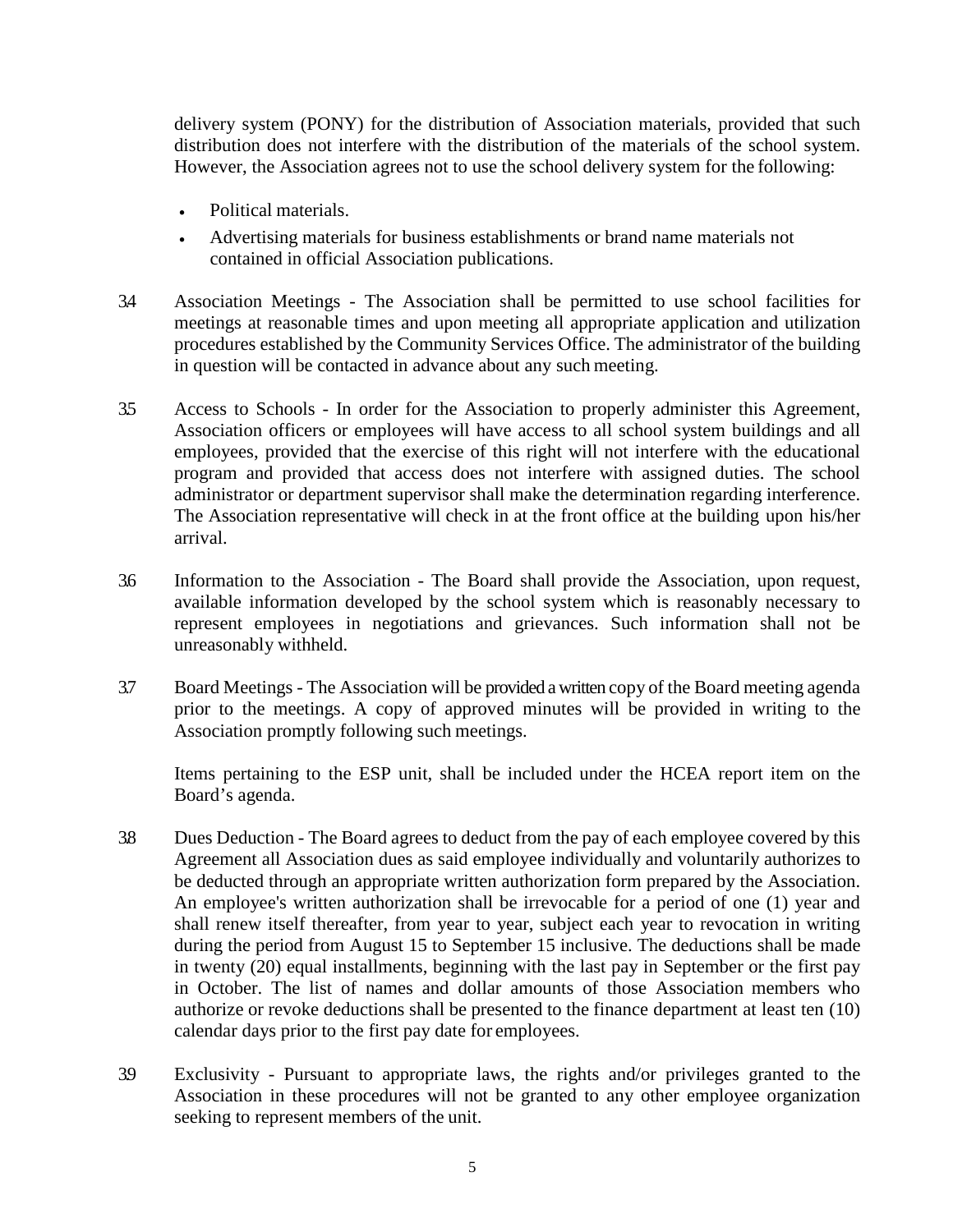3.10 Employee Lists – The Board shall provide the Association with the name, position classification, work location, home address, home and work telephone numbers, personal cell phone number and work email address of each employee eligible for representation by the Association. Said bargaining unit lists shall be provided on a quarterly basis, however, the information for new hires shall be provided with 30 days of hire.

The Association recognizes that the Board can only submit information actually provided by the employee.

- 3.11 Notices The Association shall receive notices of all unit position vacancies via distribution of approved circulars.
- affect wages, hours, or working conditions of employees. 3.12 The Association shall receive copies of all policies and all circulars, including those that
- 3.13 Orientation The Association shall be allowed to distribute materials to new employees through the Office of Human Resources. The Association shall be notified at least 10 days in advance of all employees processing session dates and times and also be provided a place on the agenda.

 The Association shall be permitted to present information to nurses at their annual orientation.

- 3.14 Each quarter, the Association will be provided the names of retiring ESP unit members*.*
- 3.15 No employee will be prevented from wearing pins or other identification of Association membership.
- Agreement in his/her building. 3.16 The administrator/supervisor of each building shall be available upon reasonable request of Association representatives to discuss questions relating to the implementation of this
- 3.17 Employees shall be allowed to attend professional meetings occurring during the defined work day with the approval of the Superintendent/designee.
- resources of the system including, but not limited to: annual financial reports, names of 3.18 The Board shall furnish to the Association available information concerning the financial personnel, individual and employee group health insurance premiums and experience figures, and such other information that shall assist the Association in developing intelligent, accurate and constructive programs on behalf of the employees and the students as well as informed proposals during the course of negotiations.
- 3.19 Association representatives and the Board of Directors members may be permitted to leave the school building immediately following student dismissal with approval of their immediate supervisor for the purpose of attending scheduled Association meetings. Such early departure shall not exceed two (2) times per month.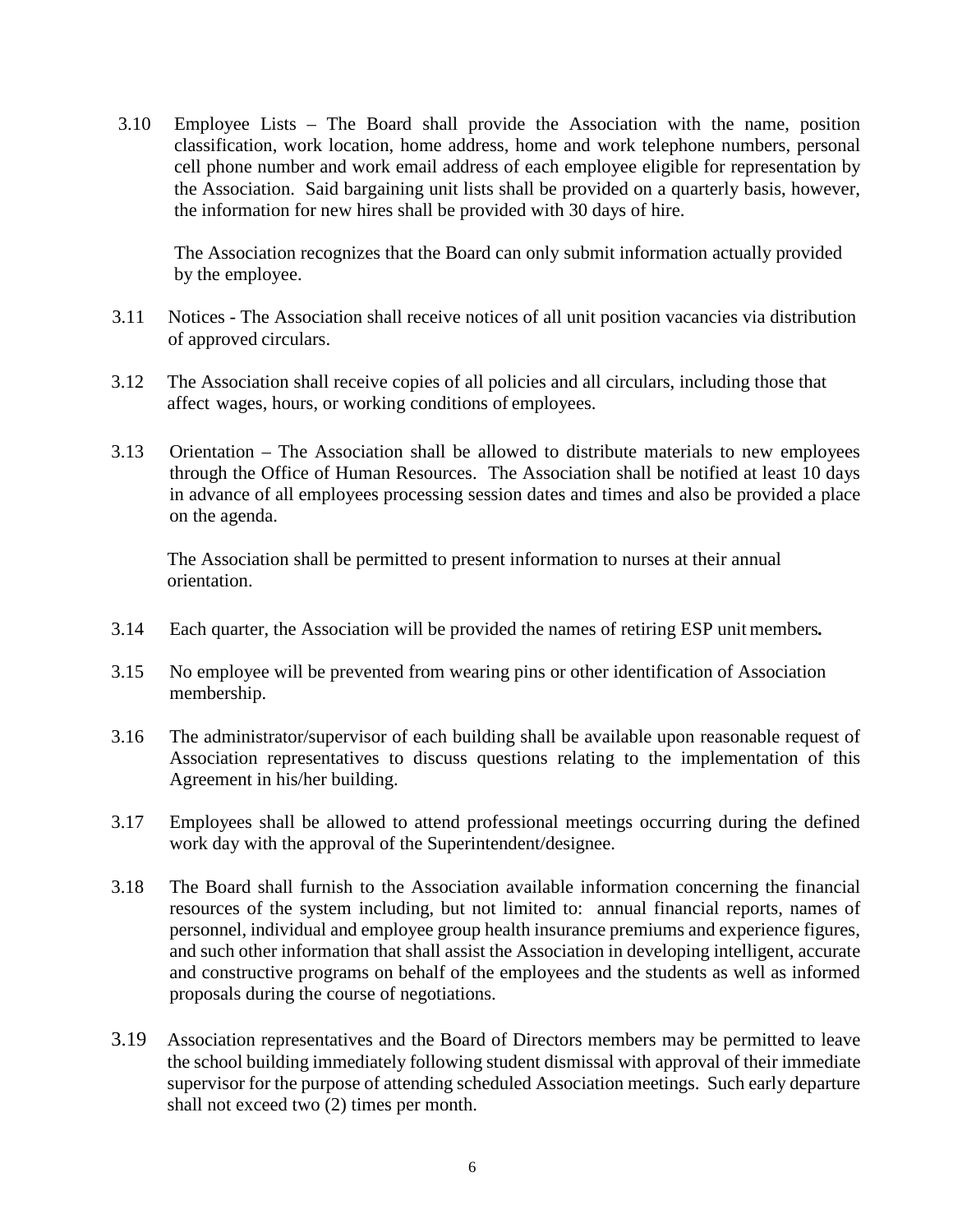- 3.20 The Association president shall have access to the sick leave bank when 15 days of Association provided sick leave are exhausted.
- costs the following year. If a withdrawal of membership occurs after August 31, full in the employee's final paycheck, then HCEA will be responsible for collecting any balance 3.21 Employees interested in terminating HCEA/ESP membership must submit a written withdrawal to the HCEA/ESP office between August 10 and August 31 to avoid membership membership dues will be deducted by payroll for that year unless there are insufficient funds that remains outstanding.

#### **ARTICLE 4 EMPLOYEE RIGHTS**

- who is serving a new re-evaluation period due to promotion. 4.1 No employee will be discharged without cause. This shall not apply to the discharge of a probationary employee. Probationary employee in this context does not include an employee
- her assigned duties or for any conduct or for any activity that may be inconsistent with Howard County Board of Education administrative policies and procedures. 4.2 Personal Life - The personal life of an employee shall be the concern of and warrant the attention of the Board only as it may prevent the employee from properly performing his or
- activity shall not be grounds for any discrimination or disciplinary action. 4.3 Freedom of Association - Participation in any religious, political, or lawful Association
- accordance with the following procedures: 4.4 Personnel Files - Individual personnel files located at the Board office shall bemaintained in
	- A. No material related to an employee's conduct, service, character, or personality shall be placed in the file unless it is signed by the person submitting the information. The employee shall be given the opportunity to acknowledge that he/she has read such material by affixing his/her signature on the actual copy to be filed, with the understanding that such signature merely signifies that he/she has read the material to be filed and does not necessarily indicate agreement with its contents.
	- shall be attached to the file copy. B. The employee shall have the right to answer any material filed, and his/her answer
	- C. An employee shall be permitted to examine his/her file, except for employment provided with an opportunity to review any additional documents to be relied on in any grievance procedure. references, at all reasonable times by appointment. The employee shall also be
	- D. An employee's file shall be open to inspection only by those persons whose official responsibilities require such inspection.
	- E. The official personnel file for each employee shall be located in the Office of Human Resources.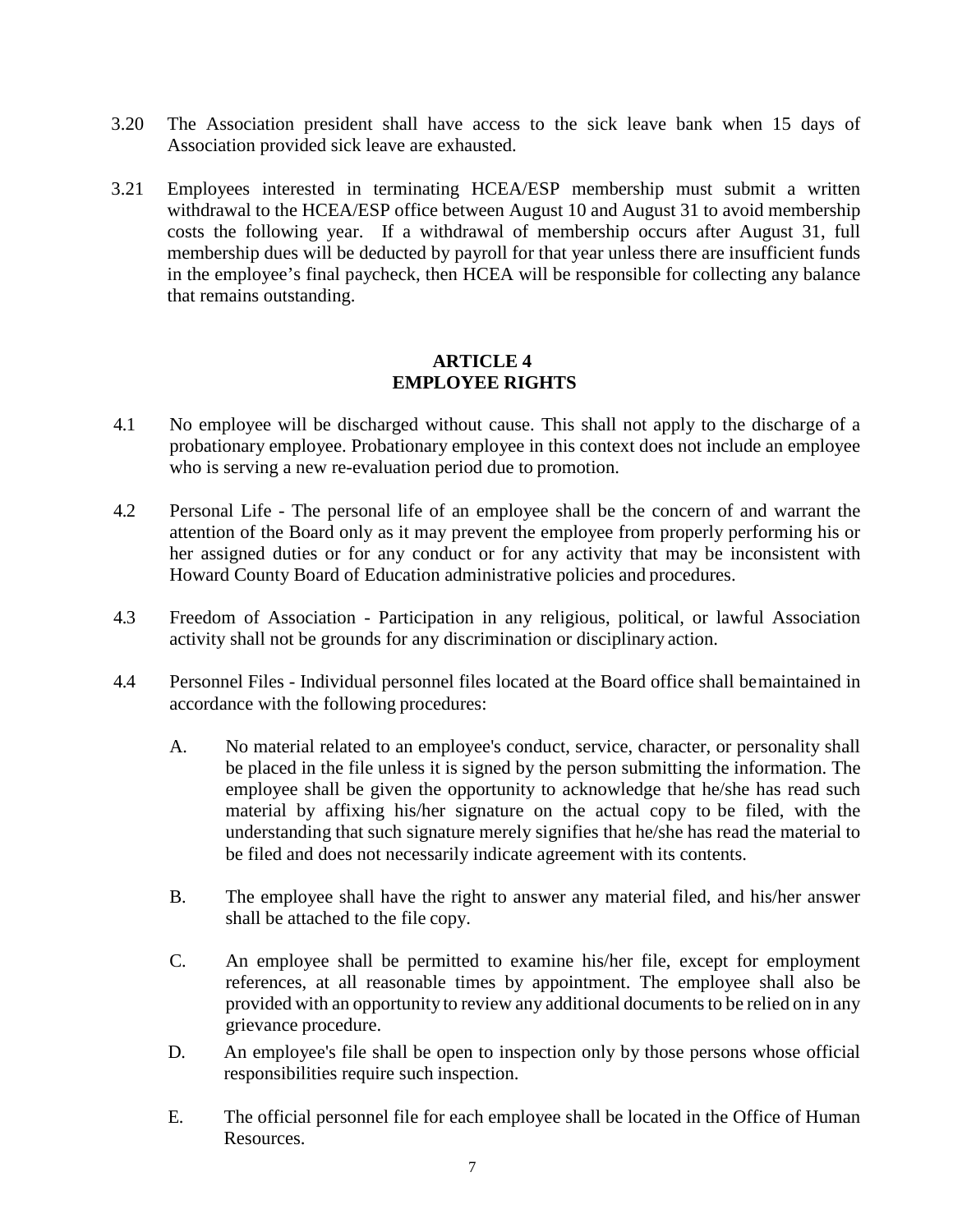- parent, student, or other person which are used in any manner in evaluating such employee will proceedings will be handled in a manner that assures appropriate confidentiality and protection of the subject unit member. 4.5 Any complaints regarding an employee made to any member of the administration by any be investigated and called to his/her attention unless the investigation is conductedby a law enforcement, social services, or other similar agency. Any such investigation and subsequent
- against the employee at that meeting. 4.6 Following the provision of due process per the established Board policy on Employee Conduct and Discipline, Association representative(s) shall be entitled to accompany and represent an employee at any hearing or meeting involving disciplinary action to be taken

Before the Superintendent/designee issues the disciplinary action, the employee will be provided a least one work day of advance notice of the meeting.

- A. The employee will be advised that disciplinary action is being considered.
- the meeting. B. The employee will be advised of his or her right to have Association representation at
- C. Except in cases when the urgency of the situation dictates otherwise, the meeting may be delayed up to one (1) additional work day in order to secure representation for the employee.
- 4.7 Employees shall be provided time to complete the HCPSS required online compliance training within the duty day.

### **ARTICLE 5 PERSONNEL EMPLOYMENT**

- appropriate, of such request between December 1 and April 1 of the current school year. Employees shall follow established procedure delineated in the Online Voluntary Transfer 5.1 Voluntary Transfer Procedures – Paraeducators, health assistants, security assistants, and student assistants who voluntarily desire to transfer to another building or department for the following school year shall notify the Human Resources office and/or each school, as Request Process. The request shall include the name of the location associated with the request.
	- A. The substantive determination of requests for voluntary transfers is within the exclusive province of the Superintendent of Schools and, as such, is not negotiable or vacancy shall be based on seniority. subject to the grievance procedure. However, if the Superintendent determines that more than one employee is equally qualified for the position, the order for filling the
	- B. Upon receipt of the transfer forms in the Health Services office, Nurses will be informed of receipt of the transfer request.
	- C. Recommendations for voluntary transfers for paraeducators, health assistants, security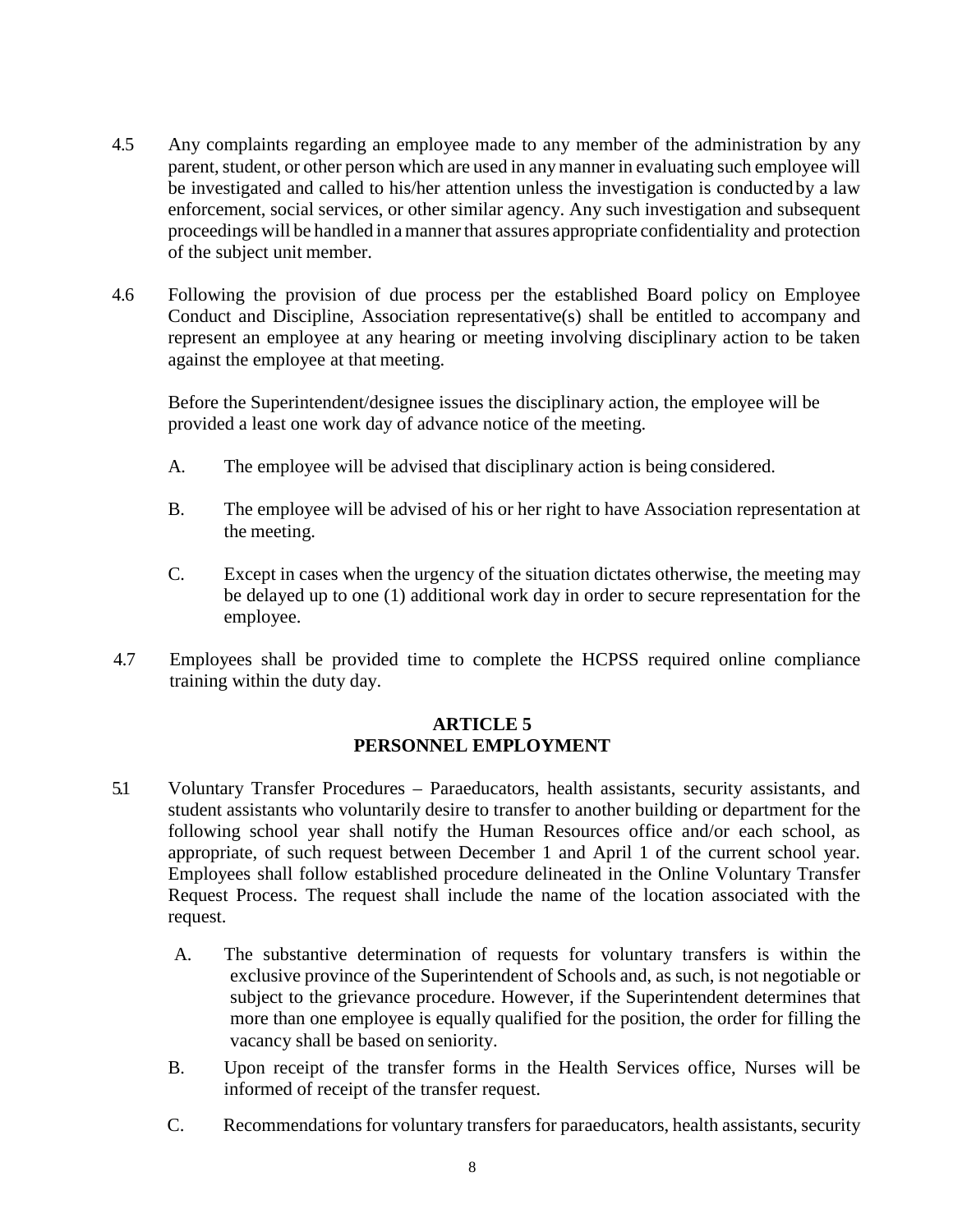be waived until August 15 if the request does not cause a hardship on the educational assistants, and student assistants for the ensuing year will not be accepted and/or processed after August 1. With the approval of the releasing principal, this date can program. An employee will have until August 1 to withdraw his/her transfer request or accept/deny in writing via email, any transfer offered by the principal. The acceptance/denial must be made within 24 hours of the written email transfer offer from the principal. If the employee declines the transfer offer, or fails to respond within 24 hours after the offer, his/her name will be removed from that school's transfer list for that school year.

- transfer after October 1 during the school year provided the sending and receiving until a replacement is found for the transferring assistant. D. A paraeducator, health assistant, security assistant, or student assistant may voluntarily principals agree with the transfer and there is no disruption of the educational program as determined by the respective school principal. Paraeducators will not be released
- technical personnel may apply for a voluntary transfer anytime during the school year when an appropriate position is available; criteria in  $(5.1)$  above shall apply. E. Secretarial, clerical, nurses, food and nutrition service assistants and central office
- F. Student Assistants Reassignment/Transfer If the student that the student assistant is another student in the Howard County Public School System. When the IEP team determines that the student no longer requires a student assistant, than the student (2) students and one (1) student leaves the school, the student assistant may remain at assigned to leaves the school and transfers to another Howard County Public School, then the student assistant may be transferred to that school with the child. If the assigned student leaves the county, then the student assistant shall be reassigned to assistant shall be assigned to another student. If a student assistant is assigned to two that school or request to be transferred with the departing student.
- will receive in a timely manner an involuntary transfer list detailing the names, positions, and work locations of impacted unit members. 5.2 Involuntary Transfer Procedures - An employee will be involuntarilytransferred when the number of unit positions or job classifications at a work site or department needs to be reduced. Notice of any involuntary transfer shall be provided to the employee thirty (30) calendar days prior to any transfer, except under extenuating circumstances. The Association
	- by the need for transfer will be given first consideration for transfer. A. Before an employee is involuntarily transferred, volunteers from among those affected
	- B. Probationary employees shall be considered for involuntary transfers before those unit period due to promotion. members who have completed their probationary period. Probationary employees in this context do not include those employees who are serving a new re-evaluation
	- Schools and, as such, is not subject to negotiation or to the grievance procedure. However, the order of transfer among those not selected for retention, who are C. The substantive determination of persons to be retained at the work site, department, or within the school system is within the exclusive authority of the Superintendent of therefore eligible to be involuntarily transferred, shall be based on seniority.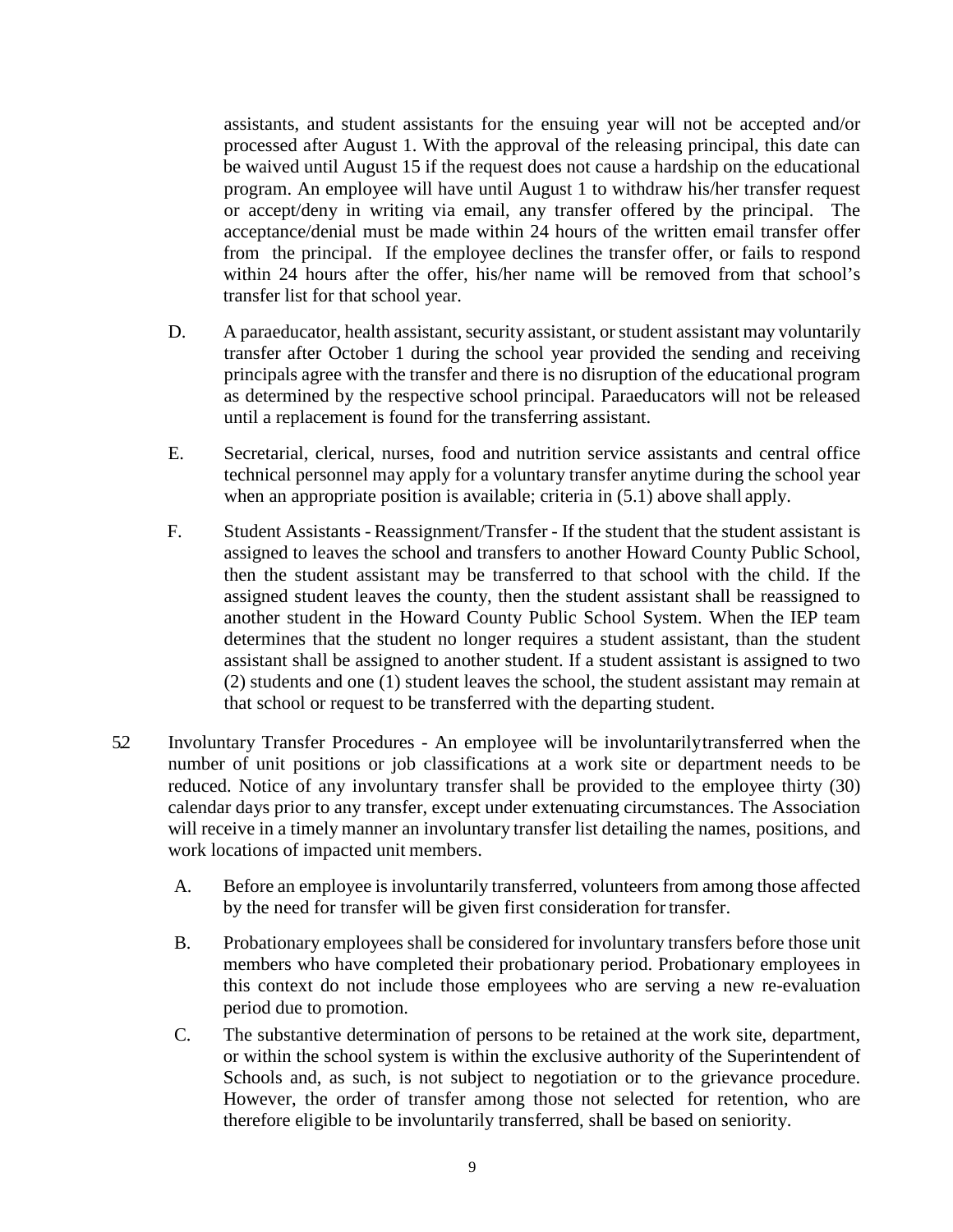- such, is not subject to negotiation or to the grievance procedure. However, if the placement, based on his/her assessment, then the order of placement shall be based on D. The substantive determination concerning placement of persons involuntarily transferred is within the exclusive authority of the Superintendent of Schools and, as Superintendent determines that more than one employee is equally qualified for seniority. All employees identified as involuntarily transferred shall be contacted by the Superintendent/designee.
- employee shall be notified and have the right of first refusal to return to that position if the same position is restored within the school year or by October 15 of the current school year if effective as of the beginning of the next subsequent school year the previously involuntarily transferred employee will be considered for transfer back to the position if he/she so desires. 5.3 Reinstatement (Involuntary Transfers) - If an employee is involuntarily transferred, the said transfer occurred at the end of the previous school year. If the same position is restored
- weeks prior to any reassignment/transfer and by March 15 except under extenuating 5.4. Administrative Reassignment/Transfer – An administrative reassignment/transfer is a change in assignment or work location at the initiation of the superintendent/designee. Whenever possible, and in general, initial notification on the part of the supervisor to the employee he/she will be recommending for administrative transfer should occur at least two (2) calendar circumstances.
- 5.5 Promotions Vacancies shall be posted online through the Office of Human Resources. All time when the vacancy has been filled. current employees shall be eligible, depending upon their qualifications, to be considered for any promotional position. The Board will encourage supervisors to interview current employees, depending upon their qualifications, for any promotional position. Internal applicants for positions within the bargaining unit will be notified in a reasonable period of
- 5.6 Reductions in Force A layoff is any fiscal, enrollment, or administrative related action resulting in the system loss of personnel/positions within the unit.
	- A. Notice In case the Board of Education must implement a layoff, resulting in the loss administrative, and/or enrollment or food service participation related action, notice must be given to the employee and to the Association within 15 days of final action of the Board or fiscal authority as appropriate or June 30. The employee and the for any reductions in force after July 1. of employment of unit members within the school system, due to any budget, Association shall be provided with at least 20 days advance notice of the effective date
	- B. In the event it becomes necessary to lay off employees, the layoff order shall be as follows:
		- 1. Temporary employees within the grade/classification.
		- 2. Probationary employees within the grade/classification. Probationary employees in this context do not include those employees who are serving a new re-evaluation period due to promotion or transfer.
		- 3. Non-probationary employees within the grade/classification.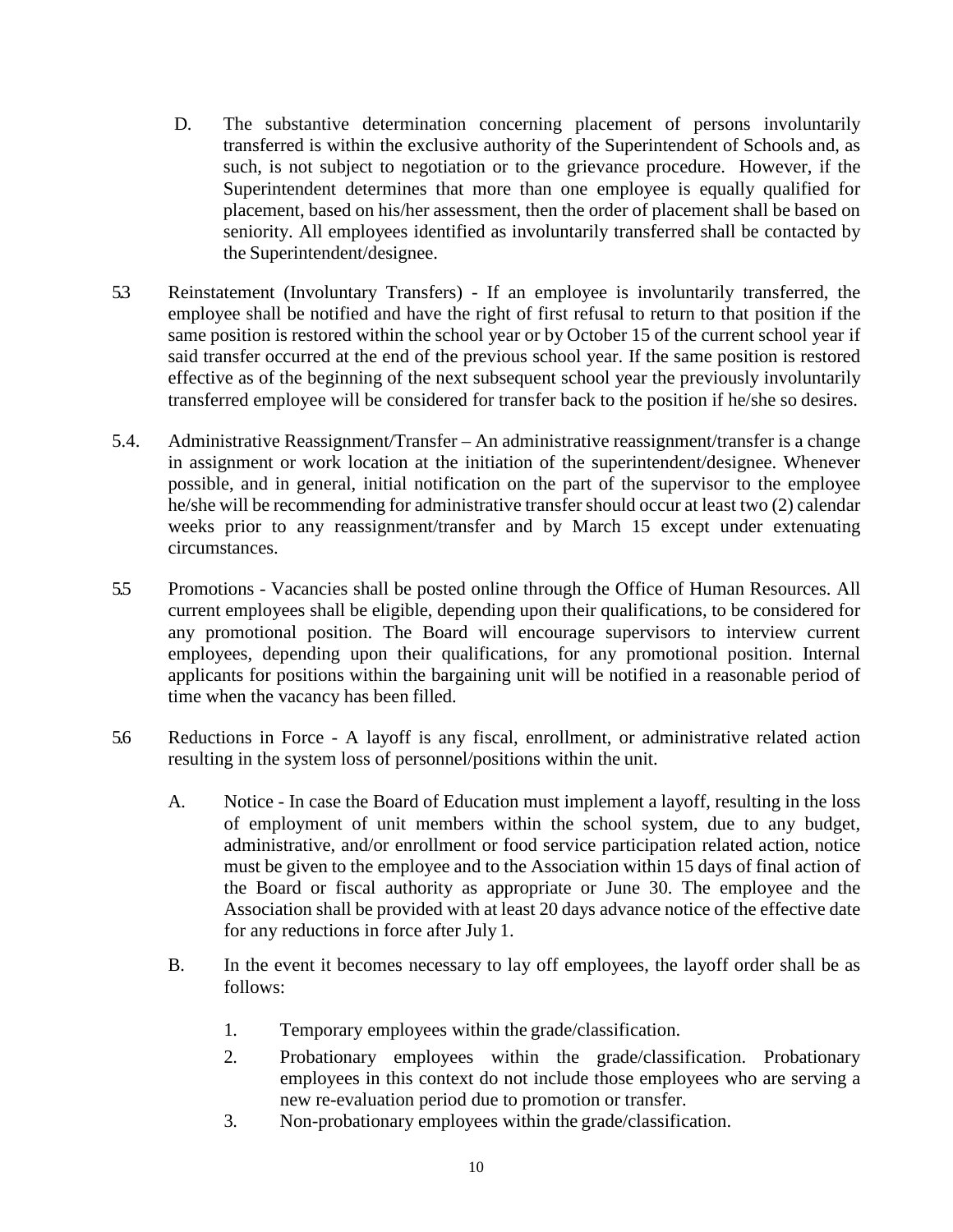- C. Within each of the categories identified in B, the Superintendent shall consider only the following:
	- 1. Work-related performance
	- 2. Area of competence, education, and experience required
	- 3. Length of service in the Howard County Public School System shall be considered, but shall not be determinative
	- 4. Needs of the respective school and/or school system
	- 5. Other relevant factors regarding the programs/services or those factors as determined by the Superintendent/designee

The presence of these provisions in B and C shall not be considered an admission of negotiability regarding such items.

- employees will not be hired while there are qualified employees on layoff. D. Recall - Employees on layoff shall be recalled in the inverse order of layoff. New
- letter sent to the last address on record. An employee who fails to respond to such notification within seven (7) week days or to report to work within ten (10) week days status to that from which the employee is laid off. At the end of the one year the second year. E. Recall Notice - An employee on layoff shall be notified of recall by telephone and/or shall forfeit recall and seniority rights provided the position to be filled is of equal pay employee shall notify the Superintendent/designee if he/she desiresto remain on the recall list for the second year. An employee may not remain on the list beyond the
- regulations and laws. F. Benefit Continuation - An employee on layoff shall be afforded the opportunity to continue health insurance benefits by paying the full cost thereof to the Board quarterly in advance. Retirement continuation shall be consistent with state
- for related work experience as identified in the job posting as acceptable experience. 5.7 Placement on the salary schedule –Employees hired on or after July 1, 2014 will receive credit
	- A. To qualify, the experience must be continuous experience ending no more than four years prior to the hire date.
	- B. Hires with previous Howard County Public School System experience will be given unlimited year-for-year credit for Howard County Public School System experience if returning within four years of the previous departure from HCPSS.
	- C. Effective with employees hired on or after July 1, 2018, credit not to exceed two (2) years for military experience or alternative civilian service required by the selective service system and not to exceed two (2) years for the Peace Corps, VISTA or National Teacher Corps work will be given upon initial employment.
- 5.8 Effective July 1, 2005, all new hires must either authorize direct deposit of pay or obtain a money card.
- 5.9 Employees hired on or after April 1 shall not be eligible for a step increase in the subsequent fiscal year.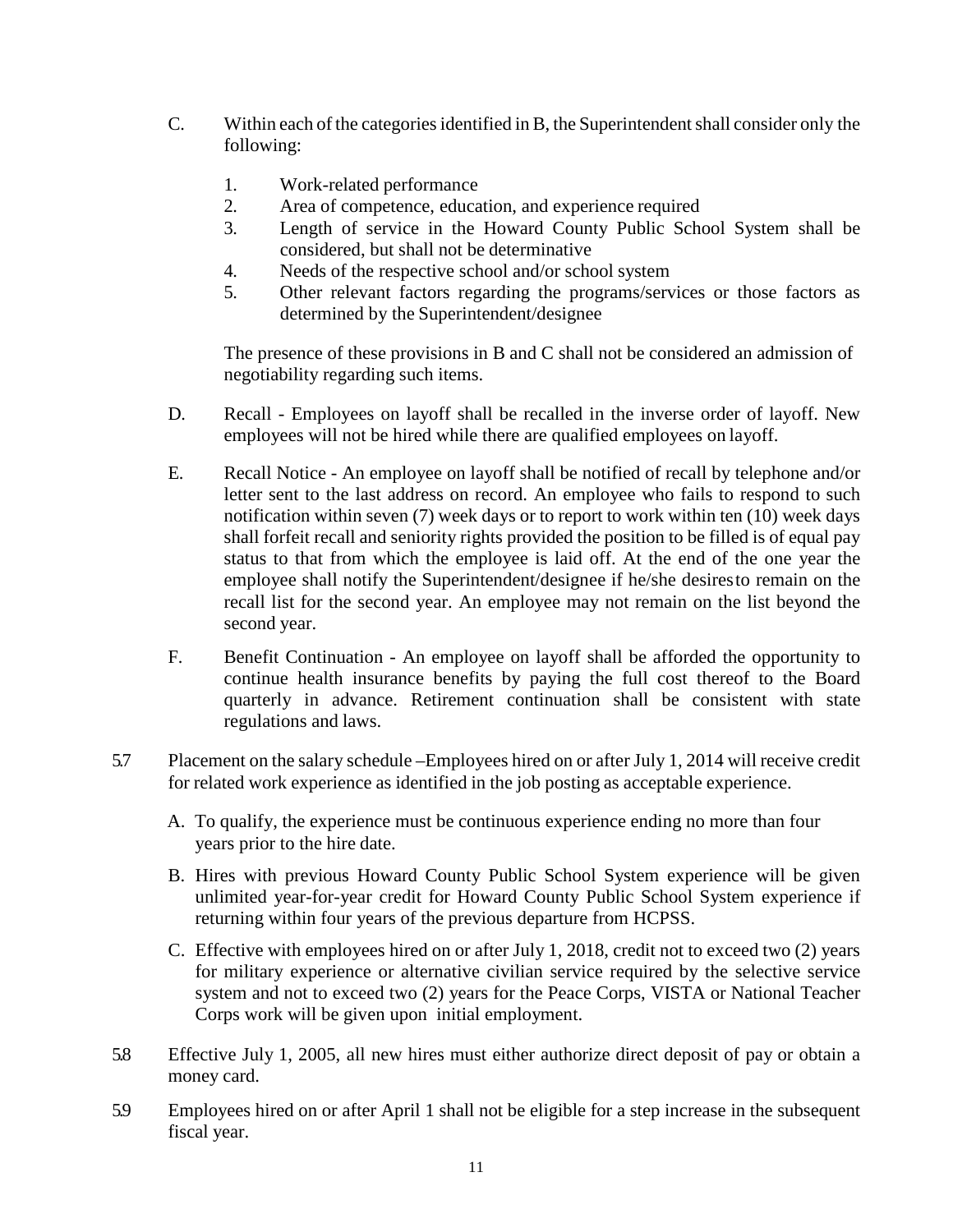<span id="page-13-0"></span>prior to July 15<sup>th</sup> of their tentative assignment for the forthcoming year. All employees will accumulated for the forthcoming year no later than July 30, except in cases of emergency. Any employee may request and receive email or written confirmation of the salary and leave 5.10 All school-based members will be notified in writing no later than three (3) working days be given electronic access to their salary schedules, sick leave and personal leave information identified in this section.

## **ARTICLE 6 EVALUATION**

- 6.1 Purpose The parties agree that the primary purposes of the evaluation process are to assess performance and to identify and improve employee performance by utilizing assessment procedures coupled with recommendations for improvement.
- 6.2 All evaluation procedures shall be communicated to employees, administrators, and supervisors between September 1 and October 15 of each school year. All employees shall be evaluated in accordance with the policies, regulations, procedures, and administrative directives of the Board and/or Superintendent/designee.
- 6.3 A current employee promoted into a new position will be re-evaluated at the end of 60 working days in the new position. The employee shall be offered professional learning opportunities to meet current position requirements.
- 6.4 All aspects of the evaluation process shall be conducted in a confidential manner.
- evaluation shall be provided to the employee. A conference will be held with the employee. Employees shall have up to three (3) work days to respond to the written evaluation. 6.5 Within five (5) work days of the completion of the employee's evaluation, a copy of the
- to the evaluation materials. 6.6 Comments - The employee shall have the right to attach any comments he/she wants to attach
- 6.7 Observations
	- A. Any observation of the employee's work performance shall be conducted openly and with full knowledge of the employee.
	- B. Any observation of the employee that may be used for evaluation purposes shall be in writing and a copy given to the employee. If requested by the employee, a post- observation conference shall be held within five (5) duty days of any formal observation.
	- C. For any observation less than satisfactory, the evaluator shall provide written suggestions for improvement.
- 6.8 Performance Any employee whose performance is less than satisfactory shall be informed in writing. At least one conference identifying areas of unsatisfactory performance shall be held with the employee at least 30 calendar days prior to the year-end evaluation. For any observation less than satisfactory, the evaluator shall provide written suggestions for improvement.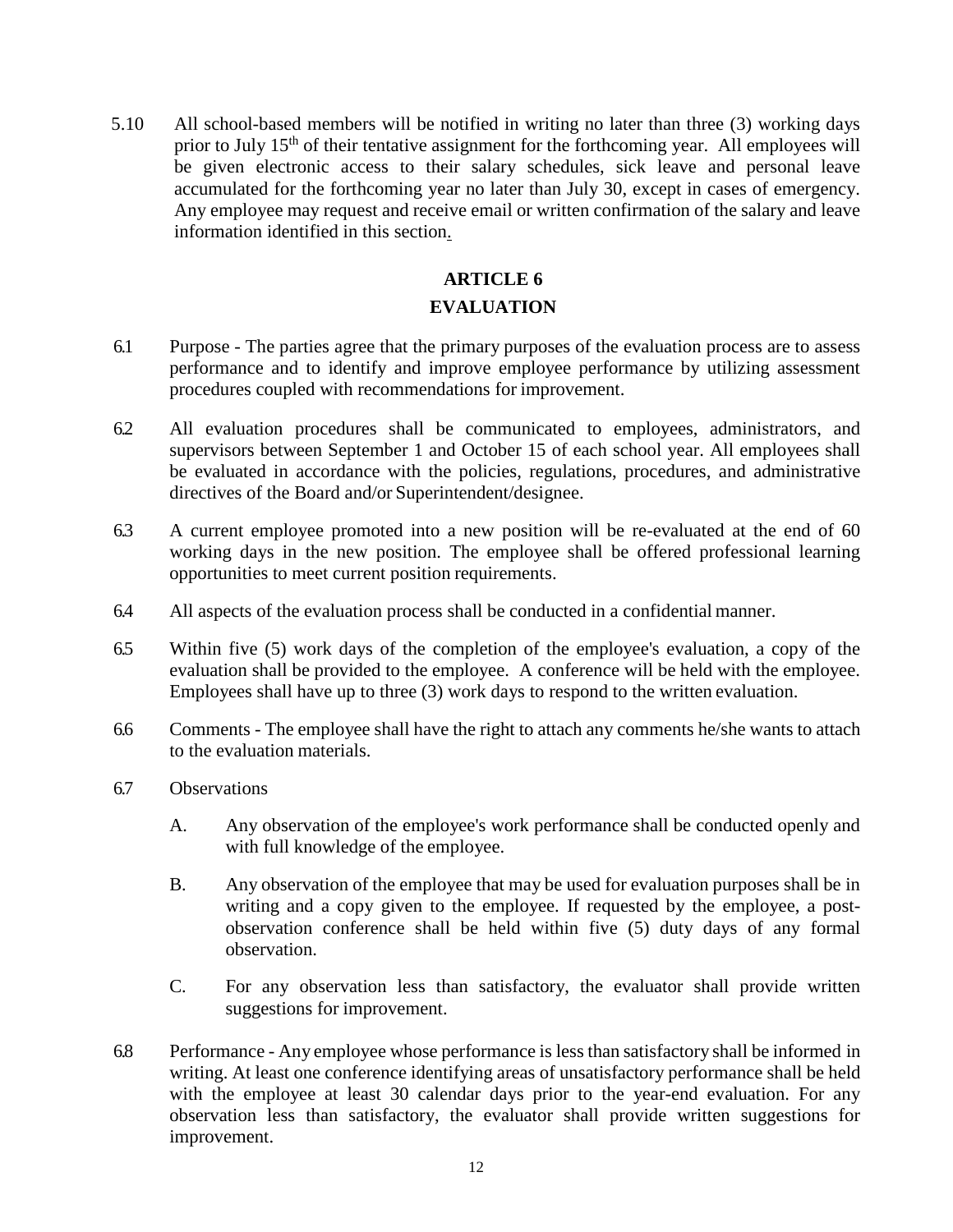## **ARTICLE 7 LEAVES**

### 7.1 Sick Leave

- of which shall be available at the beginning of the first duty day of the work or school appropriate amount of days. A. Rate - Employees shall earn one (1) day per month of paid sick leave, the annual total year. Employees who vacate their position and who have used more sick leave than earned shall be required to reimburse the Board and/or have their pay adjusted for the
- B. Accumulation Unused sick leave shall accumulate from year to year without limit.
- C. Employees who do not receive annual leave will be allowed to use sick leave for an illness in the immediate family or of same-sex domestic partner.
- D. Employees must use sick leave in one (1) hour or more whole hour increments.
- 7.2 Personal Leave
	- A. Three (3) days of paid personal leave per year shall be provided to each employee.
	- Any personal leave accumulated beyond five (5) shall be converted to sick leave. B. Accumulation - Unused personal leave shall be allowed to be accumulated, up to a maximum of five (5) days, with no more than four (4) days to be used consecutively.
	- advance of his/her absence except in cases of emergency. Employees shall not be required to give reasons. C. Notice - The employee will notify his/her supervisor twenty-four (24) hours in
	- vacation except upon approval of the Superintendent's designee. D. Personal leave may not be taken on the day preceding or following a holiday or
	- $E.$ Employees must use personal leave in one (1) hour or more whole hour increments.
	- probationary period to be eligible to use personal leave. F. An employee on probation shall earn personal leave, but must complete the
- salary for a death in the immediate family. Immediate family shall include child, parent, for at least two (2) years within the last five (5) years. 7.3 An employee shall be granted five (5) consecutive duty days of absence without the loss of brother, sister, husband, wife, domestic partner, mother-in-law, father-in-law, son-in-law, daughter-in-law, brother-in-law, sister-in-law, grandparent, grandchild, step-child, stepparent, step-brother, step-sister, grandparent of spouse/domestic partner, biological parent of the employee's child, or of anyone who has lived regularly in the household of the employee

Upon the death of an uncle, aunt, niece or nephew the employee will be granted two (2) consecutive duty days of absence at any one time without the loss of salary.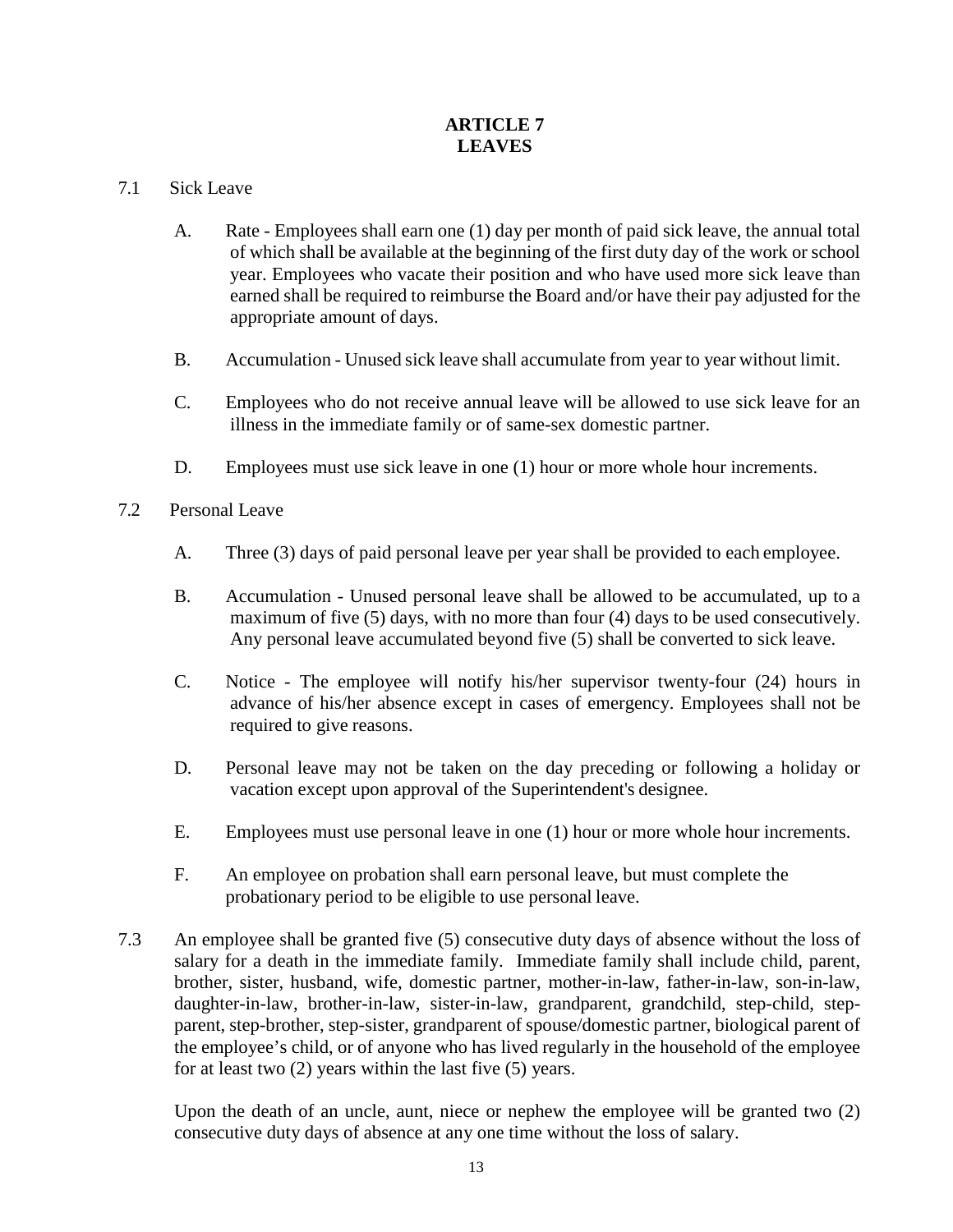One day of the allowable bereavement leave may be used within 90 work days of the relative's death to attend a memorial service. The 90 day time limit may be waived by the Office of Human Resources on a case-by-case basis.

- 7.4 Annual Leave:
	- E. Paid annual leave shall be earned by 12-month employees based on the following schedule:

| Length of Service/Years | Number of Annual Leave Days |
|-------------------------|-----------------------------|
|                         |                             |
|                         |                             |
| 3-6                     |                             |
| 7-9                     |                             |
|                         |                             |

 according to the following schedule: F. Paid annual leave shall be earned by 12-month employees on a monthly basis

|           | 10  | 13  | 16  | 17  | 20  |
|-----------|-----|-----|-----|-----|-----|
| July      | 0.5 | 1.0 | 1.5 | 1.5 | 1.5 |
| August    | 1.0 | 1.0 | 1.0 | 1.5 | 2.0 |
| September | 1.0 | 1.0 | 1.5 | 1.5 | 1.5 |
| October   | 0.5 | 1.0 | 1.0 | 1.0 | 1.5 |
| November  | 1.0 | 1.0 | 1.5 | 1.5 | 2.0 |
| December  | 1.0 | 1.5 | 1.5 | 1.5 | 1.5 |
| January   | 0.5 | 1.0 | 1.5 | 1.5 | 1.5 |
| February  | 1.0 | 1.0 | 1.0 | 1.0 | 2.0 |
| March     | 1.0 | 1.0 | 1.5 | 1.5 | 1.5 |
| April     | 0.5 | 1.0 | 1.0 | 1.5 | 1.5 |
| May       | 1.0 | 1.0 | 1.5 | 1.5 | 2.0 |
| June      | 1.0 | 1.5 | 1.5 | 1.5 | 1.5 |

#### **Monthly Leave Days - Annually**

 (Note: Any 12-month Nurses hired before July 1, 1994 shall be eligible for 20 days of annual leave.)

- probationary period before being eligible to use annual leave. G. An employee on probation shall earn annual leave but must complete the required
- H. Annual leave must be requested at least 24 hours in advance on the form prescribed by the Board. The 24 hour notification may be waived in emergency situations.
- I. Employees must request and use annual leave in one (1) hour or more whole hour increments*.*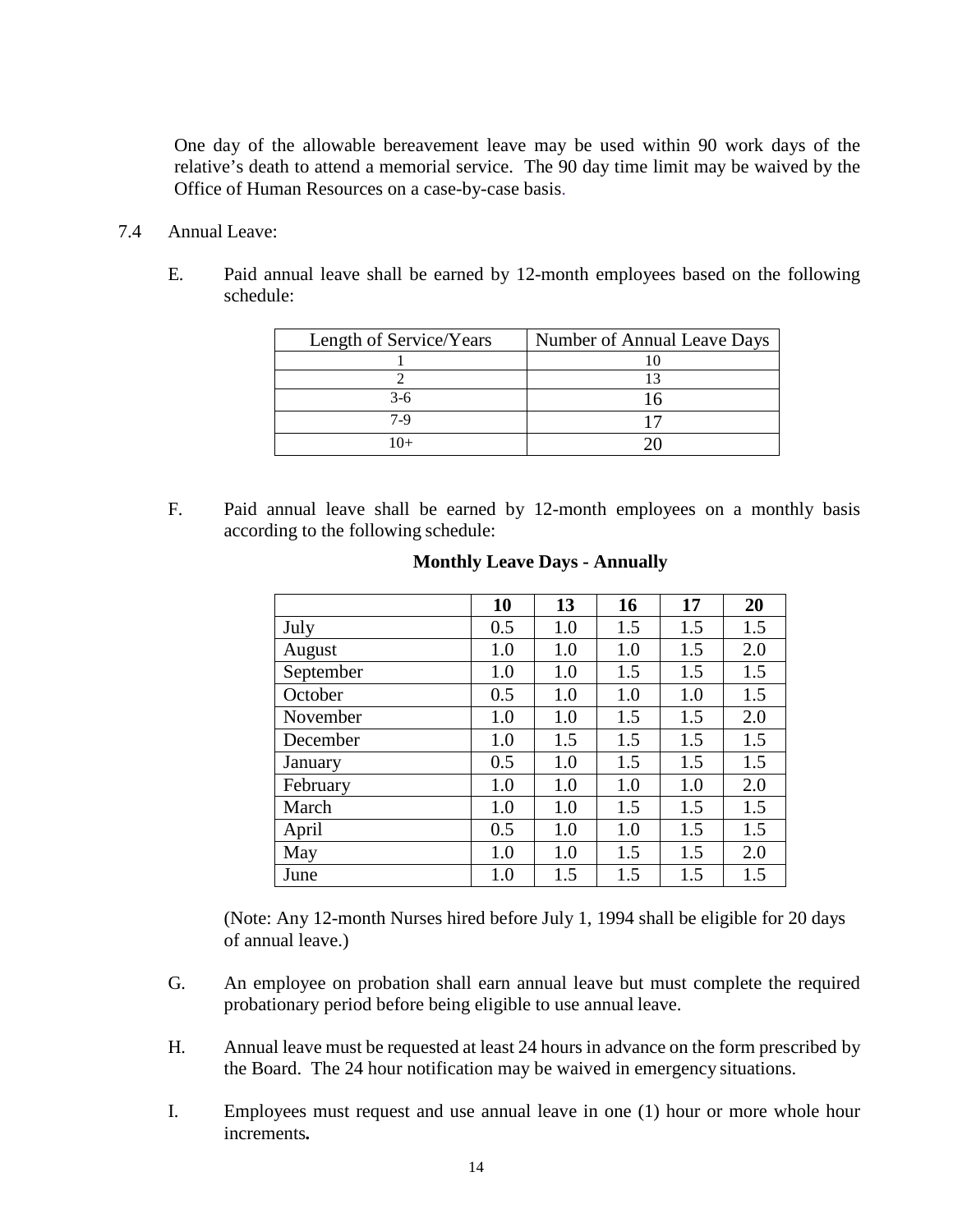- J. The immediate supervisor shall inform the employee of the disposition of any leave request in a timely manner.
- aforementioned limit. K. On June 30 of each year employees shall be allowed to have accrued up to two (2) times the number of annual leave days allotted. Accumulated annual leave that exceeds the carryover limit will be converted to sick leave. Upon termination of employment, an employee shall be paid for any unused annual leave not to exceed the
- H. The Board may grant a leave of absence without pay to any non-probationary employee to campaign for public office or to campaign for a candidate for public office. Leave will be granted for a minimum of one  $(1)$  semester.
- 7.3 Association and Convention Leave
	- A. Association officers and/or representatives may be permitted to draw upon thirty- five (35) school days for use in Association business without loss of pay. Notice of such absence shall be given as far in advance as reasonably possible to the employee's attempt to work out a reasonable accommodation. The total of thirty-five (35) days shall also include leave for convention attendance under the following provisions: immediate supervisor, but in no case shall the notice be less than 48 hours. If the site administrator believes that such release would unreasonably adversely impact the program of operation at the site the Association and the Superintendent/designee will
		- 1. On duty days when schools are closed for students, employees may attend the Maryland State Education Association Convention without loss of pay provided that approval is granted by Superintendent/designee.
		- Convention for one (1) day without loss of pay. 2. When schools are open for students, up to ten (10) employees designated by the Association may attend the Maryland State Education Association
		- 3. Up to 20 additional days will be provided for employees who are elected to the Superintendent/designee with the names of the delegates. position of MSEA delegate. The Association shall provide the
- 7.4 Child Rearing Leave Child rearing leave may be granted for a period not to exceed three (3) years starting within one year of the date of birth or adoption of the employee's child. The employee must apply on the prescribed form to the Superintendent's designee. The application shall contain the requested date for commencement of the leave.
	- A. Nonprobationary Employees Child rearing leave shall be limited to Nonprobationary Association employees. Probationary employees in this context do not include those employees who are serving a new re-evaluation period due to promotion.
	- writing, thirty (30) days prior to the time the employee wishes to return from child rearing leave or thirty (30) days prior to the expiration of the child rearing leave. B. Return from leave - The employee shall inform the Superintendent's designee, in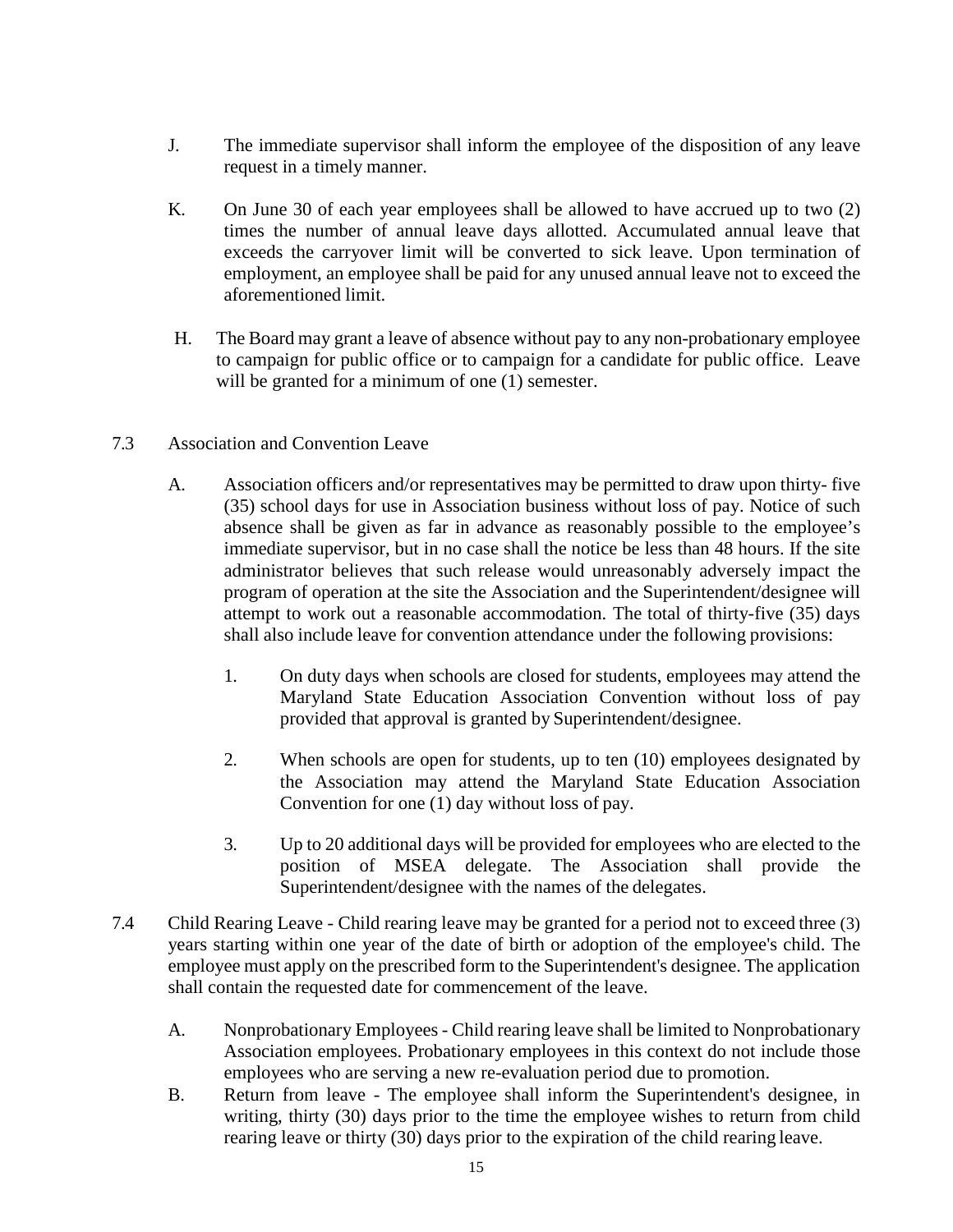assigned before new persons are hired. If assigned to an equal position, the employee will be placed on the salary step and grade achieved at the time of departure. If the appropriate grade and step for which the employee is qualified. C. Assignment after leave - Employees returning from child rearing leave shall be employee returns to a different position, the employee will be reinstated at the

#### 7.5 Legal Proceedings

- A. An employee shall be granted leave with no loss of pay for attendance in any legal subpoena when the employee is called as a witness, provided such appearances are not related to: proceedings connected with his/her employment with the school system and for court
	- 1. any suit litigation brought by the employee against the Board or its employees
	- 2. any criminal charges brought against the employee
	- 3. any non-work related civil or administrative proceedings wherein the employee or a member of the employee's immediate family is a party to the proceedings.
- B. Any employee called for jury duty shall notify his/her supervisor of his/her plan for such services as early as possible and shall receive full pay and fringe benefits in addition to the remuneration for jury duty. The employee may be required to submit a certificate of attendance.
- 7.6 Military Leave

Requests for leave for military service should be submitted to the Office of Human Resources and will be approved in compliance with current federal law/regulation.

 Eligible employees will also receive up to fifteen (15) days of paid leave per year for military training.

7.7 Professional Leave Without Pay

 approval of the Superintendent/ designee. Employees returning from leave under this section shall be assigned before new persons are hired. Employees shall be eligible for leave without pay for professional improvement training upon

7.8 Benefit Continuation

 Employees taking an unpaid/approved leave of absence shall be afforded the opportunity to continue health insurance benefits by paying the full cost thereof to the Board quarterly in advance. Retirement continuation shall be consistent with State regulations and laws.

7.9 General Leave

The Superintendent/designee may grant leave without pay for up to two (2) years for unusual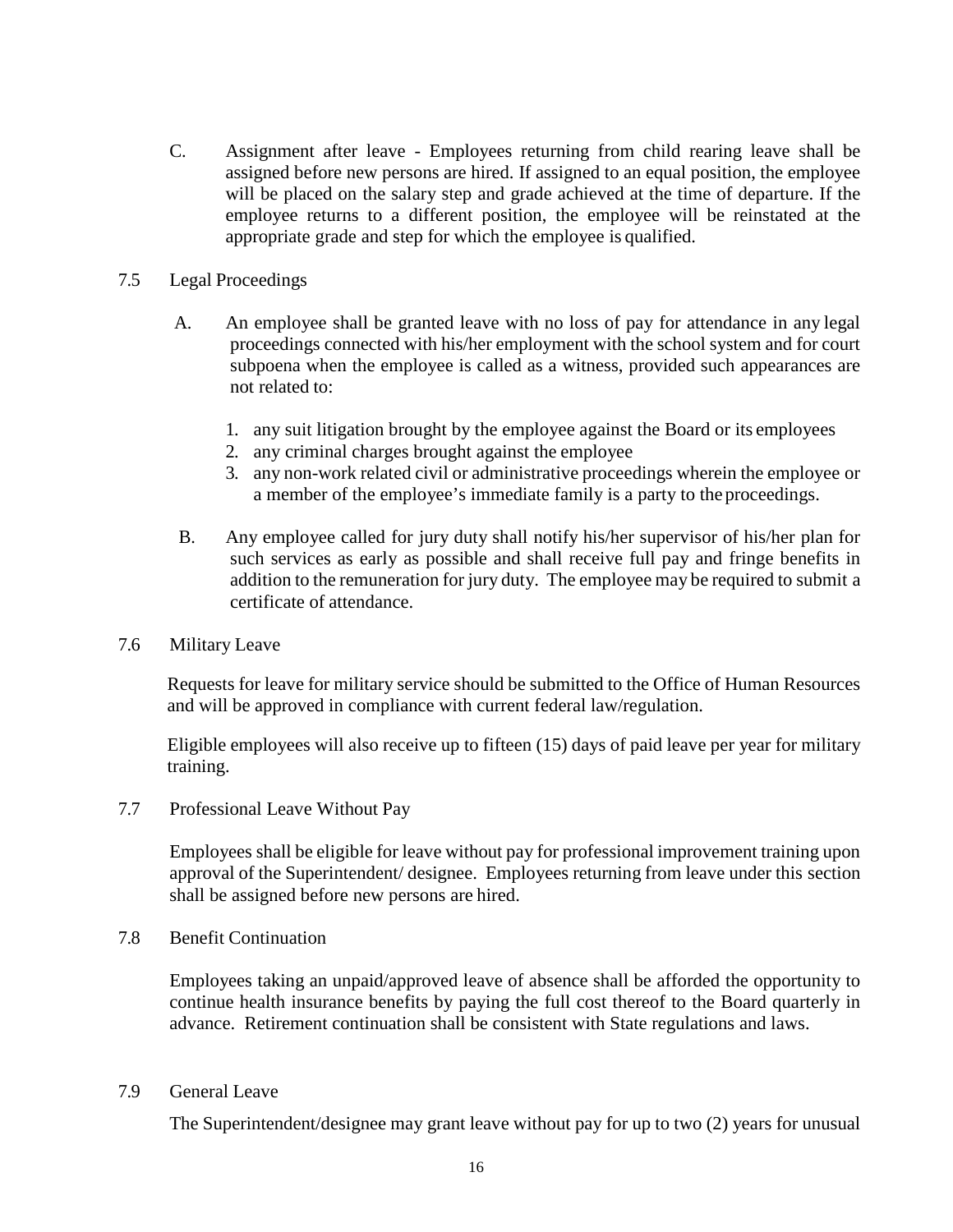or imperative reasons. Employees returning from leave under this section shall be assigned before new persons are hired. Employees must have completed the required probationary period to be eligible for general leave. Applications for general leave shall be treated in a confidential manner. Other benefits to which the employee was entitled at the time of his/her leave of absence commenced, including unused accumulated sick leave, will be restored to him/her upon his/her return.

- 7.10 A. All requests for extended leaves of absence, extensions, or renewals of such leaves will be made in writing; the Superintendent/designee will make a written response to all such requests.
	- B. Professional leave without pay and general leave shall be planned to commence and than July 15. terminate at the beginning of the fall semester. Said leaves shall be requested no later
- 7.11 Nothing contained herein shall prevent an employee on leave without pay from being a substitute in the Howard County Public School System while on such leave.
- regarding their intention to return from expired leave. Failure to do so will be construed as a 7.12 An employee whose leave expires must notify the Office of Human Resources by March 1 lack of interest in employment.
- Association will, upon request, be granted a leave of absence without pay or other benefits for activities. In addition, a non-probationary employee elected as an MSEA or NEA officer will, upon request by HCEA, be granted a leave without pay or other benefits for the year(s) the employee is President. 7.13 The Board agrees that up to one (1) non-probationary unit member designated by the a minimum of one (1) year for the purpose of engaging in Association (local, state, or national)
	- shall become or remain a full-time employee of the Howard County Public School System and shall be granted leave status for the period of his/her term. For individuals part-time position once the term expires. A. An individual elected to serve as President of the Howard County Education Association who are part-time prior to being elected president, there is no guarantee of a return to a
	- B. During his/her term, the President of HCEA shall be placed on the twelve month Central Office Technical salary scale, Grade 26, Step 23.
	- County Public School System and reimbursement will be made to HCPSS by HCEA. C. The salary and fringe benefits for the HCEA President will be paid by the Howard
	- D. Upon completion of his/her term(s) the HCEA President will return to his/her original position or a similar position and salary, and will be considered as if he/she were actively employed by the Board during the leave and will be placed on the salary schedule at the the Master Agreement. level he/she would have achieved if he/she had not been absent, subject to the terms of
- serves in the Peace Corps or Americorps. 7.14 A leave of absence without pay of up to two (2) years may be granted to any employee who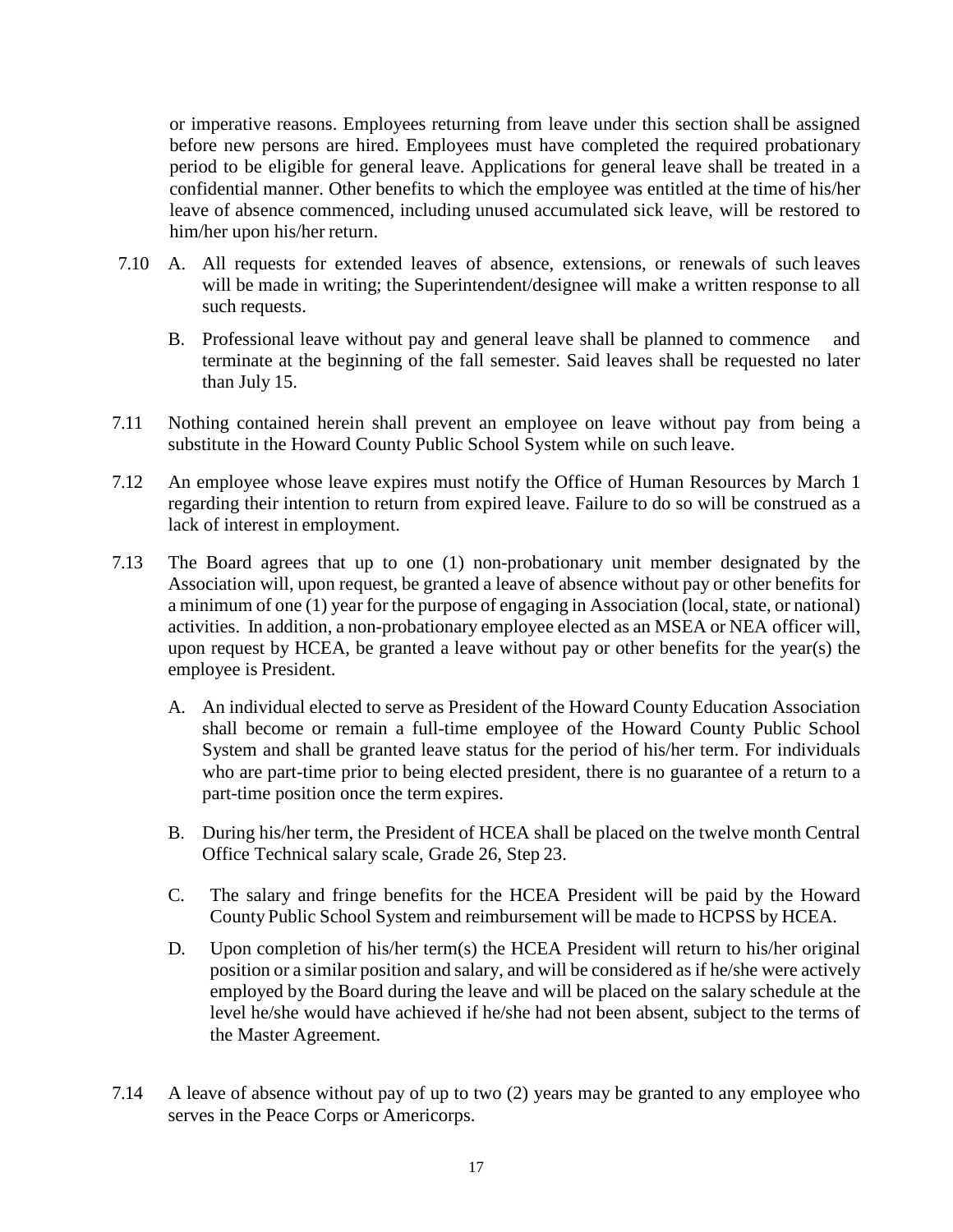<span id="page-19-0"></span> considered as if he/she were actively employed by the Board during the leave and will be Upon return from leave granted pursuant to 7.8 and 7.16 of this Article, an employee shall be restored to his/her former position or to a position of like nature and status and will be placed on the salary schedule at the level he/she would have achieved if he/she had not been absent.

#### **ARTICLE 8 WORKERS' COMPENSATION LEAVE**

 As such, any workers' compensation payments made for temporary disability due to said injury and applicable to the aforementioned 90-day period shall be endorsed over to the Board. 8.1 Whenever an employee is absent from work as a result of personal injury occurring in the course of his/her employment, he/she will be paid his/her full salary for a compensable injury for a period not to exceed 90 work days and with no loss of fringe benefits, and no part of such absence will be charged to his/her accumulated personal, annual or accumulated sick leave. The parties acknowledge that payment of workers' compensation leave under this section fully satisfies the Board's obligation to pay temporary total disability benefits under workers' compensation law so no duplication of benefits may occur during this 90 day period.

 (as covered under workers' compensation insurance) incurred as the result of any The Board will reimburse the employee for the cost of medical, surgical, or hospital services compensable injury sustained in the course of his/her employment.

 If during the 90 day period the employee was granted leave from the sick bank, and it is subsequently determined that the employee was absent as a result of a compensable injury, the Board shall restore any used sick bank leave occurring during the aforementioned 90- day period.

If the employee is continued on temporary total disability from workers' compensation beyond the 90 work-day period or the employee is denied the benefit of the 90 work-day period but granted temporary total disability payments, the following options shall be available to him/her:

- difference between Workers' Compensation benefits and his/her full regular salary. so that the gross pay of the employee is equal to his/her regular gross pay. This A. The employee may elect to use his/her earned leave or sick leave to make up the The Board shall provide a supplement to the standard Workers' Compensation benefit supplemental pay will be charged against available sick leave on a pro-rated basis.
- B. The employee may apply for General Leave under Article 7 of this Agreement without affecting any benefits which may be due under the workers' compensation law.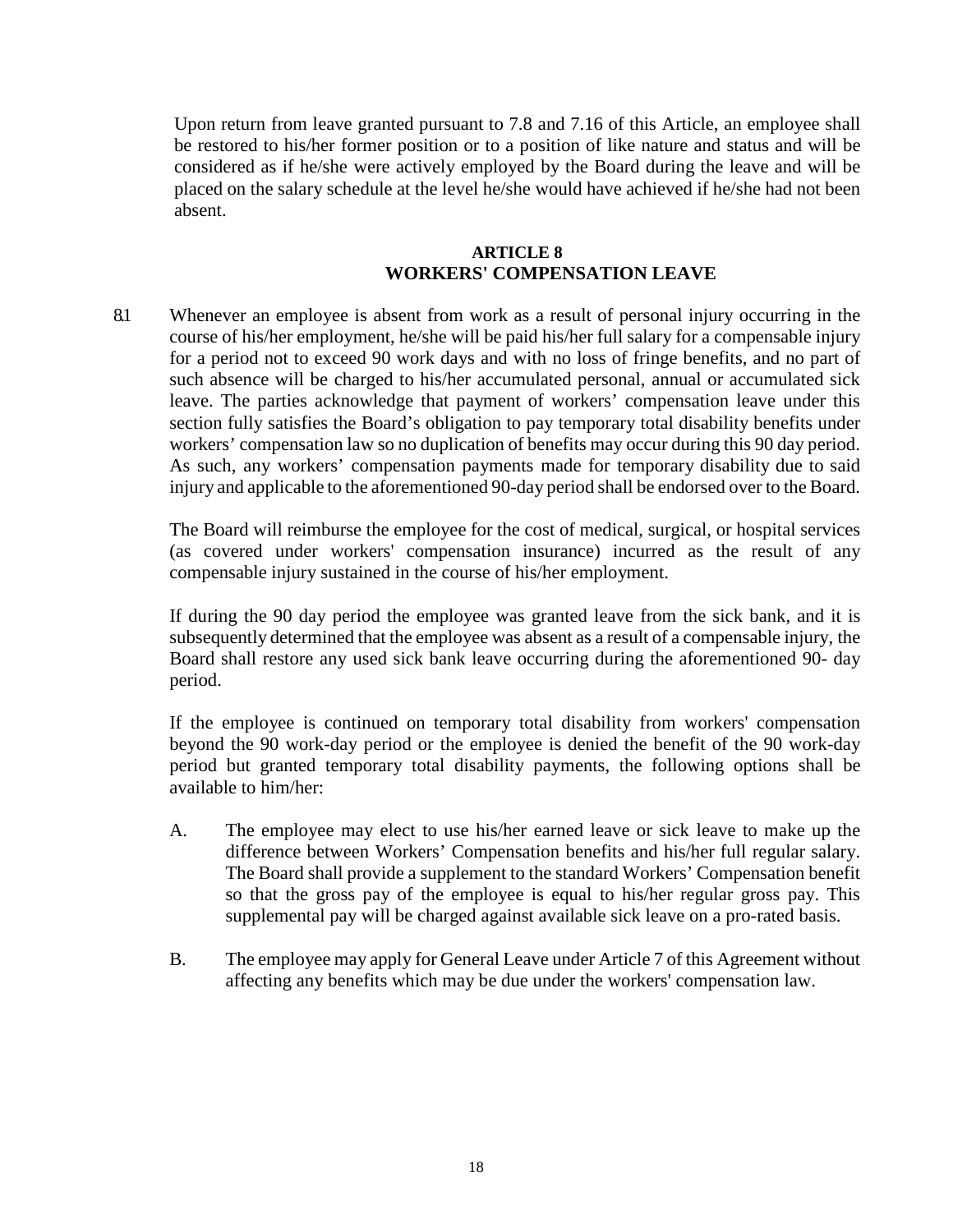#### **ARTICLE 9 PROTECTION OF MEMBERS**

- <span id="page-20-0"></span> to the extent provided for by statute. 9.1 Any physical and/or verbal assault upon an employee by a student, including special education students, shall be investigated by the school administrator and/or Superintendent/designee. The employee shall be informed of the results of the investigation
	- A. Any physical assault made upon an employee by a student shall result in suspension of said student based on an investigation of the incident conducted by the school administrator. Special education students are exempt from this provision.
	- B. The employee may request a conference with the school administrator and/or Superintendent/designee to discuss such an incident and/or the corrective action taken.
	- authority for the student disciplinary action is the school principal. C. The "Student Code of Conduct" shall be followed by the school administrator in reviewing individual student disciplinary actions. The Final school building level
- 9.2 Damage to the personal property of any employee involved in a physical assault by a student employee's insurance or other sources of restitution. shall be reimbursed by the Board for damages up to a reimbursement level established by the Superintendent/designee. The reimbursement will be provided only if not provided by the
- 9.3 Health Room Control Any RN or health assistant threatened with physical abuse or abused abuse shall be reported in a similar manner. The RN or health assistant may request a conference with the Health Services Coordinator to discuss any incidents or the corrective action taken. in connection with his/her employment shall immediately report the incident in writing to his/her school administrator and the Health Services Coordinator. Incidents involving verbal
- search for bombs. 9.4 In the event of bomb threats against school system property, employees will not be asked to
- 9.5 All schools shall have a two-way communication system in which an employee can initiate calls to the school office. Schools presently without such systems shall have them included in their safety and security plan.
- 9.6 The Board shall provide an Employee Assistant Program (EAP) for employees who voluntarily seek assistance.

### **ARTICLE 10 EMERGENCY CLOSINGS**

10.1 In the event that central office and schools are closed for an emergency reason by the Superintendent, employees shall not be required to report to work. No leave of any type shall be reduced to cover such employee absence, nor shall any loss of pay or benefits be incurred. If employees are requested to work on such days for emergency reasons, they shall be paid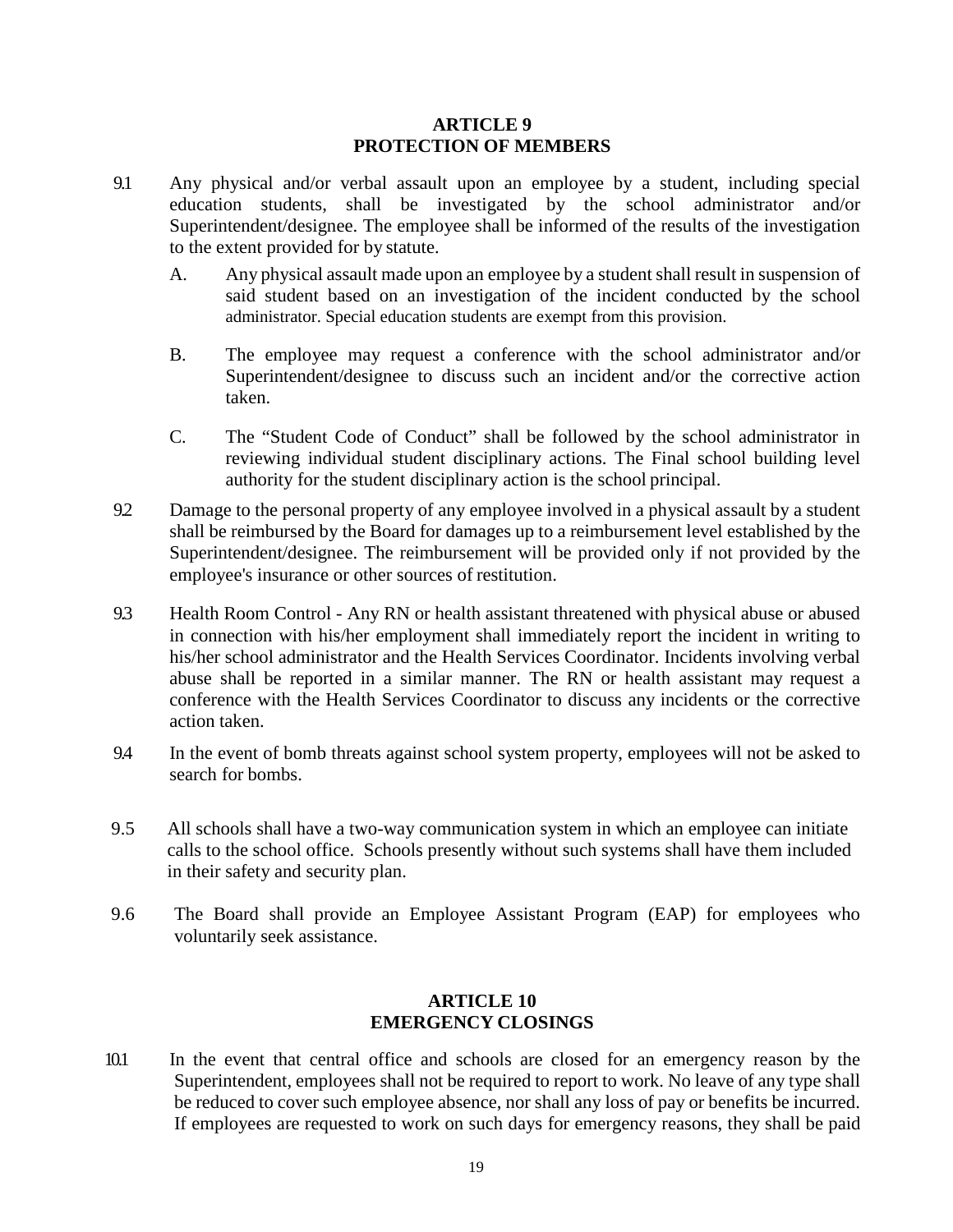to report to school when schools are closed for inclement weather. time and a half for all hours worked. Ten-month assistants and Nurses shall not be required

- than their regular starting time or exercise liberal leave. Liberal leave is the employee's use of existing personal or annual leave. Ten and eleven-month employees will not report to work, 10.2 If schools are closed for students, but a determination is made to open the central office and school offices, all 12-month employees may report to work up to ninety (90) minutes later except for emergency personnel*.*
- based employees shall be dismissed 30 minutes after the dismissal time of the latest school. School-based interpreters may be dismissed at the student's dismissal time. 10.3 On days of early school closings, school-based employees, including Nurses and student assistants, may be dismissed 30 minutes after the students' dismissal time. The building administrator may extend the dismissal time under extenuating circumstances. Non- school-
- designated by the Board as an inclement weather makeup day provided the number of duty days in their duty year is not exceeded. 10.4 Ten-month and eleven-month school-based staff shall be required to work on any day
- 105 Delayed Openings
	- report twenty minutes before the scheduled student starting time on said day. A. On delayed openings, 10-month school-based secretaries, clerks, paraeducators, health assistants, security assistants,  $10/11/12$  month nurses, and interpreters may
	- reporting time. B. Central office technical, central office secretaries and twelve-month school-based secretaries may report one hour past their normal reporting time for a one-hour delay. For a two-hour delay, these employees may report two hours later than their normal
	- C. On delayed openings, the reporting time for Food and Nutrition Service Assistants remains the same within safety limits. A "call-in" number will be available for Food and Nutrition employees to receive up-to-date information regarding the operating status of the system.
- 10.6 The above provisions (10.5) are only to be applied to weather related circumstances.

### **ARTICLE 11 WORKING HOURS AND WORKING CONDITIONS**

- 11.1 Duty Year
	- A. The duty year for student assistants and interpreters shall be 196 workdays including paid holidays.
	- B. The duty year for 10-month paraeducators, security assistants, central office technical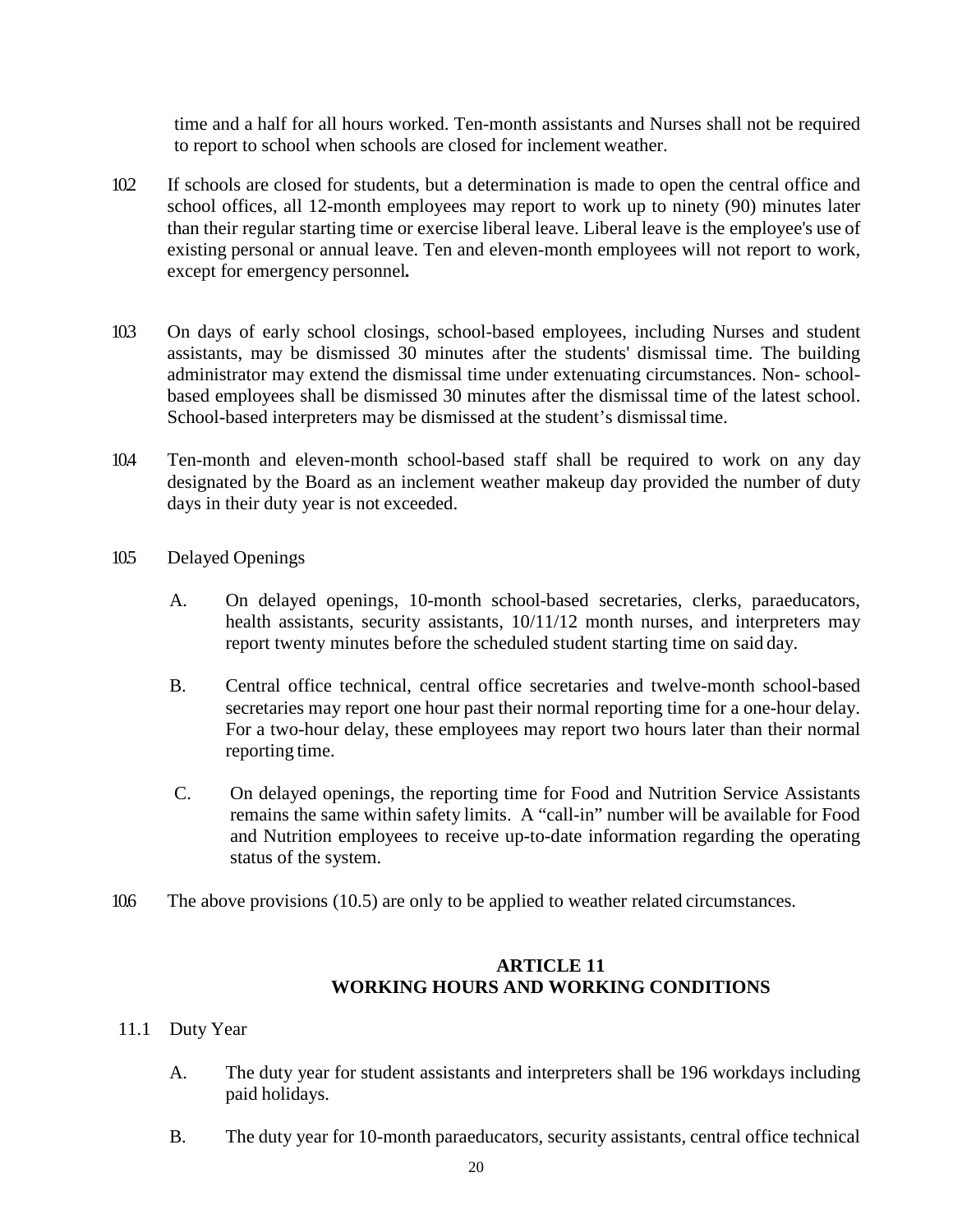employees, nurses and health assistants shall be 204 work days including paid holidays. For central office technical employees and nurses, the duty year may be adjusted based on administrative directives and decisions of the Superintendent/designee.

- C. The duty year for 10-month secretaries and clerks shall be 210 work days, including paid holidays. Ten-month teacher secretaries in elementary schools who are granted additional summer hours to support registration, enrollment and withdrawal of students are paid at the appropriate hourly salary rate, which includes any longevity, for such additional work.
- D. The duty year for 11-month nurses and central office technical employees shall be 222 days including paid holidays. The duty year may be adjusted based on administrative directives and decisions of the Superintendent/designee.
- E. The duty year for 11-month registrars shall be 230 work days including paid holidays.
- F. The duty year for 12-month employees shall be equivalent to the number of weekdays in the fiscal year including paid holidays.
- G. The duty year for Food and Nutrition Service Assistants will include all days students receive breakfast and/or lunch in school during the regular school year.
- 11.2 Duty Day
	- A. Paraeducators will work a 7-1/2 hour day which includes a 30-minute unpaid duty- free assistants on an equitable basis. Whenever possible, elementary school paraeducators lunch period. The Board will make every effort to assign non-instructional duties to and student assistants will not be assigned to more than one (1) lunch or recess duty per day.
	- B. Secretarial/clerical personnel will work the following hours based on assignment:
		- 7-1/2 hours a day which includes a 30 minute unpaid lunch period
		- 8 hours a day which includes a 60 minute unpaid lunch period
		- 8-1/2 hours a day which includes a 30 minute unpaid lunch period
		- 9 hours a day which includes a 60 minute unpaid lunch period
	- $C_{\cdot}$  30-minute unpaid lunch period. All school-based principals' secretaries will work an 8-1/2 hour day which includes a
	- work a 6 hour and 45 minute day which includes a 30 minute unpaid duty-free lunch D. Elementary student assistants will work 6-1/2 hours per day which includes a 30 minute unpaid duty-free lunch period. Middle and high school student assistants will period.
	- E. Nurses shall work 7-1/2 hours including a thirty (30) minute duty-free, unpaid lunch period. The reporting and dismissal time at each work location shall beestablished by the Superintendent/designee.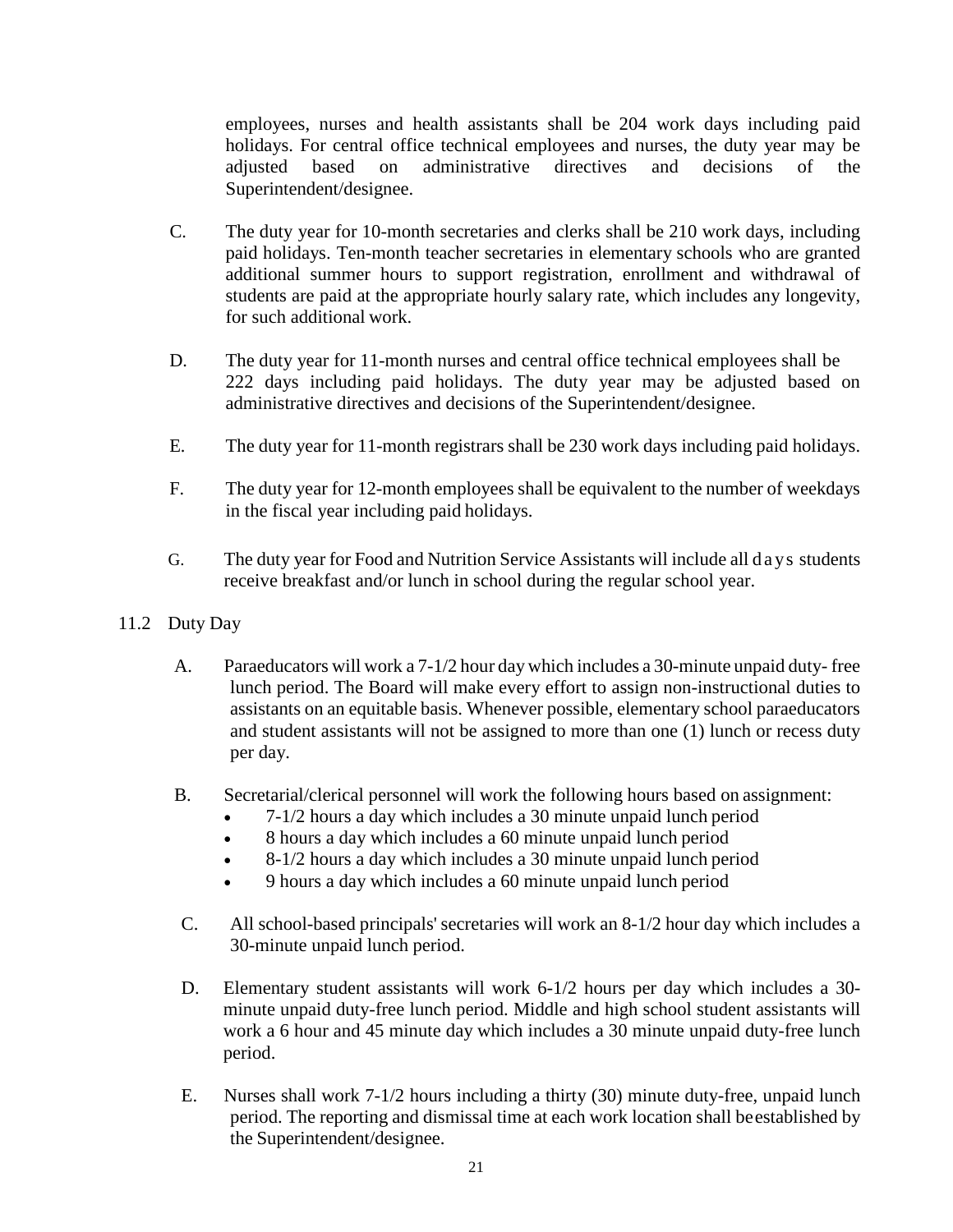- F. Interpreters shall work 7 hours including a thirty (30) minute duty-free, unpaid lunch period. The regular assigned work day may be adjusted by the Superintendent/designee. The reporting and dismissal time at each work location shall be established by the Superintendent/designee.
- G. Central office technical employees shall work 8 hours including a 60 minute dutyfree, unpaid lunch period. The reporting and dismissal time at each work location shall be established by the Superintendent/designee.
- H. Security assistants shall work an 8-1/2 hour day with a 30-minute duty-free lunch.
- Superintendent/designee prior to the beginning of each school year. This schedule will be reduced without mutual agreement of the employee and his/her manager. This will not preclude the ability of each employee to work more than the minimum agreed upon I. The work day for Food and Nutrition Service Assistants will be established by the constitute a minimum of hours to be worked by each employee that year and shall not hours each day/year as determined by management.

 Food service employees will not be required to take their duty free lunch break at the end of their shift.

- employees. The schedule shall be created and shared with staff prior to the end of the changed to meet the operational needs of the school/work site. Such breaks may be J. Principals and department/office supervisors will schedule AM and PM breaks on full workdays (excluding in-service/professional days) for clerical/secretarial employees, paraeducators, security assistants and student assistants in consultation with first student week. However, as student enrollment changes this schedule may be temporarily reduced or eliminated at the principals/supervisors discretion, based on the needs of the school/office. No reporting, lunch, or dismissal times shall be adjusted because the employee does not get or take a scheduled break. At the principals/supervisors' discretion, such breaks may also be scheduled for other paraprofessional employees.
- K. Paraeducators, secretaries, nurses and health assistants may not be required to work beyond the contract day during the parent-teacher conference window. However, if approval of the principal. paraeducators, secretaries, nurses, interpreters and assistants volunteer to work evening conferences (one or two evenings), they will receive an equal amount of time off (hour for hour) during the conference window. Paraeducators, secretaries, nurses, interpreters and health assistants' participation in evening conferences requires the
- returning. In an emergency it is understood that a principal/supervisor may limit the number of paraprofessionals who leave at any one time. This language will not be call during their duty-free lunch. L. Paraprofessionals may leave their school or office building during the duty-free lunch period. Paraprofessionals must notify the school/program office before leaving and applicable to any paraprofessional who is already being compensated for being on-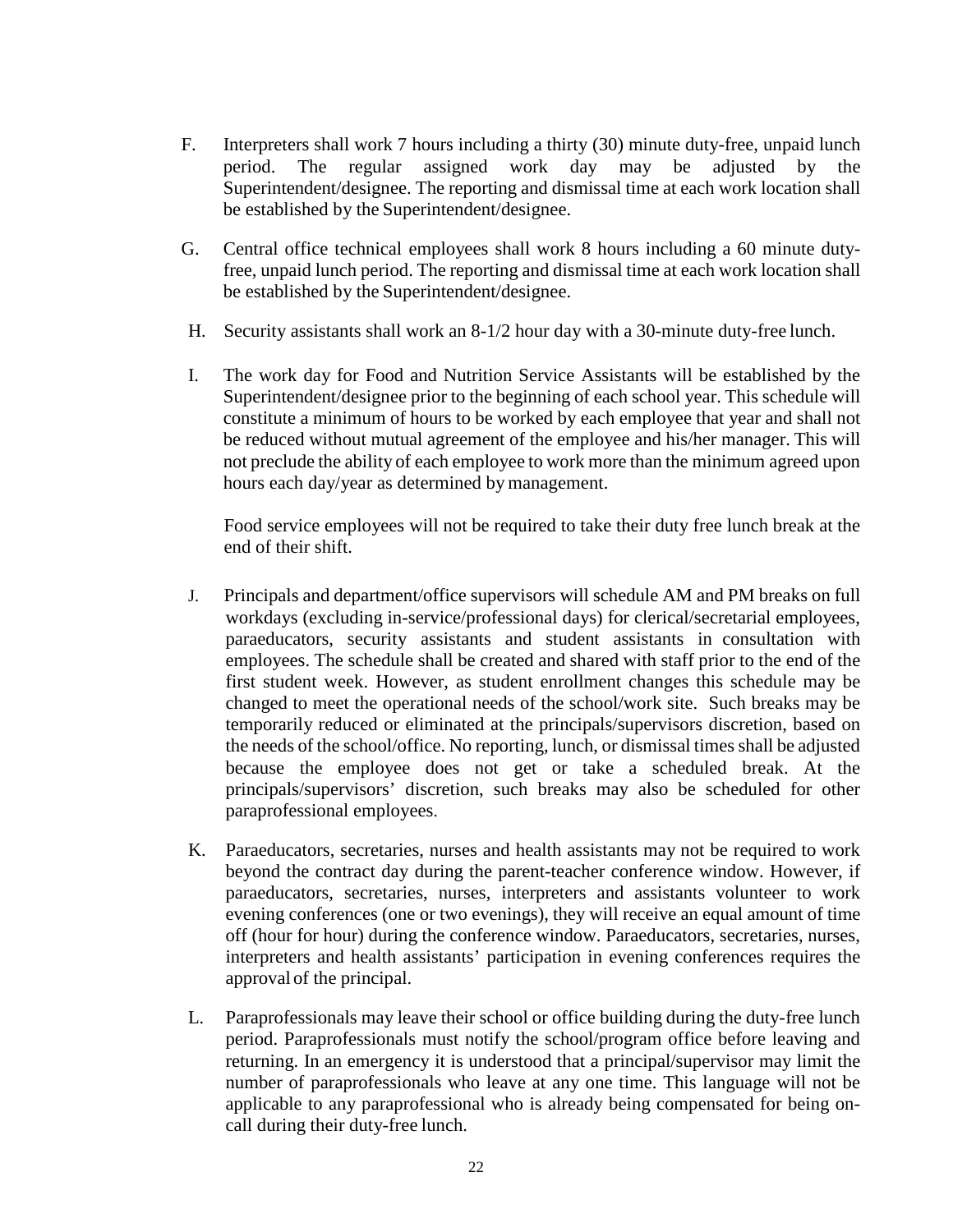- information obtained will not be used as the sole basis for disciplinary or evaluative M. Employees will comply with reasonable School Administration requirements regarding check-in, check-out, and notification if leaving the building during the day. This information is for attendance, security, payroll, and safety purposes. The action.
- **N.** In arranging schedules for employees who are assigned to more than one work locations. Adequate travel time shall be allowed for employees who are required to location, every effort will be made to limit the amount of travel between work report to another work location during the duty day. Travel time shall be exclusive of lunch.
- provided for school-based ESP employees.<br>11.3 Overtime O. If there are more than 5 pre-service days, 1/2 full day of job related training will be

#### $11.3$

- A. When an employee is required to work beyond his/her normal workday, he/she shall be paid at his/her regular rate of pay.
- B. Employees working in excess of forty (40) hours in a scheduled work week shall be paid at 1-1/2 the employee's regular rate of pay for any approved hours in excess of 40. The HCPSS scheduled pay period is from 12:01 a.m. on a Thursday through midnight the following calendar week. Wednesday, 13 days later. For purposes of time and one-half overtime, the work week is considered to be from 12:01 a.m. on any Thursday through midnight Wednesday of
- C. No employee whose position is eligible for overtime compensation shall be required to work additional time without appropriate compensation. Employees shall receive notice of requested overtime as far in advance as possible.
- D. All HCPSS policies and procedures in regard to overtime for eligible employees shall be adhered to as well as all applicable regulations governed by the Fair Labor Standards Act.
- 11.4 Employees shall receive their regular rate of pay which includes any earned longevity for the holidays listed below (if the holiday is approved in the school calendar).
	- 4th of July Holiday
	- Labor Day
	- Primary Election Day
	- General Election Day
	- Thanksgiving Day
	- Day after Thanksgiving Day
	- Christmas Day
	- Day before or day after Christmas Day as established in the school calendar
	- New Year's Day
	- Martin Luther King's Birthday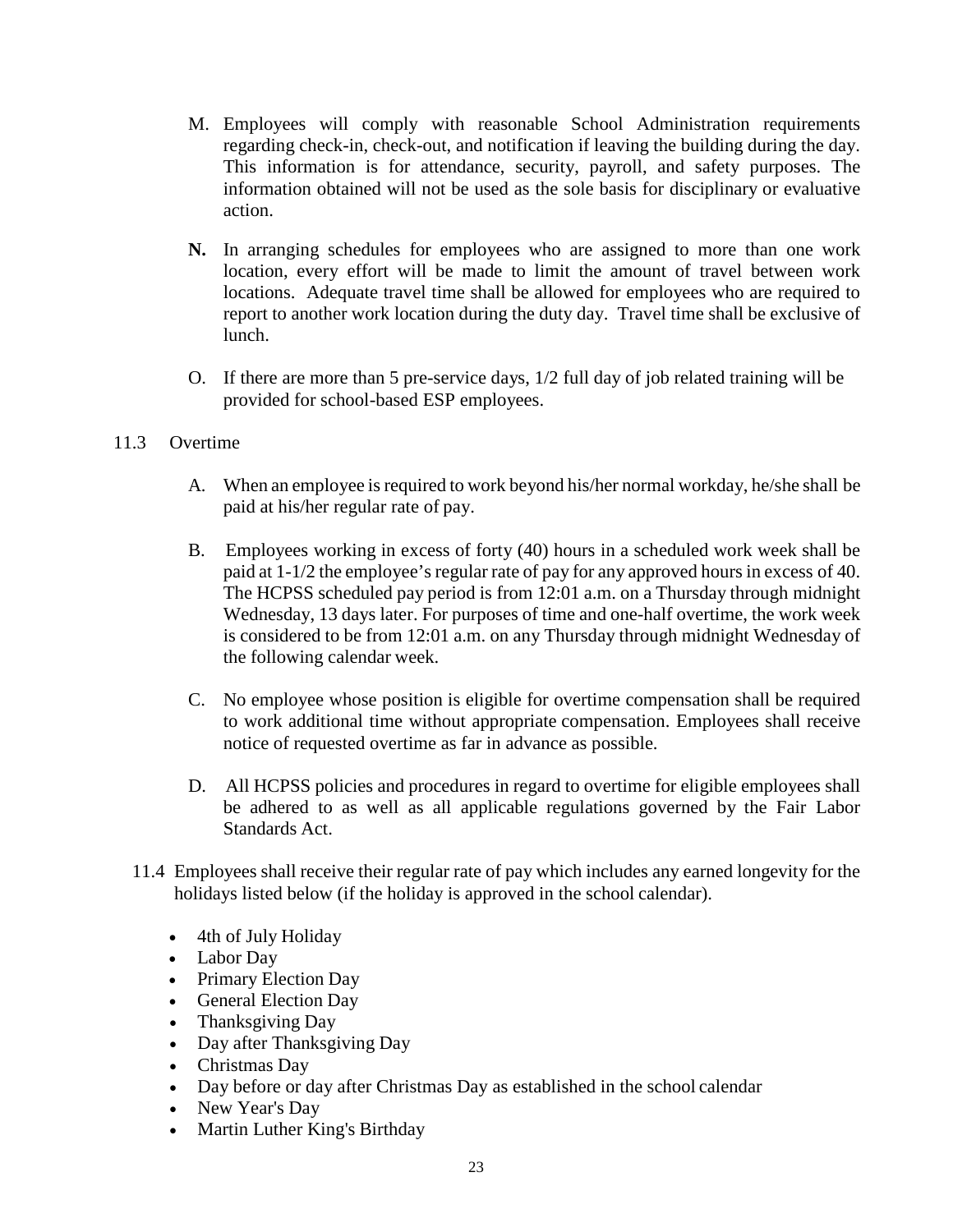- President's Day
- Good Friday
- Easter Monday
- Memorial Day
- Rosh Hashanah
- Yom Kippur
- A. Holidays will be observed on the dates on which they fall unless noted otherwise.
- B. To be eligible to receive pay for a holiday, the employee must be on approved pay status on the workday immediately preceding and on the workday immediately following the holiday.
- C. Pay for these holidays when they fall on duty days shall be included in the computation of annual salaries of eligible Association employees.
- D. If an employee works on any of the above listed holidays, he/she shall be paid for one and one-half times his/her hourly rate for all hours worked in addition to the regular holiday pay.
- vacation leave for said holiday. E. When a holiday falls during an employee's vacation leave, he/she shall not be charged
- 11.5 Substitutes
	- and RECC paraeducators and student assistants beginning the first day of absence. A. Substitutes will be authorized for health assistants, and principals' secretaries for absences of two (2) or more consecutive days. Substitutes will be authorized for special education

The principal may request, at his/her discretion, substitute coverage for regular paraeducators for absences of three (3) or more consecutive days. The final determination for substitute coverage rests with the HR director/designee.

The above provisions may be waived by the Superintendent/designee regarding providing substitutes for lesser number of days absence. The Superintendent/designee may provide substitutes for other unit members. Except in emergency situations, unit employees will not be required to substitute on an hourly basis for teachers who are on leave during that work day.

- B. Employees shall not be required to obtain or to secure substitute coverage for their duties when the administration and/or the Office of Temporary Services has been unable to do so.
- C. In the event a substitute teacher cannot be obtained by the substitute assignment system, a paraeducator may be used as a substitute for teachers under the following conditions:
	- 1. The paraeducator must agree to participate. The selection of the particular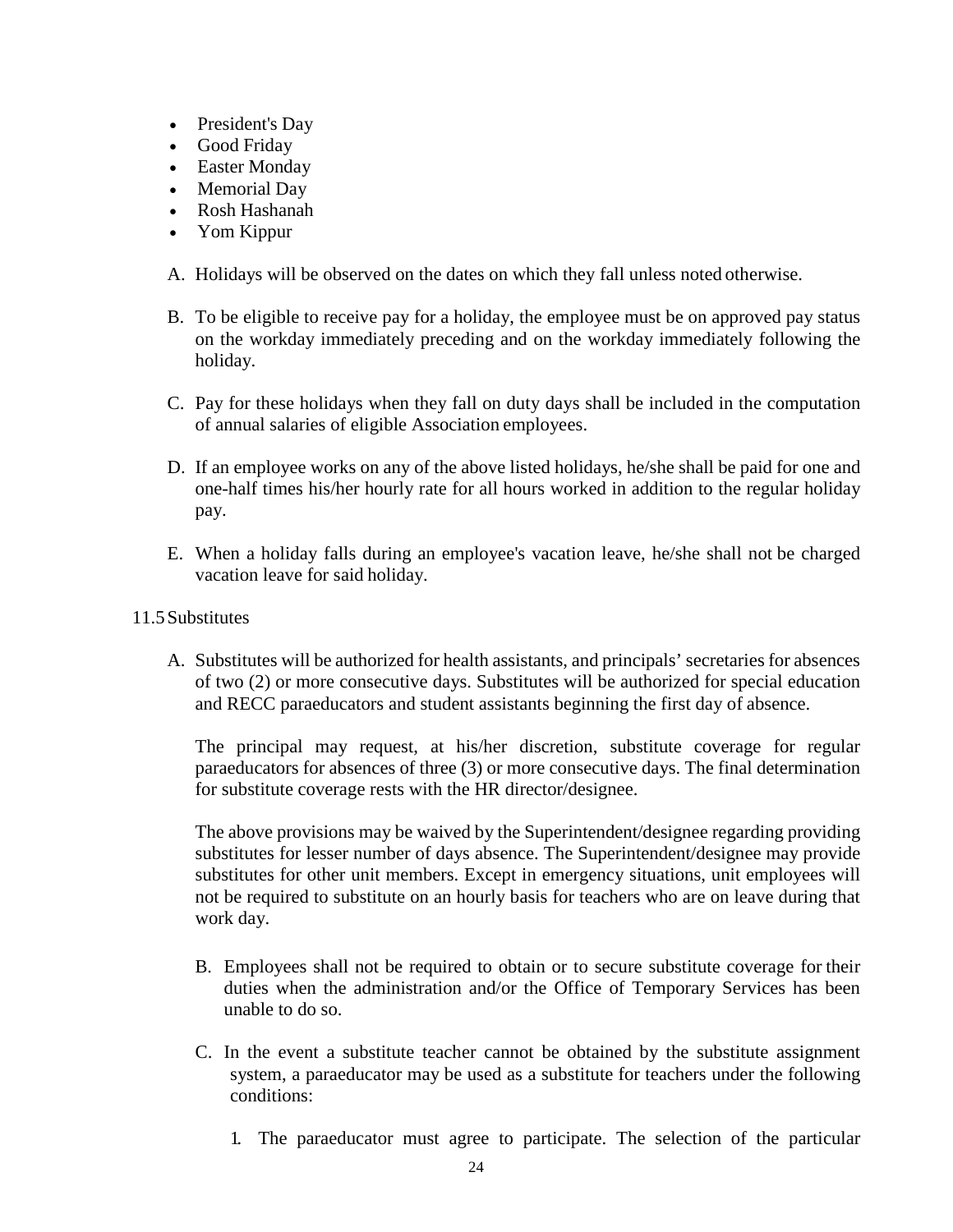paraeducator to be a substitute teacher for the day will be made by the principal.

- substitute teacher. 2. The paraeducator must meet all of the school system's requirements to be a
- 3. Under no circumstances will a substitute be provided for the paraeducator.
- 4. The pay for this initiative will be 50% of the daily substitute teacher rate at the paraeducators regular pay. appropriate level (degreed or non-degreed). This will be in addition to the
- 5. Substituting for 3 hours or more in a day, or 3 class periods at the secondary level, for this provision to apply. will qualify for the additional pay. The time substituting need not be continuous
- 6. Substitutes for ARD/IEP meetings will not be provided under this program.
- 7. Paraeducators will not be required to do any of their normal duties while on this assignment.
- D. Employees may be used for in school meetings (i.e., parent conferences, team meeting, IEP meetings); however, whenever possible, employees should not be assigned in this capacity more than one hour per day in total.
- 11.6 Mileage
	- A. Employees who are required to use their automobiles while on duty for authorized and approved travel shall be reimbursed in accordance with IRS regulations provided such travel is authorized and approved in advance by the Superintendent/designee.
	- B. Nurses shall not be required to drive students to any activities.
- 11.7 Performing Duties of a Higher Grade
	- provision only applies when the position in a higher grade is one covered under this A. Except as provided in Section B, a school-based employee performing duties of an employee in a higher grade who is absent for ten or more consecutive work days shall receive the higher rate of pay retroactive to the first day of the assignment. This agreement.
	- B. Food and Nutrition Service Assistants temporarily assigned to perform the duties of assignment, receive the higher rate of pay retroactive to the first day of the a higher classification shall, after working 5 consecutive work days in that assignment.
- 11.8 Nurses will be required to attend faculty meetings at the discretion of the school-based administrator or the Superintendent/designee. Every reasonable effort shall be made to start faculty meetings on time and to keep meetings as brief as possible. Except in cases of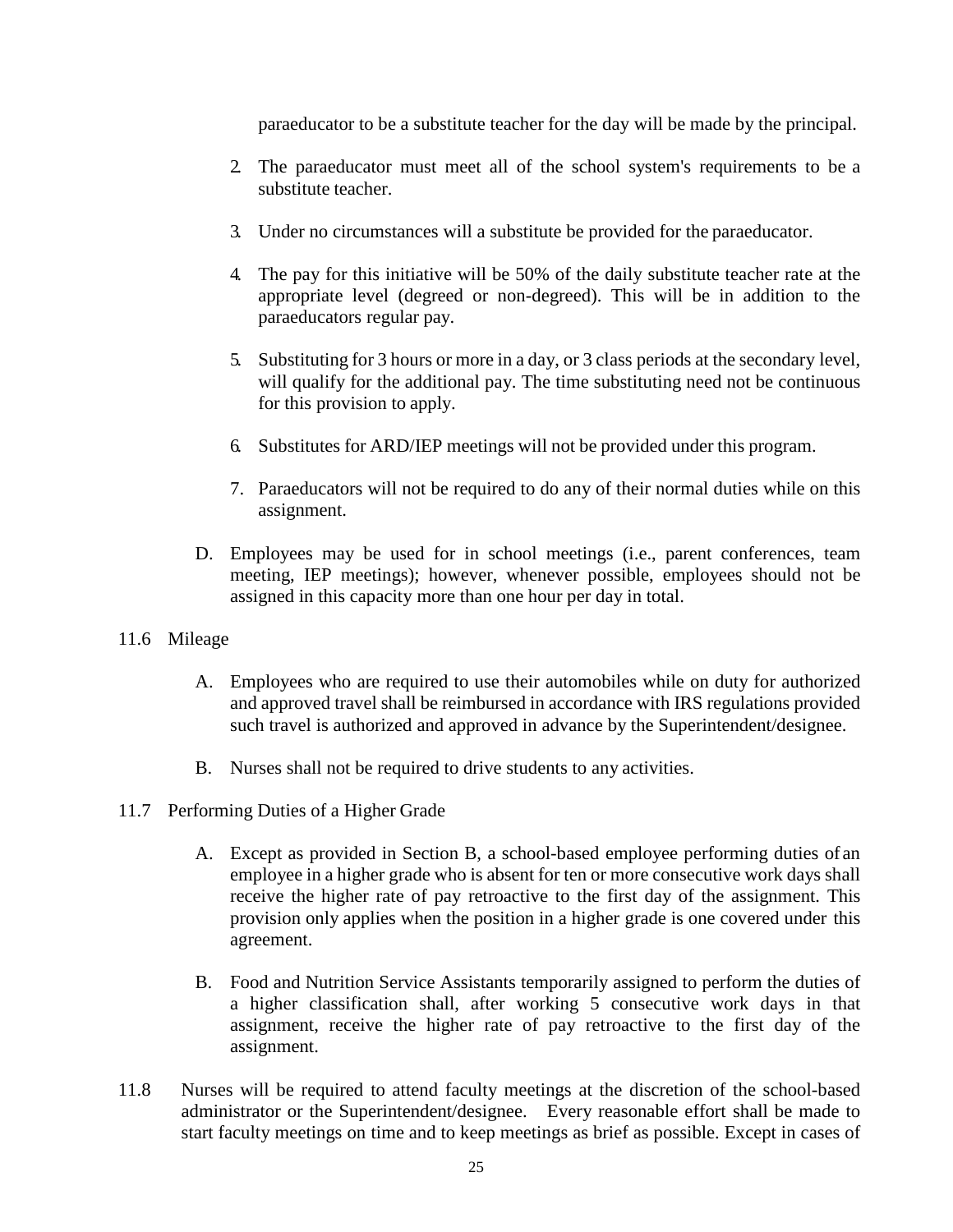emergency, there shall only be one school-wide faculty meeting per month, which may extend no more than one-half (1/2) hour beyond the regular work day. Two other faculty meetings per month may be held within the regular work day. Every effort will be made to begin such meetings ten (10) minutes after the student dismissal time.

- cabinets, and/or a lockable office as space and budget permits. 11.9 Paraeducators and interpreters will be provided lockable desks and file cabinets as space and budget permits. Nurses and health assistants will be provided lockable desks, file
- permanent Food and Nutrition Service Assistant after completion of the probationary period. 11.10 The Board shall furnish up to \$150.00 for approved uniforms and/or approved shoes to each

The Board will provide security assistants four (4) short and two (2) long-sleeve shirts, and one lined and one unlined jacket. Uniforms found by the Board to be unserviceable due to fair wear and tear shall be replaced at no cost to the employee.

- and up to \$35 replacement cost for wear and tear every two years thereafter for each Nurse and up to \$60 replacement cost for wear and tear no more than once every three years 11.11 The Board shall furnish up to \$60 to cover the cost of at least 2 lab jackets and/or scrubs and Health Assistant. In addition, the Board shall furnish up to \$60 to cover the cost of shoes thereafter.
- 11.12 Security assistants will be provided office space and computers as space and budget permits.
- designated staff location for paraprofessionals to complete work-related tasks. 11.13 The Board of Education shall provide at least one dedicated computer in at least one
- 11.14 The Board shall make available, at no cost to the employee, appropriate protective and safety equipment for use in the performance of the employee's job.
- 11.15 Employees will not be required to clean-up bodily fluids.
- 11.16 Paraeducators shall have time scheduled during the duty day for consulting with his/her teachers(s) to adequately fulfill their job responsibilities. This time shall be not less than 30 minutes per week.

#### **ARTICLE 12 PROFESSIONAL LEARNING AND REIMBURSEMENT**

 12.1 The Board shall reimburse tuition cost for professional improvement training for courses. The tuition rate of reimbursement is the actual per credit cost up to \$225 per credit up to a maximum of 45 graduate credit hours and a rate of up to \$225 per credit up to a maximum of 24 undergraduate credit hours while employed by the Board. Documentation, proof of cost and proof of payment must be submitted within sixty (60) days of the end of undergraduate and graduate college course work successfully completed and approved in advance by the Superintendent/Designee. Employees must earn a "C" or better in the college the course. Employees working toward an approved teacher education or nursing program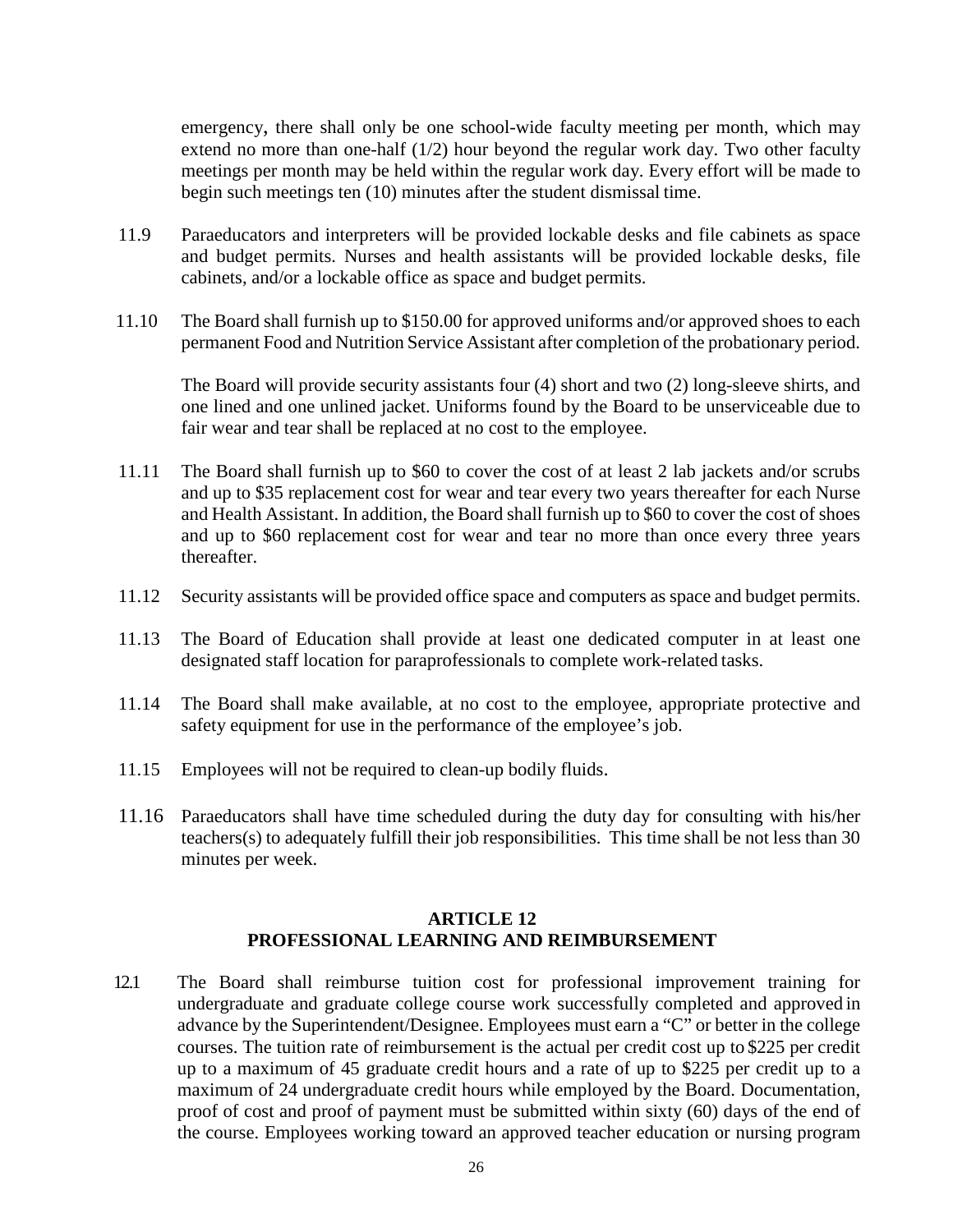in the approved program. are eligible to apply unused undergraduate or graduate credit reimbursement toward courses

 Probationary employees are not eligible to participate in the tuition reimbursement program. Probationary employees in this context do not include those employees who are serving a new re-evaluation period due to a promotion or transfer.

- 12.2 In addition to the above, the Board will provide \$15,000 annually to be administered by Article 12 Committee for employees to attend professional meetings and conferences for purposes other than licensure or certification.
- 12.3 Registration fees will be paid for workshops and conferences that result in an employee weekend/holiday will not receive compensation for that time. receiving continuing education credits for the purpose of licensure, certification, or recertification of that employee which are approved in advance by the Superintendent. For workshops or conferences attended during the workday, participants will receive their regular salary and these days will not be deducted from their sick or personal leave. Employees who attend workshops or conferences beyond the regular work day or on a
- programs conducted after regular work hours at a rate approved by the 12.4 Employees shall receive payment for participating in school system-approved training Superintendent/designee.
- 12.5 The Board will reimburse paraeducators who are required under the No Child Left Behind Act (NCLB) to pass the ParaPro test for the cost of one test if the employee passes the test.
- 12.6 The Board will reimburse school nurses who take the National School Nurse Certification test for the cost of one test if the employee passes the test and receives National School Nurse Certification.
- implementation of the ESP Professional Learning Plan. 12.7 The Board and Association will sustain a joint committee that collaboratively oversees the
- during the employee's duty day and if training extends beyond the duty day hours the 12.8 Employees working with students identified with an IEP or who have a behavior plan and who may require restraint, will be provided appropriate training. Training will be provided employee will be compensated for the additional training hours.

### **ARTICLE 13 SICK LEAVE BANK**

- 13.1 Purpose The purpose of the Sick Leave Bank is to provide sick leave, in certain cases, to participating employees whose accumulated sick leave has been exhausted.
- 13.2 Sick Leave Bank All employees are eligible to contribute to and participate in, without a monetary charge, a Sick Leave Bank upon completion of the required probationary period. evaluation period due to promotion. Probationary employee in this context does not include an employee who is serving anew re-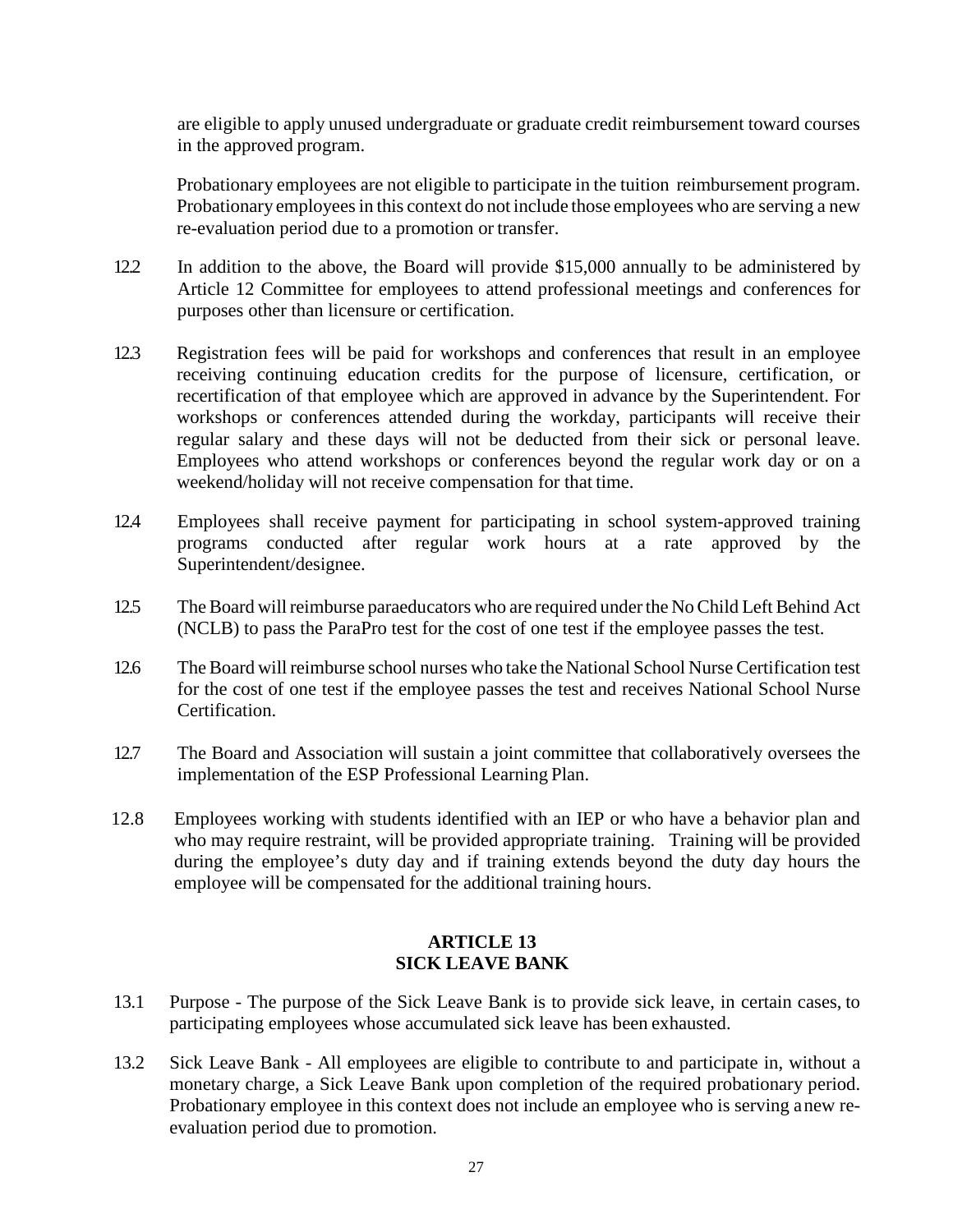- 13.3 Enrollment Period The annual enrollment period shall be from September 1 to October 31. Any former Sick Leave Bank member returning from extended leave will be permitted to rejoin the Bank upon contributing the assessment for the current year within thirty (30) days after reassignment. New employees may participate upon contributing the assessment within shall continue in full force and effect from year-to-year until canceled by the employee. thirty (30) days following completion of the probationary period. Assessment authorizations
- each year. 13.4 Contribution Rate - The annual rate of contribution will be determined by the approval committee and will not exceed a maximum of two (2) days per year per employee in halfday increments. The number of days shall be certified to the board prior to September 1 of
- that shall include one Superintendent appointed representative. The Committee shall have responsibility for determining the annual assessment rate, receiving requests for grants, and approving or denying such requests. The Association shall publish its rules and procedures. annually, no later than October 1. 13.5 Approval Committee - The Association shall appoint a Sick Leave Bank Approval Committee Procedures shall be distributed and posted on the HCPSS website to all enrolled employees
- 13.6 Payment The Payroll Department shall verify sick leave and personal leave is exhausted. Upon notification of approval by the Committee, Payroll shall credit the affected employee bank, the unused Sick Leave Bank days will be returned to the bank. with the number of days granted. If a member does not use all of the days granted from the
- 13.7 Bank Grants Bank grants shall not be automatically carried over from one year to another.
- 31 of each year detailing the beginning balance of sick bank days, additions to the sick bank, deductions from the sick bank, and ending balance in the sick bank as of June 30 each year. 13.8 The Association shall provide the Superintendent with an annual Sick Bank report by August
- 13.9 For accounting and compliance purposes only, the Association will provide access to days and hours granted and used to the Superintendent/Designee on a quarterly basis.

#### **ARTICLE 14 INSURANCE PROTECTION**

#### A. Life Insurance

 (\$10,000) to be paid to the employee's designated beneficiary upon death and, in the event of accidental death, a sum not less than two (2) times that amount. The Board shall pay the full cost for group term life insurance protection equal to an employee's base salary (to the nearest thousand), with a minimum of ten thousand dollars

B. Medical, Dental and Vision Insurance

 percent (87%) of the premium cost of a group medical plan including prescription drugs for For employees with a start date on or before June 30, 2011, the Board shall pay eighty- seven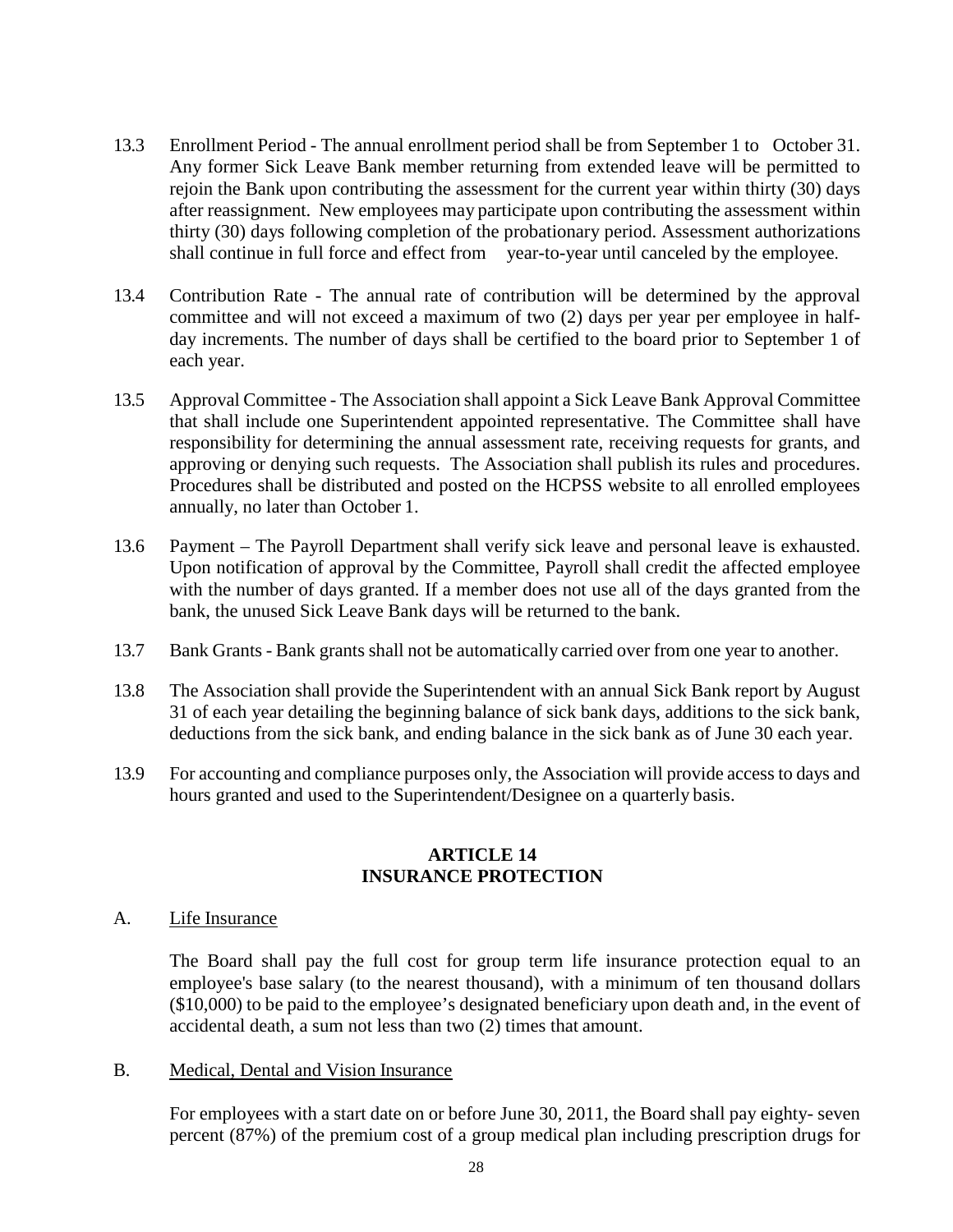the employee and covered eligible dependents(s).

 For each full-time equivalent employee enrolled under the 84-85 Dental Program (Current Dental Plan only), the Board shall pay ninety percent (90%) of the premium cost for individual dental coverage only. The employee may elect to purchase dental coverage for eligible dependent(s).

For employees with a start date on or after July 1, 2011, the Board shall pay eighty-five percent (85%) of the premium cost of a group medical plan including prescription drugs for each employee and eligible dependent(s).

 The Board will offer employees enrolled under the Variety of Insurance Program (VIP) vision and dental plan(s). Employees may elect to purchase vision and/or dental coverage for eligible dependents.

 The selection and removal of health, dental, and/or vision carriers and their respective plans is at the Board's discretion.

 provide input on the HCPSS health benefits program. See Appendix A "Benefits Advisory The Board will establish a committee, to include representation from all bargaining units, to Committee"

#### C. Variety of Insurance Program (VIP) Medical, Dental, and Vision Program

- 1. Employee Election of Variety of Insurance Programs (VIP)
	- a. Each year during open enrollment as established by the Board, each employee will be required to make an election between participating in the VIP program or continuing his/her participation in the 1984-85 health insurance arrangement.
	- b. This election will be irrevocable for the Plan Year.
	- c. Once an employee elects to participate in the VIP Program, he/she will not be allowed to participate in the prior insurance arrangement.
	- d. The 1984-85 insurance arrangement is as follows:
		- (1) Employees electing to remain in the 1984-85 medical coveragewill be required to contribute 13% of the individual and dependent premiums.

 Employees electing to participate in the 84-85 Dental Plan will be required to contribute 10% of the individual premium and 100% of the dependent premium.

(2) All employee contributions will remain on an after-tax basis.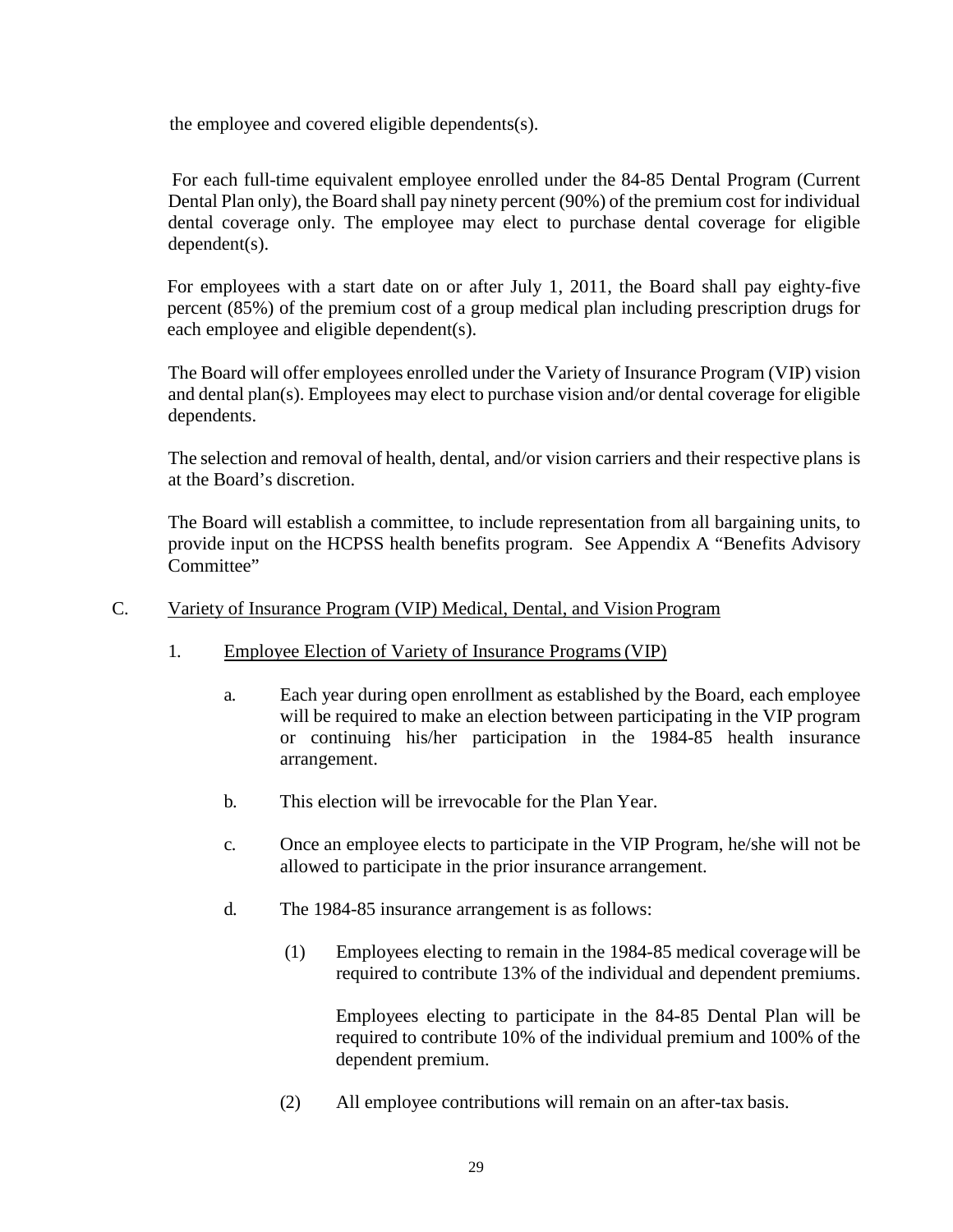- (3) Cost containment measures.
- administrator twice a year by using the average charges for the service area where the services were performed. e. The usual and customary charges will be determined by the third party
- f. (1) Food Service Nutrition Assistants hired on or after July 1, 2000 shall be before becoming eligible for any medical, dental, and/or vision coverage. required to serve a 30 calendar day waiting period beginning in FY08
	- (2) Food Service Nutrition Assistants hired after July 1, 1997, may only select from two (2) medical insurance plans as identified by the Board.
- 2. Employee Selection of Optional Benefits under the VIP Program
	- a. If an employee elects to participate or becomes eligible to participate in the VIP Program, he/she must select among the optional benefits offered as part of the VIP Program. These optional benefits include:
		- (1) Medical Plan(s)
		- (2) Dental Plans(s)
		- (3) Vision Care Plan(s)
		- (4) Flexible Spending Accounts, including:
			- a. Dependent Care Account
			- b. Health Care Spending Account
		- (5) Benefit Dollars (pro-rated for part-time employees).

Information on health, dental, and/or vision plans will be made available to eligible employees during the Open Enrollment Period.

- except the election may be revoked and a new selection of benefits made if the employee has a change in family status (e.g., marriage, divorce, death of spouse or Dependent Care Account and the Health Care Spending Account. b. The selection of optional benefits is an irrevocable election for the entire Plan Year same-sex domestic partner*,* or child, birth or adoption of child, or termination of employment of spouse or same-sex domestic partner). This applies not only to participation in the insured programs, but also to the level of participation in the
- eligible to participate in the VIP Program will be given the opportunity to change the benefits they have selected. Each year employees will be informed of any during the open enrollment period. c. Each open enrollment period as established by the Board, employees electing or changes in the VIP Program. This will give each employee the chance to review and compare various benefit alternatives in order to make the proper selection
- d. Each Medical Plan alternative will have a specified number of "benefit credits" associated with its selection. These benefit credits may be used to purchase any of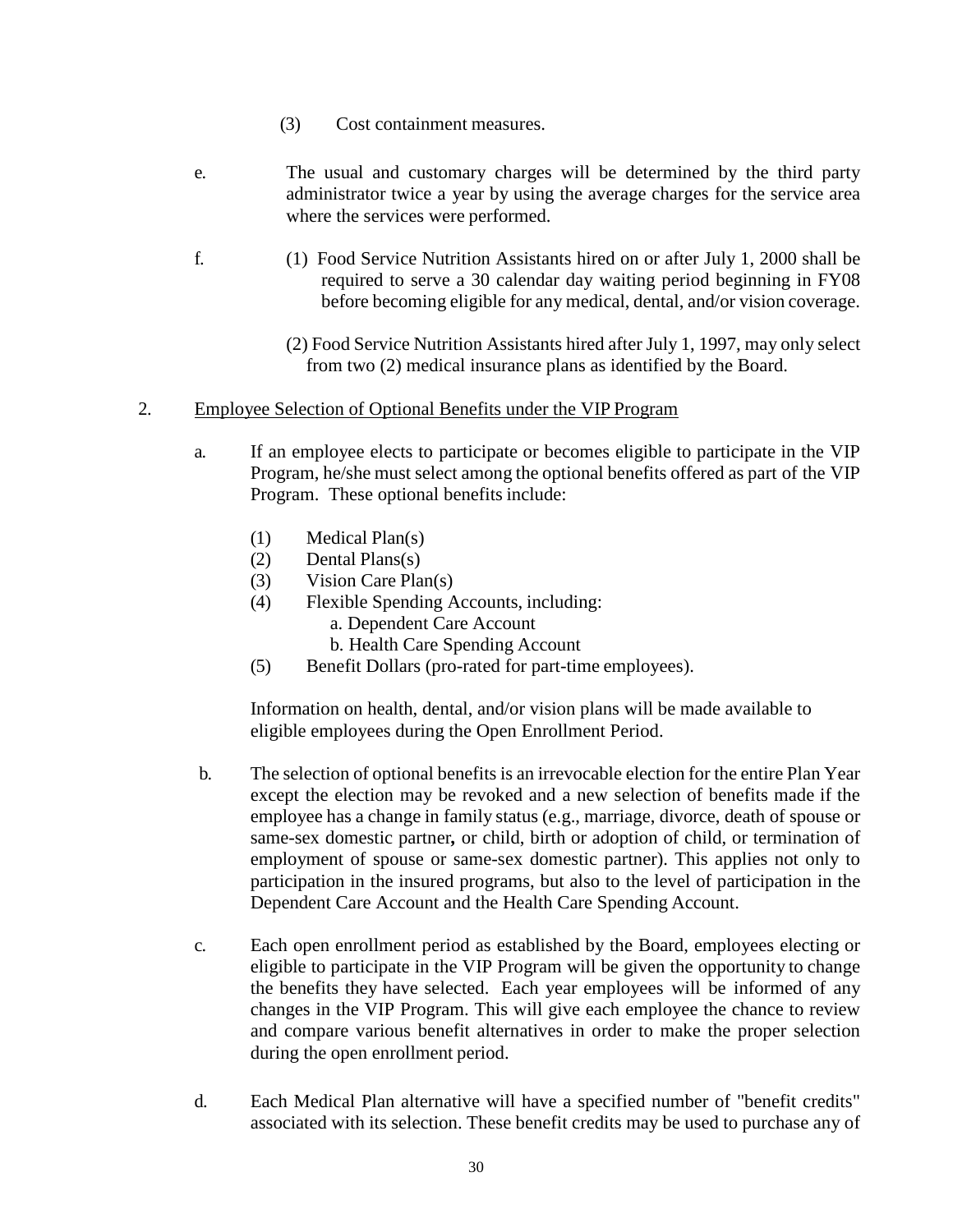for medical coverage) or to contribute to the Dependent Care Account or Health the optional insured benefits (Vision and Dental Plans or employee contributions Care Spending Account.

- e. Each insured benefit option (Medical, Vision, and Dental Plans) will have a "price employee's gross wages as reported on W-2 Form. FICA tax will not be withheld. life insurance purposes. tag" or cost to an employee if that particular benefit is selected. Benefit credits may be used to purchase or pay the price of each insured's benefit selected. Amounts contributed to the Dependent Care Account or Health Care Spending Account are optional with employees choosing to contribute any amount within the plan limits. Employees may, however, purchase benefits whose total price tags exceed their benefit credits. In this case, the employee must make up the difference through employee contributions. All contributions to the VIP Program will be on a pretax basis. This means that federal and state income taxes will not be withheld on employee contributions nor will these contributions be included in an Employee contributions will be included in the annual salary for retirement and
- f. Participants in the Dependent Care Account must meet tax law requirements in order to participate in this plan. Contributions may only be used to reimburse an employee for expenses actually incurred during the Plan Year for which they were end of the Plan Year will be **forfeited**. contributed. Any amounts remaining in the Dependent Assistance Account at the
- Account. The most important facts are that amounts contributed may only be used to reimburse expenses incurred during the Plan Year for which they were contributed, and amounts remaining at the end of the Plan Year will be forfeited. g. The Health Care Spending Account will operate similar to the Dependent Care
- be added to their regular pay check. If the employee elects this option, the h. Employees may elect to receive their unused benefit dollars in cash, which will payments will be prorated on a per-pay basis. This amount is taxable.
- i. Total employee contributions to the Dependent Care Account and/or Health Care Spending Account will be prorated on a per-pay basis.
- when they were first eligible due to the existence of alternative coverage. j. Employees hired during the Plan Year will make their selection in advance of becoming eligible for VIP Program benefits. This election will be in effect for the remainder of the Plan Year (except for a qualified life status change creating a special enrollment period for individuals who did not enroll in a group health plan
- k. Employees with at least 15 years of cumulative service with HCPSS, are retiring with the Maryland State Retirement Pension System, and are enrolled in one of the school system's medical, prescription, dental, and/or vision plans for at least one full year immediately prior to retirement date, are eligible for a Board contribution towards the cost of retiree coverage in accordance with the HCPSS Benefits Enrollment Guide for Retirees.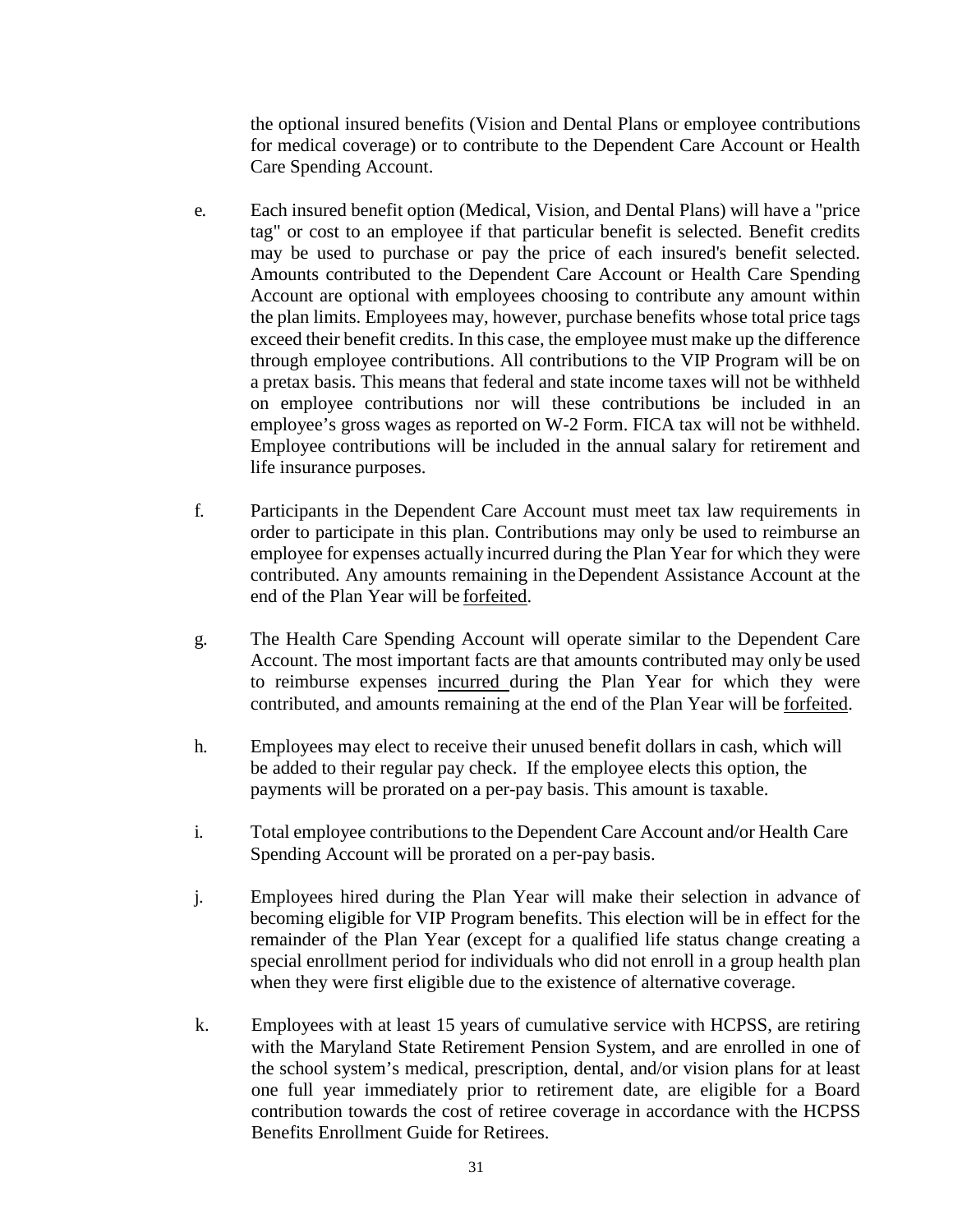#### D. Comparison of VIP Medical Plans

|    | <b>Summary of</b>                                                   | 84-85 Plan (Revised)                                                                                                                                       | <b>Alternate Plan</b>                                                                                                                                       |
|----|---------------------------------------------------------------------|------------------------------------------------------------------------------------------------------------------------------------------------------------|-------------------------------------------------------------------------------------------------------------------------------------------------------------|
| 1. | <b>Hospital Expenses</b><br>Room, Board &<br><b>General Nursing</b> | Semi-private room rate for<br>365 days                                                                                                                     | Semi-private room rate for<br>365 days                                                                                                                      |
|    | Diagnostic Testing Lab<br>Work & X-rays -<br>Inpatient              | Covered in full for 365 days                                                                                                                               | Covered in full for 365 days                                                                                                                                |
|    | Use of Hospital<br><b>Outpatient facilities</b>                     | Covered in full                                                                                                                                            | Covered in full                                                                                                                                             |
|    | <b>Extended care facility</b>                                       | Covered in full for<br>combined hospital<br>maximum of 365 days                                                                                            | Covered in full for<br>combined hospital<br>maximum of 365 days                                                                                             |
| 2. | Physician Services<br>Surgery-Inpatient                             | 100% of the usual and<br>reasonable charge                                                                                                                 | After \$100/\$200 deductible,<br>plan pays 80% of the next<br>\$2500, 100% thereafter                                                                       |
|    | Surgery - Outpatient                                                | 100% of the usual and<br>reasonable charge                                                                                                                 | 100% of the usual and<br>reasonable charge                                                                                                                  |
| 3. | <b>Mental and Nervous</b><br>Inpatient                              | 30 days in full; then after<br>\$100/\$200 deductible, plan<br>pays 80% of covered<br>expenses                                                             | 30 days in full; then after<br>\$100/\$200 deductible, plan<br>pays 80% of covered<br>expenses                                                              |
|    | Outpatient                                                          | After \$100/\$200 deductible<br>plan pays 52% of plan<br>allowable amount for the<br>first 20 visits per year, then<br>50% of the plan allowable<br>amount | After \$100/\$200 deductible,<br>plan pays 52% of plan<br>allowable amount for the<br>first 20 visits per year, then<br>50% of the plan allowable<br>amount |
| 4. | <b>Other Services</b><br><b>Ambulance Service</b>                   | After \$100/\$200 deductible,<br>plan pays 80% of the next<br>\$2500; 100% thereafter                                                                      | After \$100/\$200 deductible,<br>plan pays 80% of the next<br>\$2500; 100% thereafter                                                                       |
|    | Diagnostic Testing,<br>Lab Work & X-rays -<br>Outpatient            | 100% of the usual and<br>reasonable charge                                                                                                                 | After \$100/\$200 deductible,<br>plan pays 80% of the next<br>\$2500; 100% thereafter                                                                       |
|    | Prescription Drug<br>Outpatient                                     | When not covered by any<br>other plan, after \$100/\$200<br>deductible, plan pays 80%<br>of the next \$2500; 100%<br>thereafter                            | When not covered by any<br>other plan, after \$100/\$200<br>deductible, plan pays 80%<br>of the next \$2500; 100%<br>thereafter                             |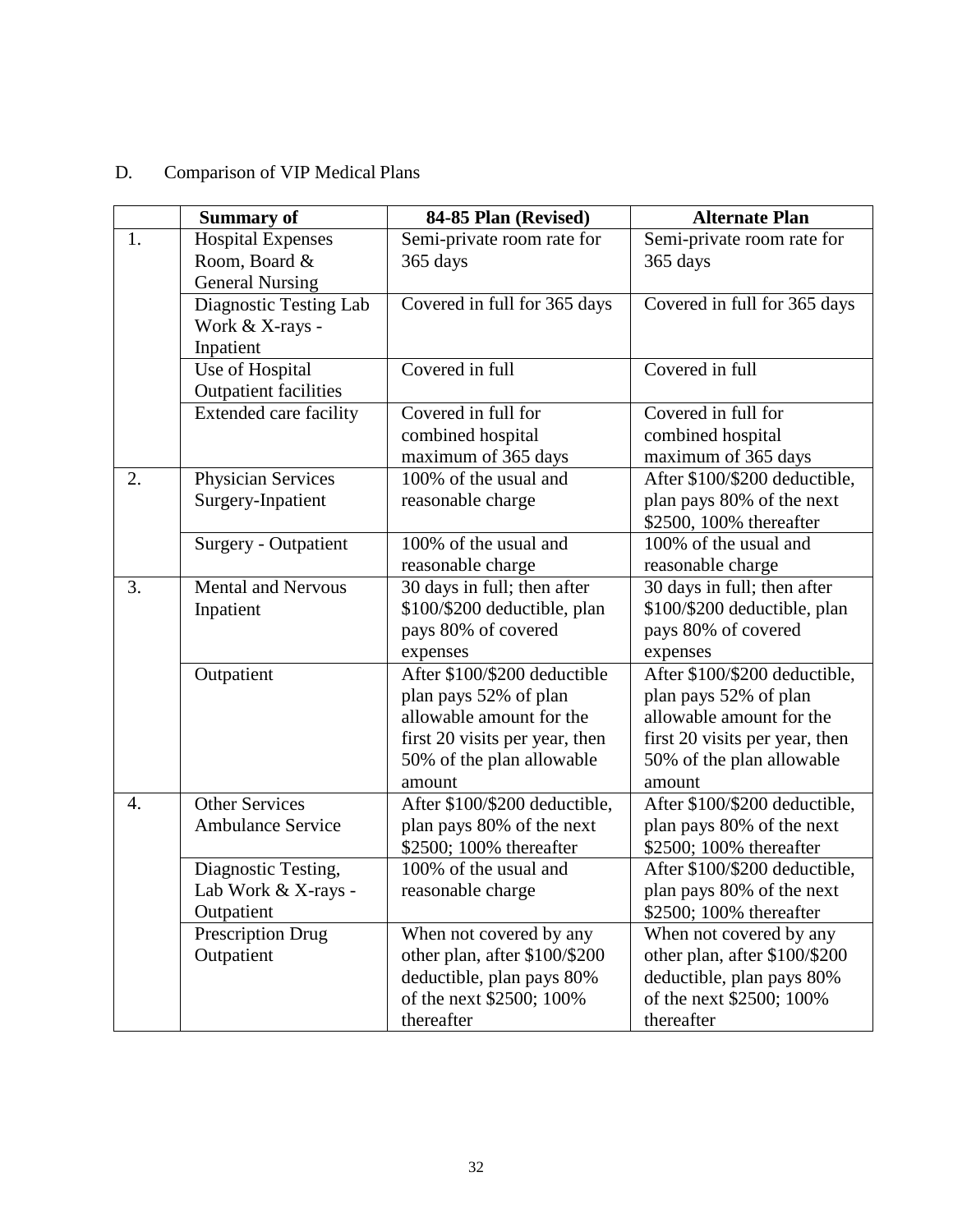| Home Health Care | 100% of the usual and<br>reasonable charge for up to | 100% of the usual and<br>reasonable charge for up to |
|------------------|------------------------------------------------------|------------------------------------------------------|
|                  | 90 days each calendar year.                          | 90 days each calendar year.                          |
|                  | Physician's services limited                         | Physician's services limited                         |
|                  | to one visit per day.                                | to one visit per day.                                |
|                  | Maximum of 40 Home                                   | Maximum of 40 Home                                   |
|                  | Health Aid visits per                                | Health Aid visits per                                |
|                  | calendar year.                                       | calendar year.                                       |

Comparison of VIP Medical Plans, Continued

|                  | <b>Summary of Benefits</b>  | 84-85 Plan (Revised)          | <b>Alternate Plan</b>         |
|------------------|-----------------------------|-------------------------------|-------------------------------|
| $\overline{4}$ . | Orthopedic &                | After \$100/\$200 deductible, | 100% of the usual and         |
| Cont.            | <b>Prosthetic Devices</b>   | plan pays 80% of the next     | reasonable charge, subject    |
|                  | Outpatient                  | \$2500; 100% thereafter       | to certain limitations        |
|                  | Physical Therapy &          | After \$100/\$200 deductible, | After \$100/\$200 deductible, |
|                  | Rehabilitation              | plan pays 80% of the next     | plan pays 80% of the next     |
|                  | Outpatient                  | \$2500; 100% thereafter       | \$2500; 100% thereafter       |
|                  | <b>Voluntary Second</b>     | 100% of physician's fee;      | 100% of physician's fee;      |
|                  | <b>Surgical Opinion</b>     | 100% of X-ray and lab fees    | 100% of x-ray and lab fees    |
|                  | <b>Preadmission Testing</b> | 100% of hospital charges      | 100% of hospital charges      |
|                  |                             | ordered by physician          | ordered by physician          |
|                  | Chemotherapy -              | 100% of the usual and         | After \$100/\$200 deductible, |
|                  | Outpatient                  | reasonable charge             | plan pays 80% of the next     |
|                  |                             |                               | \$2500; 100% thereafter       |
| 5.               | <b>Emergency Treatment</b>  | 100% of hospital charges      | 100% of hospital charges      |
|                  | <b>Hospital Charges</b>     | within 72 hours of            | within 72 hours of            |
|                  |                             | accidental injury or onset of | accidental injury or onset of |
|                  |                             | serious illness               | serious illness               |
|                  | Physician's Fees            | 100% of the usual and         | 100% of the usual and         |
|                  |                             | reasonable charges within     | reasonable charges within     |
|                  |                             | 72 hours of accidental or     | 72 hours of accidental or     |
|                  |                             | onset of serious illness      | onset of serious illness.     |
| 6.               | <b>Annual Deductibles</b>   | \$100 per individual to a     | \$100 per individual to a     |
|                  |                             | maximum of \$200 per          | maximum of \$200 per          |
|                  |                             | family                        | family                        |
| 7.               | Maximum out-of-             |                               |                               |
|                  | pocket Per Year             |                               |                               |
|                  | Individual                  | \$600.00                      | \$600.00                      |
|                  | Family                      | \$1,200.00                    | \$1,200.00                    |
| 8.               | Lifetime Maximum            | Basic benefits plus           | Hospital benefits,            |
|                  | Benefit                     | \$1,000,000                   | plus \$1,000,000              |
|                  |                             | Major Medical                 | Major Medical                 |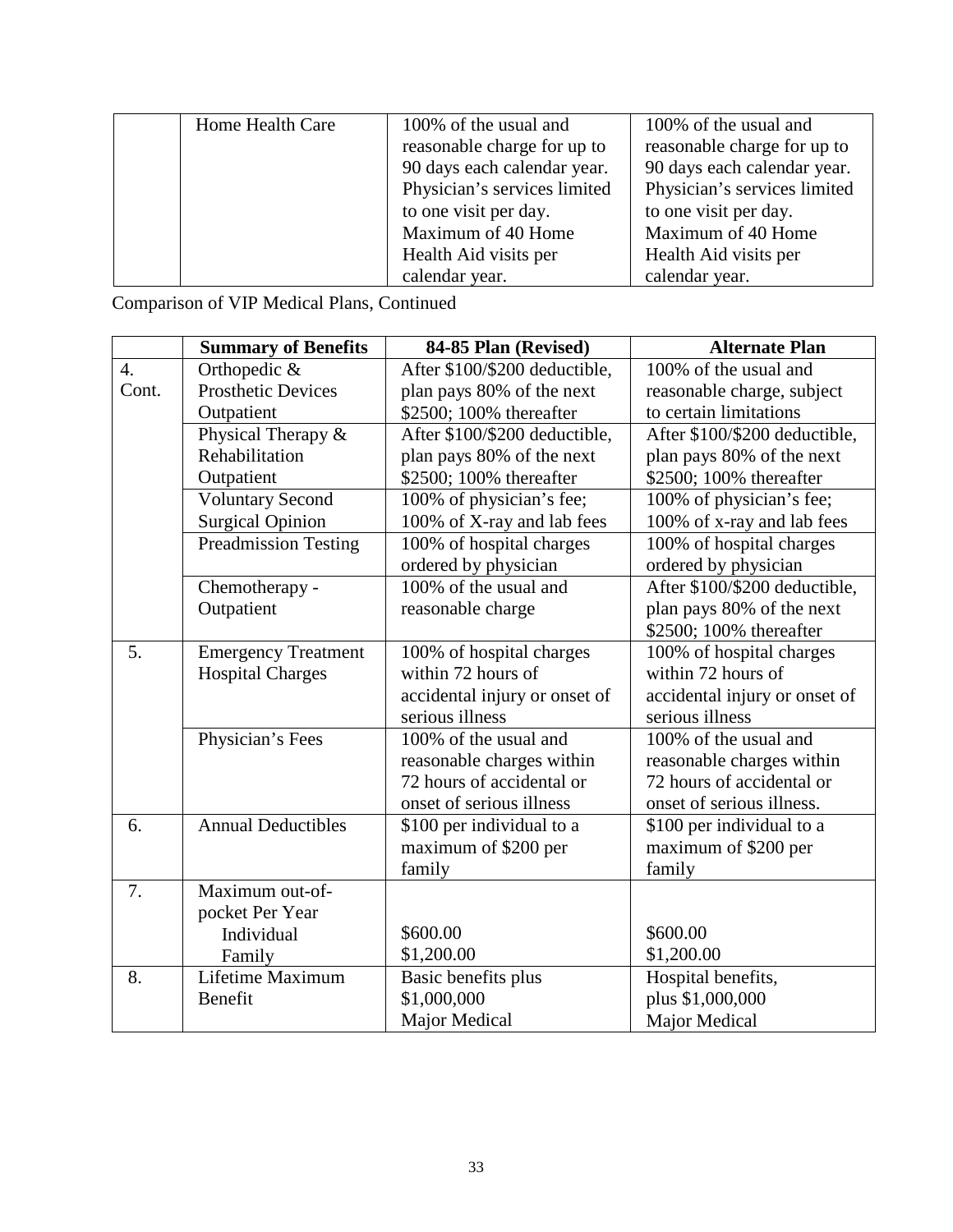#### E. Comparison of Dental Benefits

## **84-85 DENTAL PLAN ALTERNATE**

**2nd DENTAL PLAN** 

|                               | % of UCR | Deductible     | $%$ of              | Deductible                 |
|-------------------------------|----------|----------------|---------------------|----------------------------|
|                               |          |                | <b>UCR</b>          |                            |
| Oral examination              | 100%     | N <sub>o</sub> | 100%                | N <sub>o</sub>             |
| $X$ -rays $100\%$             | 100%     | N <sub>0</sub> | 100%                | N <sub>o</sub>             |
| <b>Fluoride Treatment</b>     | 100%     | N <sub>0</sub> | 100%                | N <sub>o</sub>             |
| Cleaning                      | 100%     | N <sub>o</sub> | 100%                | No                         |
| <b>Emergency Treatment</b>    | 100%     | N <sub>o</sub> | 100%                | N <sub>o</sub>             |
| Fillings (not gold foil)      | 100%     | N <sub>o</sub> | 80%                 | Yes                        |
| <b>Simple Extractions</b>     | 100%     | N <sub>o</sub> | 80%                 | Yes                        |
| <b>Root Canal</b>             | 100%     | N <sub>o</sub> | 80%                 | Yes                        |
| Prosthetic Repair             | 100%     | N <sub>0</sub> | 50%                 | Yes                        |
| Crowns                        | 100%     | N <sub>o</sub> | 50%                 | Yes                        |
| <b>Space Maintainers</b>      | 100%     | N <sub>o</sub> | 100%                | N <sub>o</sub>             |
| <b>Surgical Extractions</b>   | 100%     | N <sub>o</sub> | 80%                 | Yes                        |
| <b>Oral Surgery</b>           | 100%     | No             | 80%                 | Yes                        |
| <b>Dentures and Bridges</b>   | N/A      | N/A            | *50%                | Yes                        |
| Periodontics                  | N/A      | N/A            | 80%                 | Yes                        |
| Orthodontia                   | N/A      | N/A            | 50%                 | Yes                        |
| <b>Maximum Annual Benefit</b> | \$1,000  |                | \$1,000             |                            |
| <b>Orthodontic Maximum</b>    |          |                |                     |                            |
| Lifetime Benefit              | N/A      |                | \$750               |                            |
| Deductible                    | N/A      |                | \$25/Individual     |                            |
|                               |          |                | \$75/Family         |                            |
| *Subject to Missing Tooth     |          |                |                     |                            |
| Provision                     |          |                |                     |                            |
| *Are dentures and bridges     | N/A      |                |                     | Only after satisfying a 5- |
| covered for teeth missing     |          |                | year waiting period |                            |
| before dental coverage?       |          |                |                     |                            |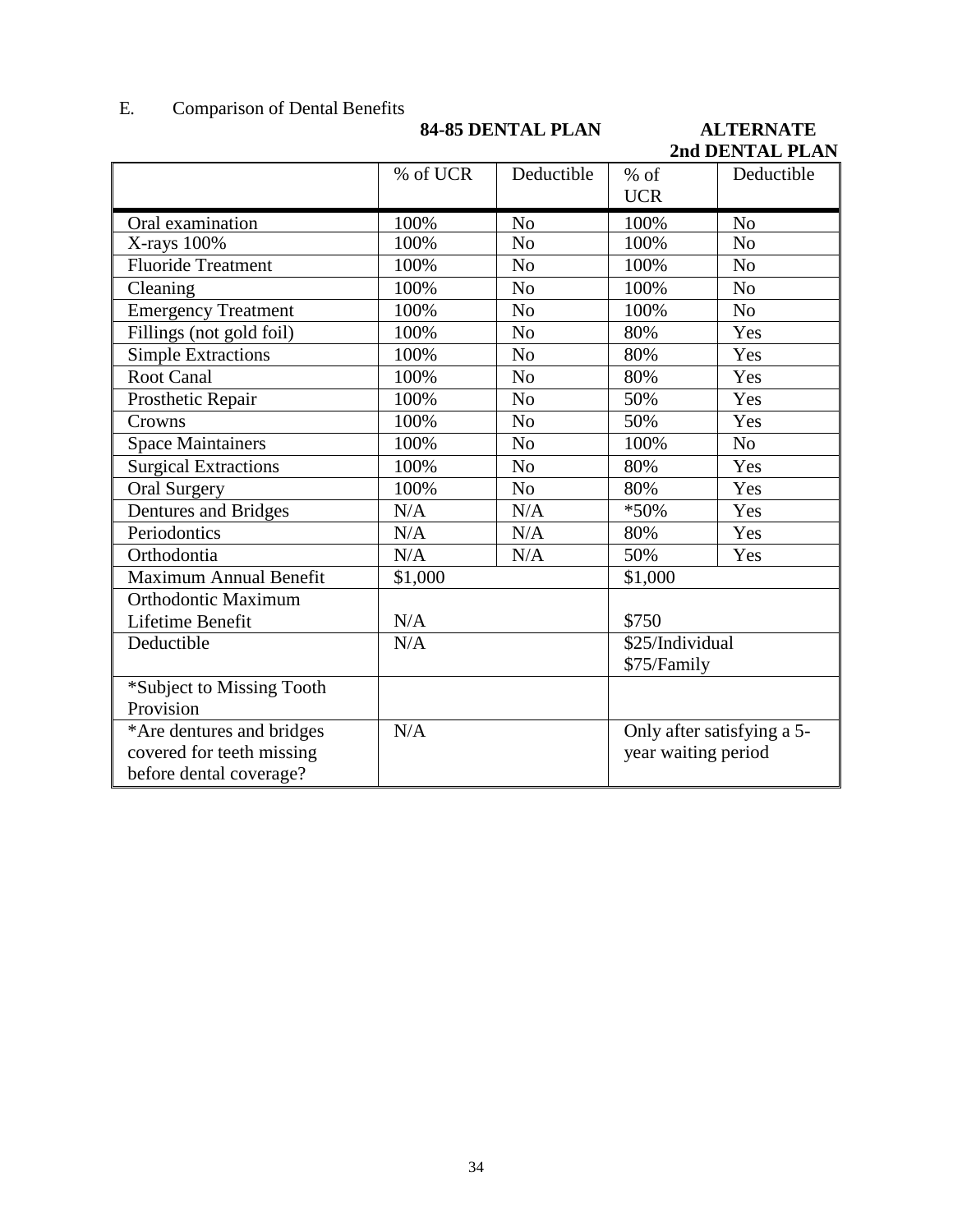### F. Vision Program

 1. Schedule of Benefits Vision Exam...Reasonable and Customary Charge (Limited to one per 12-month period)

| <b>Type</b>                   | <b>Lenses</b> |        | <b>Frames</b> | <b>Total Allowance</b> |
|-------------------------------|---------------|--------|---------------|------------------------|
|                               | (Per Pair)    |        |               |                        |
| Single                        | \$41.50       | $^{+}$ | \$29.50       | \$71.00                |
| <b>Bifocal</b>                | \$67.00       | $^{+}$ | \$29.50       | \$96.50                |
| Double Bifocal                | \$100.50      | $^{+}$ | \$29.50       | \$130.00               |
| Trifocal                      | \$89.50       | $\pm$  | \$29.50       | \$119.00               |
| Aphakic                       | \$156.50      | $^{+}$ | \$29.50       | \$186.00               |
| <b>Contact Lenses</b>         |               |        |               |                        |
| (Per pair):                   |               |        |               |                        |
| Cosmetic (in lieu of          |               |        |               | \$71.00                |
| frames & lenses)              |               |        |               |                        |
| <b>Bifocal Contact Lenses</b> |               |        |               | \$96.50                |
| Medically Required*           |               |        |               | \$221.00               |

 \*Following cataract surgery or when visual acuity is correctable to at least 20/70 in the better eye only by use of contact lenses

In some instances, benefits may be provided toward two vision exams during the same benefit period.

Benefits are not available for:

- for which benefits were provided. a. Replacement or repair of broken or lost frames and lenses (including contacts)
- b. Sunglasses (lenses tinted darker than #2 tint), even if prescribed - unless you purchase a contract specifically covering sunglasses. Photocromic lenses are not considered sunglasses.
- 2. Details:
	- a. This Program provides 100% of the reasonable and customary charge for a vision exam performed by an Ophthalmologist or Optometrist.
	- b. The Program entitles members to coverage of services once every 12 months, starting submitted to the insurance carrier. with the initial visit for vision services. To receive benefits, an invoice must be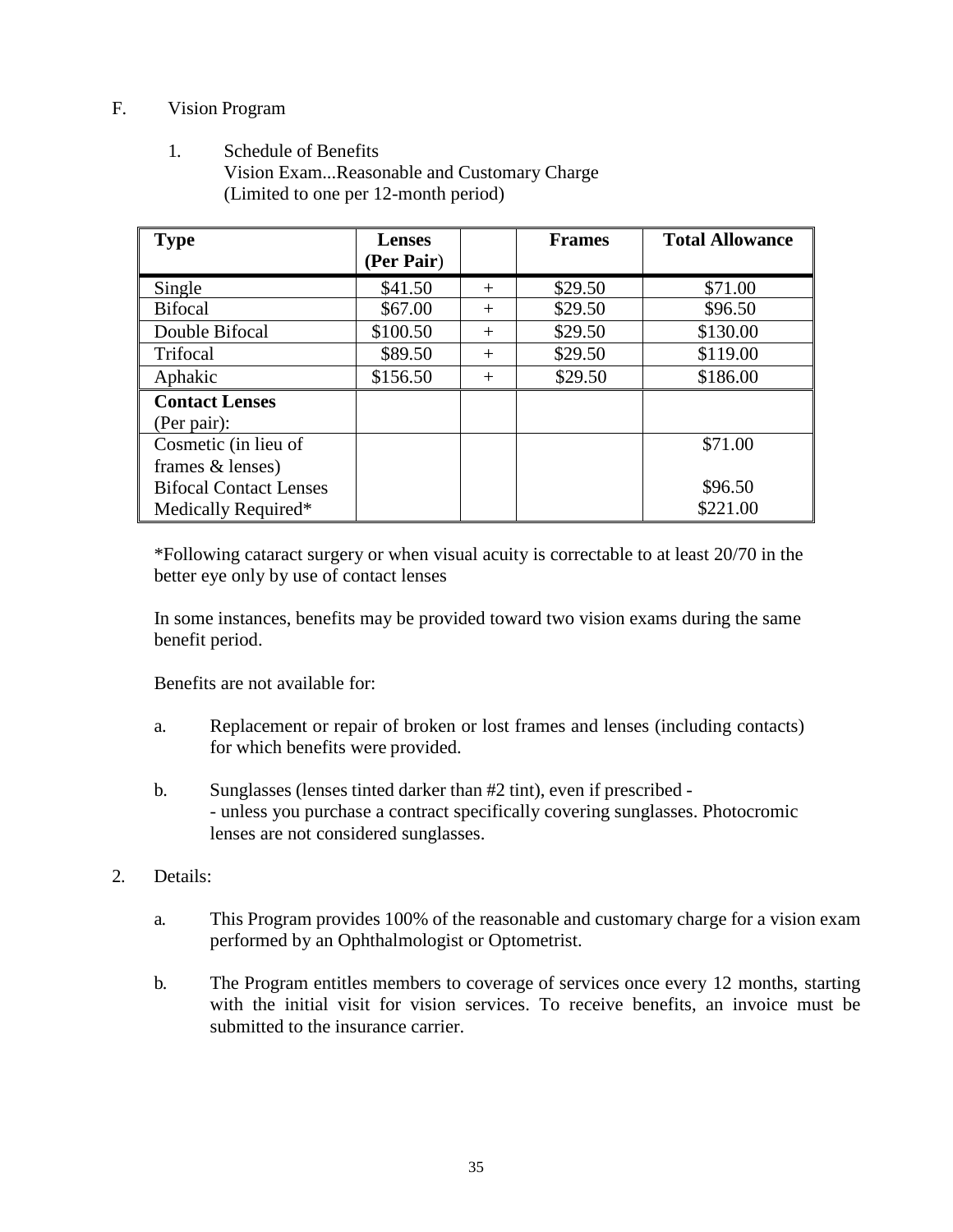#### **ARTICLE 15 GENERAL PROVISIONS**

- mutually agree to meet no later than fifteen (15) days after any such holding for the purpose of renegotiating provisions of this contract as agreed to by the parties. 15.1 Severability - If any provision of this Agreement or any application thereof related to wages, employee benefits, and/or working conditions is held to be contrary to law, such provision or application will not be deemed valid and subsisting, except to the extent permitted by law, but all other provisions or applications will continue in full force and effect. The parties may
- providing a copy of this Agreement to each employee in the bargaining unit. 15.2 Distribution of Agreement - The Board and Association agree to equally divide the costs of
- 15.3 The Board and HCEA/ESP agree that the terms and provisions herein contained constitute the to the subject matter herein. The Board and HCEA/ESP agree that all negotiable items have been discussed during the negotiations leading to this Agreement and therefore, agree that negotiations will not be reopened on any item, whether contained herein or not, during the life of this Agreement except by mutual consent. entire Agreement between the parties and supersede all previous communications, representations or agreements, either verbal or written, between the parties hereto with respect
- approved by the Board to receive domestic partner benefits under criteria established by the 15.4 "Same–sex domestic partner" as used throughout this Agreement means an individual Board. Domestic partner benefits and coverages cannot begin until same-sex domestic partner status is approved by the Board, and will be provided as permitted by law. The above language shall only apply to those employees who currently receive same sex domestic partner protection under the negotiated agreement as of January 1, 2015 and current employees residing outside of Maryland in states that do not recognize same sex marriage.
- 15.5. Joint Labor/Management Collaboration Committee
	- 1. Purpose

 which will be used as a forum for the discussion of issues that are not current matters of negotiation or grievance but are matters of mutual interest or concern between the parties. the Labor/Management Committee and no bargaining will take place. The parties agree to actively support a Joint Labor Management Collaboration Committee The intent of the Labor/Management Committee is to investigate, study, and discuss possible solutions to mutual problems affecting labor/management relations. The parties may also attempt to resolve differences of interpretation of negotiated matters. However, it is recognized that the Labor/Management Committee is not a substitute for the grievance procedure. Additionally, it is recognized that neither party will submit or otherwise seek modification of any negotiated term or condition of the agreement through

2. Membership

 management determined by the Superintendent. At any meeting of the Labor/ Standing members of the Labor/Management Committee will include the president or designee of the Howard County Education Association Educational Support Professionals (ESP) unit and two other ESP representatives of the Association to be determined by the president, and the Superintendent or designee and two other representatives of Management Committee, either party may be represented by up to four additional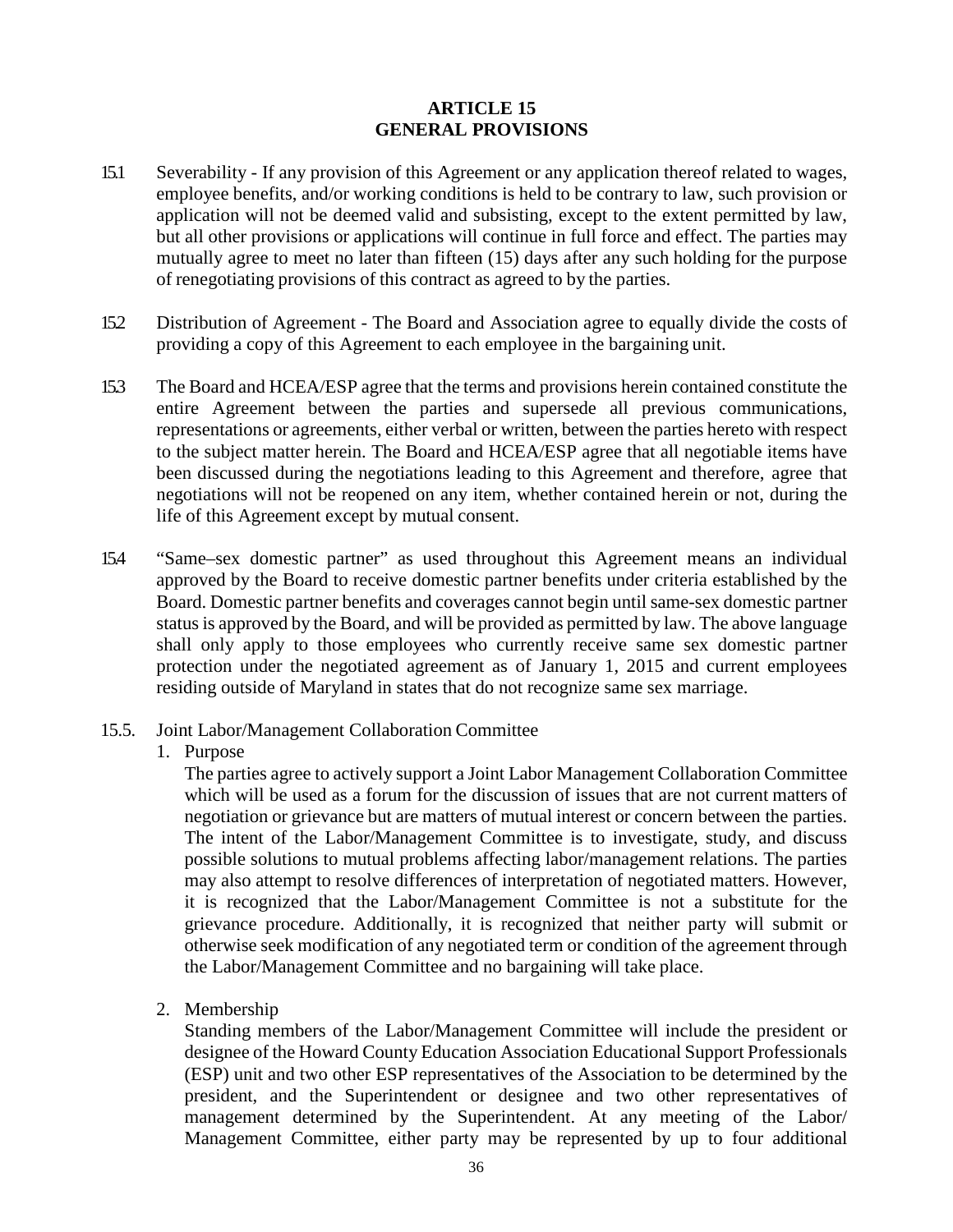members. Both parties may rotate these members in order to accommodate discussion of scheduled agenda items at meetings. The committee may elect to use outside impartial facilitation for some or all meetings.

3. Chairperson

 The President of HCEA-ESP/designee or the Superintendent/designee can convene the their chair assignment will be consistent or rotate among their members. Labor/Management Committee. Responsibility for chairing meetings shall alternate each meeting between HCEA-ESP and HCPSS. Each party will determine whether

4. Minutes

 of the minutes of meetings will be submitted to each team leader by the preparer for approval and submission to the other committee members. Copies of the minutes will The committee will assign responsibility for preparing minutes of the meeting. Drafts then be distributed to all members who were in attendance at the meetings.

5. Date, Time, and Agenda of Meetings

 may be called at the request of either party. Such additional meetings will be requested requesting party. The proposed agenda for all meetings shall normally be limited to one party concurs that it is of an emergency nature or a current item that would be of benefit to be discussed as soon as possible. The committee will schedule regular meetings at least quarterly. Additional meetings a minimum of two weeks in advance along with the proposed agenda items of the and one-half hours, shall include the topics along with a brief description, and will be submitted five days prior to the meeting to both parties. The individual designated to chair the meeting will be responsible for preparing and distributing the agenda. It is recognized that either party may initiate a topic not on the agenda provided the other

- 6. General Guidelines
	- the topic before proceeding to another topic. a. As time permits, each topic will be discussed fully and recommendations made on
	- b. Topics requiring further study may be tabled and brought for further discussion at a future meeting.
	- c. It is recognized that recommendations growing out of these meetings are not binding.
	- topics that could lead to grievances may be discussed. d. No grievances shall be discussed and no bargaining shall take place. However,
	- be a vote taken by the Committee. e. All Committee recommendations shall be reached by consensus. There shall never
	- f. Where consensus is not reached, the topic shall be canceled, reverting to its proper negotiations, etc. place in the labor/management relationship – for instance, grievance procedure,
	- Service for assistance. g. Either party may initiate a request to the Federal Mediation and Conciliation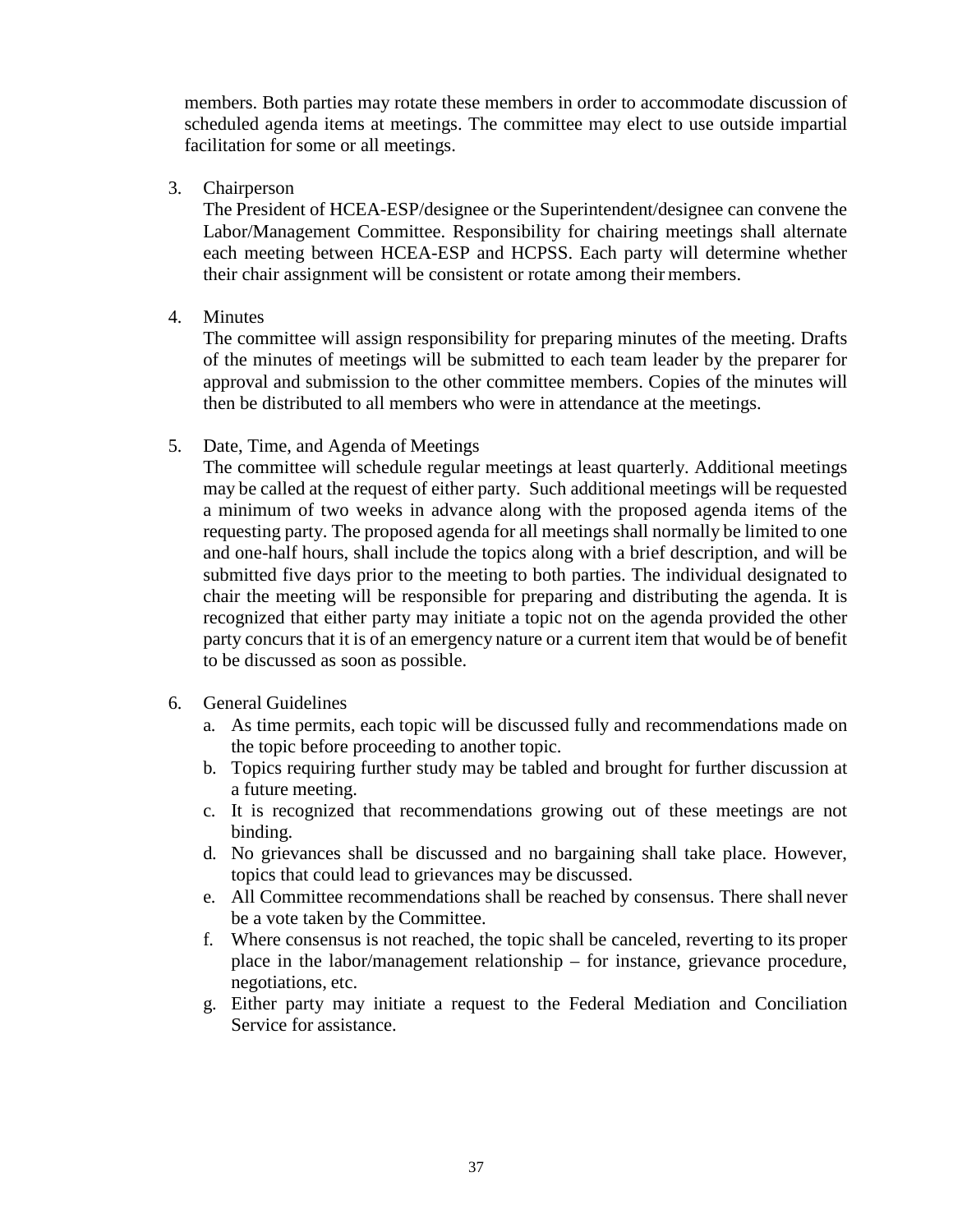# **ARTICLE 16 NEGOTIATION PROCEDURE**

- <span id="page-39-0"></span> Article of the Annotated Code of Maryland. The parties agree to utilize the contents and format of the Agreement in effect as the basis for proposals for negotiation in the new Agreement. This is understood to mean that: 16.1 Both parties agree to negotiate in good faith as prescribed in Section 6-501, et seq., Education
	- A. Items in the existing Agreement which remain satisfactory to both parties would be continued as part of the new Agreement.
	- addition by either party may be the subject of new proposals for negotiation. B. Items in the existing Agreement which are believed in need of change, deletion, or
	- C. Items not included in the existing Agreement but believed desirable for consideration in the new Agreement by either party may be proposed as additions to the existing Agreement.
- representatives not later than December 2. The Board shall submit in writing to the Association representatives all additional issues upon which it wishes to negotiate not later accepted by both parties. 16.2 Every effort will be made to begin negotiations concerning a successor Agreement by November 2, but in no event shall such negotiations begin later than December 2 unless a later date is mutually acceptable to both parties. All issues proposed for negotiations shall be detailed in writing and submitted by the Association to the Board or its delegated than December 2. The December 2 deadline can be extended if a later date is mutually
- selection of consultants or negotiation representatives of the other party. 16.3 The Association shall submit names of negotiating team members to the Board chief negotiator before the first negotiation session. Neither party shall have any control over
- school day for students. 16.4 Negotiating sessions shall be held as frequently as necessary, at a time other than the regular
- shall apply. 16.5 If agreement has not been reached, or at the request of either party, the provisions for handling an impasse as provided by Education Article, 6-510(e) of the Annotated Code of Maryland,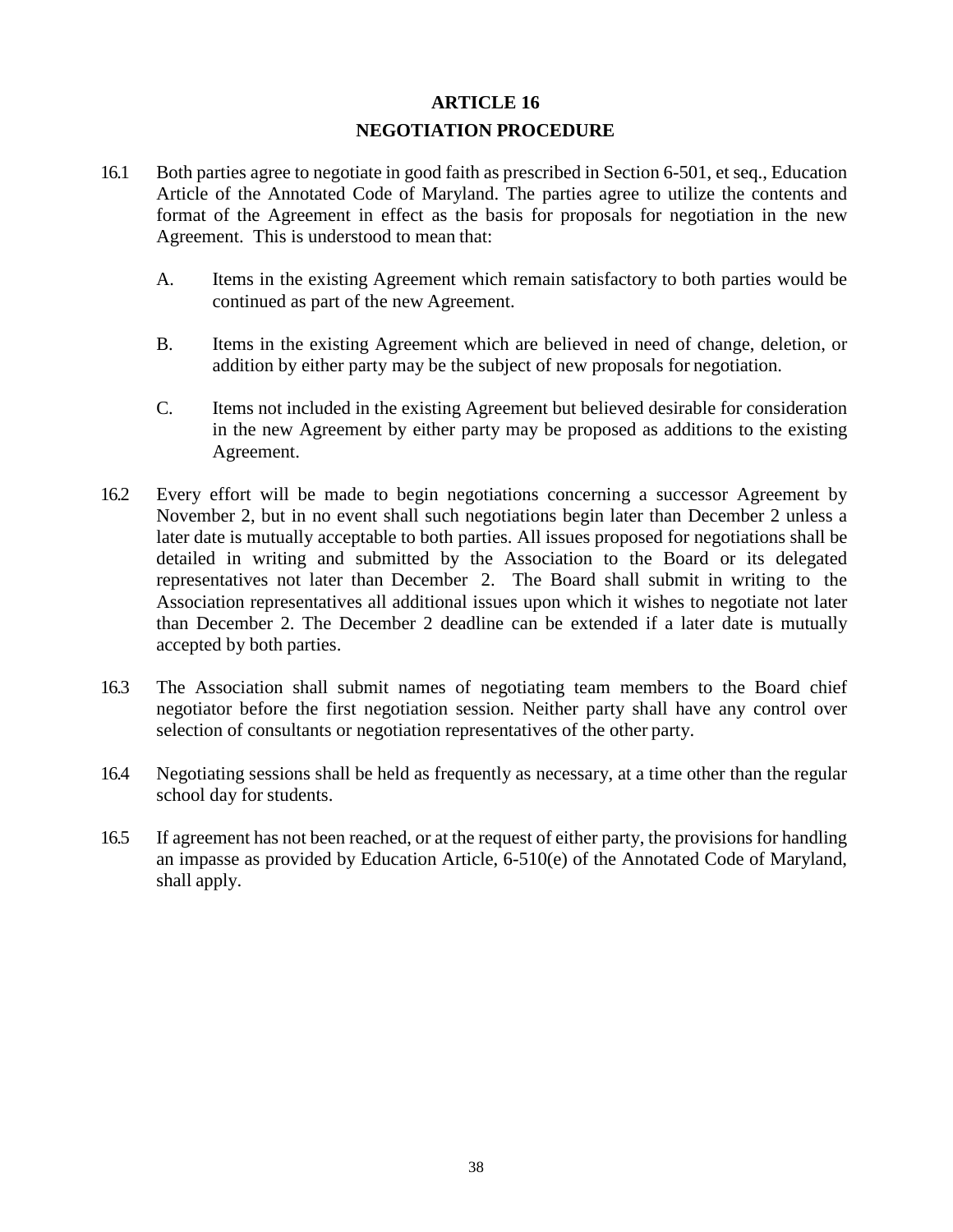| Secretaries and Assistants         |             |              |           |         |         |         |         |             |         |         |         |         |
|------------------------------------|-------------|--------------|-----------|---------|---------|---------|---------|-------------|---------|---------|---------|---------|
| 2019-2020 (Effective July 1, 2019) |             |              |           |         |         |         |         |             |         |         |         |         |
| <b>GRADE</b>                       | $\mathbf I$ | $\mathbf{I}$ | $\rm III$ | IV      | V       | VI      | VII     | <b>VIII</b> | IX      | X       | XI      | XII     |
| <b>STEP</b>                        |             |              |           |         |         |         |         |             |         |         |         |         |
| 1                                  | \$15.04     | \$15.40      | \$15.77   | \$16.12 | \$16.48 | \$16.85 | \$17.28 | \$17.46     | \$17.79 | \$18.61 | \$19.49 | \$20.43 |
| $\overline{2}$                     | \$15.51     | \$15.90      | \$16.30   | \$16.69 | \$17.10 | \$17.51 | \$17.97 | \$18.19     | \$18.54 | \$19.44 | \$20.31 | \$21.29 |
| 3                                  | \$15.99     | \$16.39      | \$16.82   | \$17.26 | \$17.71 | \$18.17 | \$18.66 | \$18.92     | \$19.29 | \$20.26 | \$21.13 | \$22.15 |
| 4                                  | \$16.47     | \$16.88      | \$17.35   | \$17.83 | \$18.32 | \$18.83 | \$19.35 | \$19.65     | \$20.04 | \$21.08 | \$21.95 | \$23.02 |
| 5                                  | \$16.94     | \$17.38      | \$17.88   | \$18.40 | \$18.93 | \$19.49 | \$20.04 | \$20.38     | \$20.79 | \$21.90 | \$22.77 | \$23.88 |
| 6                                  | \$17.42     | \$17.87      | \$18.41   | \$18.97 | \$19.54 | \$20.15 | \$20.73 | \$21.11     | \$21.54 | \$22.73 | \$23.59 | \$24.74 |
| 7                                  | \$17.89     | \$18.37      | \$18.94   | \$19.54 | \$20.16 | \$20.80 | \$21.42 | \$21.84     | \$22.29 | \$23.55 | \$24.41 | \$25.60 |
| 8                                  | \$18.37     | \$18.86      | \$19.47   | \$20.11 | \$20.77 | \$21.46 | \$22.11 | \$22.57     | \$23.04 | \$24.37 | \$25.23 | \$26.46 |
| 9                                  | \$18.85     | \$19.35      | \$20.00   | \$20.68 | \$21.38 | \$22.12 | \$22.80 | \$23.30     | \$23.79 | \$25.19 | \$26.05 | \$27.32 |
| 10                                 | \$19.32     | \$19.85      | \$20.53   | \$21.25 | \$21.99 | \$22.78 | \$23.49 | \$24.03     | \$24.54 | \$26.02 | \$26.87 | \$28.18 |
| 11                                 | \$19.80     | \$20.34      | \$21.06   | \$21.82 | \$22.60 | \$23.53 | \$24.27 | \$24.84     | \$25.29 | \$26.93 | \$27.78 | \$29.04 |
| 12                                 | \$20.27     | \$20.84      | \$21.58   | \$22.48 | \$23.22 | \$24.33 | \$25.05 | \$25.65     | \$26.04 | \$27.74 | \$28.69 | \$29.90 |
| 13                                 | \$20.75     | \$21.33      | \$22.11   | \$23.14 | \$23.83 | \$25.08 | \$25.83 | \$26.46     | \$26.79 | \$28.55 | \$29.60 | \$30.76 |
| 14                                 | \$21.23     | \$21.82      | \$22.64   | \$23.80 | \$24.44 | \$25.83 | \$26.52 | \$27.18     | \$27.54 | \$29.36 | \$30.42 | \$31.63 |
| 15                                 | \$21.70     | \$22.32      | \$23.17   | \$24.37 | \$25.05 | \$26.43 | \$27.21 | \$27.90     | \$28.30 | \$30.18 | \$31.24 | \$32.49 |
| 16                                 | \$22.18     | \$22.81      | \$23.70   | \$24.94 | \$25.66 | \$27.09 | \$27.90 | \$28.62     | \$29.05 | \$30.99 | \$32.06 | \$33.35 |
| 17                                 | \$22.65     | \$23.30      | \$24.23   | \$25.51 | \$26.28 | \$27.75 | \$28.59 | \$29.34     | \$29.80 | \$31.80 | \$32.88 | \$34.21 |
| 18                                 | \$23.13     | \$23.80      | \$24.76   | \$26.08 | \$26.89 | \$28.41 | \$29.28 | \$30.06     | \$30.55 | \$32.61 | \$33.70 | \$35.07 |
| 19                                 | \$23.61     | \$24.29      | \$25.29   | \$26.65 | \$27.50 | \$29.07 | \$29.97 | \$30.78     | \$31.30 | \$33.43 | \$34.52 | \$35.93 |
| Over 19                            | \$24.08     | \$24.79      | \$25.82   | \$26.91 | \$28.11 | \$29.38 | \$30.39 | \$31.33     | \$32.05 | \$34.24 | \$35.27 | \$36.79 |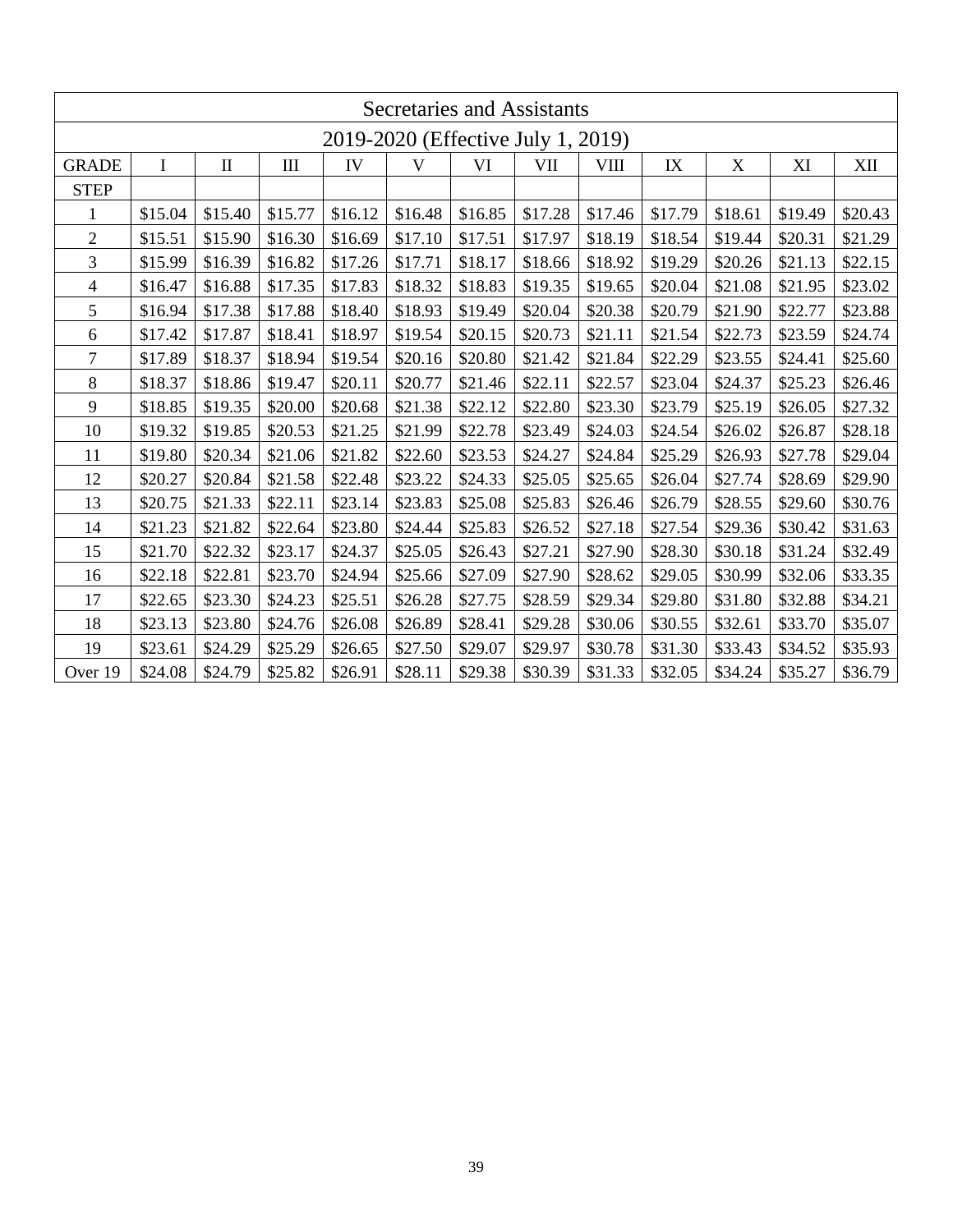|                                    | Secretaries and Assistants |              |         |         |         |         |         |              |         |         |         |         |
|------------------------------------|----------------------------|--------------|---------|---------|---------|---------|---------|--------------|---------|---------|---------|---------|
| 2020-2021 (Effective July 1, 2020) |                            |              |         |         |         |         |         |              |         |         |         |         |
| <b>GRADE</b>                       | $\mathbf I$                | $\mathbf{I}$ | III     | IV      | V       | VI      | VII     | ${\rm VIII}$ | IX      | X       | XI      | XII     |
| <b>STEP</b>                        |                            |              |         |         |         |         |         |              |         |         |         |         |
| 1                                  | \$15.19                    | \$15.56      | \$15.92 | \$16.28 | \$16.65 | \$17.02 | \$17.45 | \$17.64      | \$17.96 | \$18.80 | \$19.69 | \$20.64 |
| $\sqrt{2}$                         | \$15.68                    | \$16.07      | \$16.47 | \$16.87 | \$17.28 | \$17.70 | \$18.17 | \$18.39      | \$18.74 | \$19.65 | \$20.55 | \$21.53 |
| 3                                  | \$16.18                    | \$16.58      | \$17.02 | \$17.46 | \$17.91 | \$18.38 | \$18.88 | \$19.14      | \$19.51 | \$20.50 | \$21.40 | \$22.41 |
| $\overline{4}$                     | \$16.67                    | \$17.09      | \$17.57 | \$18.04 | \$18.55 | \$19.06 | \$19.59 | \$19.90      | \$20.29 | \$21.35 | \$22.26 | \$23.30 |
| 5                                  | \$17.16                    | \$17.60      | \$18.12 | \$18.63 | \$19.18 | \$19.74 | \$20.31 | \$20.65      | \$21.06 | \$22.20 | \$23.12 | \$24.19 |
| 6                                  | \$17.66                    | \$18.12      | \$18.66 | \$19.22 | \$19.81 | \$20.42 | \$21.02 | \$21.41      | \$21.84 | \$23.04 | \$23.97 | \$25.08 |
| $\tau$                             | \$18.15                    | \$18.63      | \$19.21 | \$19.81 | \$20.45 | \$21.11 | \$21.73 | \$22.16      | \$22.61 | \$23.89 | \$24.83 | \$25.97 |
| 8                                  | \$18.64                    | \$19.14      | \$19.76 | \$20.39 | \$21.08 | \$21.79 | \$22.44 | \$22.91      | \$23.39 | \$24.74 | \$25.69 | \$26.86 |
| 9                                  | \$19.14                    | \$19.65      | \$20.31 | \$20.98 | \$21.71 | \$22.47 | \$23.16 | \$23.67      | \$24.16 | \$25.59 | \$26.55 | \$27.75 |
| 10                                 | \$19.63                    | \$20.16      | \$20.85 | \$21.57 | \$22.34 | \$23.15 | \$23.87 | \$24.42      | \$24.94 | \$26.44 | \$27.40 | \$28.64 |
| 11                                 | \$20.12                    | \$20.68      | \$21.40 | \$22.16 | \$22.98 | \$23.83 | \$24.58 | \$25.17      | \$25.71 | \$27.29 | \$28.26 | \$29.53 |
| 12                                 | \$20.62                    | \$21.19      | \$21.95 | \$22.74 | \$23.61 | \$24.51 | \$25.30 | \$25.93      | \$26.49 | \$28.14 | \$29.12 | \$30.42 |
| 13                                 | \$21.11                    | \$21.70      | \$22.50 | \$23.33 | \$24.24 | \$25.20 | \$26.01 | \$26.68      | \$27.26 | \$28.98 | \$29.97 | \$31.30 |
| 14                                 | \$21.60                    | \$22.21      | \$23.05 | \$23.92 | \$24.88 | \$25.88 | \$26.72 | \$27.43      | \$28.04 | \$29.83 | \$30.83 | \$32.19 |
| 15                                 | \$22.10                    | \$22.72      | \$23.59 | \$24.51 | \$25.51 | \$26.56 | \$27.43 | \$28.19      | \$28.81 | \$30.68 | \$31.69 | \$33.08 |
| 16                                 | \$22.59                    | \$23.23      | \$24.14 | \$25.10 | \$26.14 | \$27.24 | \$28.15 | \$28.94      | \$29.59 | \$31.53 | \$32.55 | \$33.97 |
| 17                                 | \$23.08                    | \$23.75      | \$24.69 | \$25.68 | \$26.77 | \$27.92 | \$28.86 | \$29.70      | \$30.36 | \$32.38 | \$33.40 | \$34.86 |
| 18                                 | \$23.58                    | \$24.26      | \$25.24 | \$26.27 | \$27.41 | \$28.60 | \$29.57 | \$30.45      | \$31.14 | \$33.23 | \$34.26 | \$35.75 |
| 19                                 | \$24.07                    | \$24.77      | \$25.78 | \$26.86 | \$28.04 | \$29.29 | \$30.28 | \$31.20      | \$31.91 | \$34.08 | \$35.12 | \$36.64 |
| Over 19                            | \$24.56                    | \$25.28      | \$26.33 | \$27.45 | \$28.67 | \$29.97 | \$31.00 | \$31.96      | \$32.69 | \$34.92 | \$35.98 | \$37.53 |

## **Longevity**

 Longevity payments for regular service in the school system are as follows: \$1.00 per hour for employees who have completed 20 or more years of regular service;

\$.56 per hour for employees who have completed 15-19 years of regular service;

 1 of a fiscal year will be granted a full year toward longevity. \$.25 for employees who have completed 13-14 years of regular service. Employees hired prior to April

Longevity payments are not cumulative from year to year.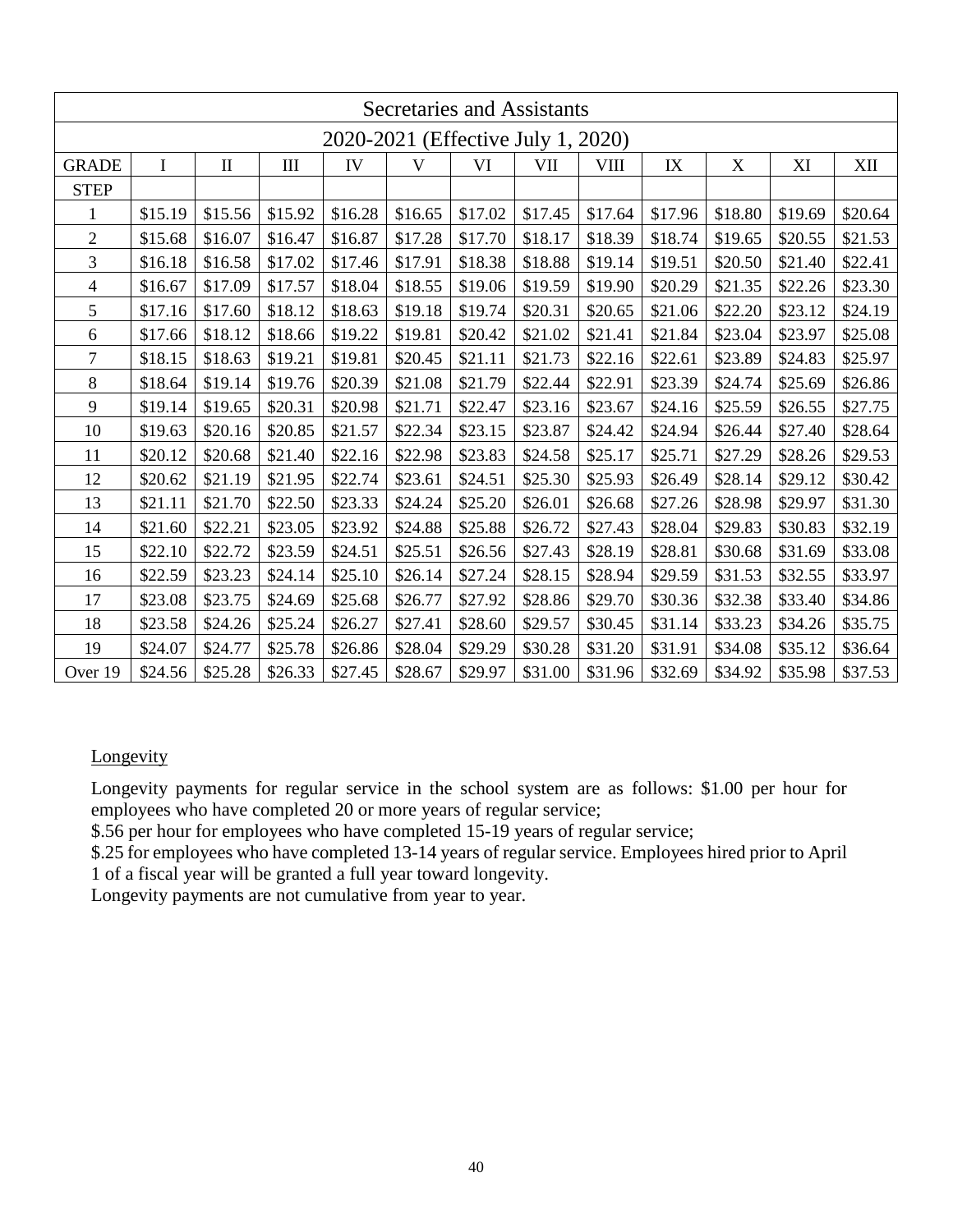National Association of Office Education Professionals Certification (NAOEP) Eligible unit members who successfully complete NAOEP certification shall be paid a one-time stipend of \$500.00. The number of eligible employees to receive the stipend in any given year shall be limited to ten (10).

Health Assistants: Coverage of Emergency Healthcare Issues during Lunch

- • A HCPSS Cluster Nurse will provide emergency health care coverage for 50% of the health assistants' scheduled lunch periods during each two-week period.
- • On those days that the cluster nurse is not available to provide coverage for such emergencies, the health assistant will remain in the building during their scheduled lunch period.
- day, the health assistant will respond to the situation and provide health care. Once the situation is addressed, the health assistant's lunch period will be extended by the period of interrupted time, to be taken during non-emergency time. • If a medical emergency arises during the health assistant's scheduled lunch period on such a
- health assistant's 30 minute duty-free lunch period include but are not limited to: • Emergency health care situation/student symptoms that would result in the interruption of the
	- o Anaphylactic reaction
	- o Bleeding
	- o Burns
	- o Cardiac/heart distress; chest pain
	- o Dental trauma
	- o Drug/alcohol overdose/abuse
	- o Exposure incidents-exchange of body fluids during fights, bites, etc.
	- o Eye injury
	- o Injury involving large bones (e.g. leg or arm)
	- o Severe head, neck or back trauma; paralysis
	- o Medication/treatment administration emergency (Epi-Pen, Diastat, Glucagon, Nebulizer)
	- o Pain Severe abdominal pain for pregnant students
	- o Poisoning
	- o Psychiatric emergency
	- o Respiratory distress
	- o Seizure
	- o Sexual assault/rape
	- o Shock
	- o Unconsciousness/unresponsiveness
- • Health assistants will receive an additional 30 cents on their hourly rate as compensation to remain in the building during their duty-free lunch period.

### Paraeducators Assigned to Title 1 Schools

 Paraeducators assigned to Title 1 schools will receive \$0.25 more per hour if they have attained Para Pro certification, an Associate's Degree in a related area of education, or 48 credit hours in a related area of education.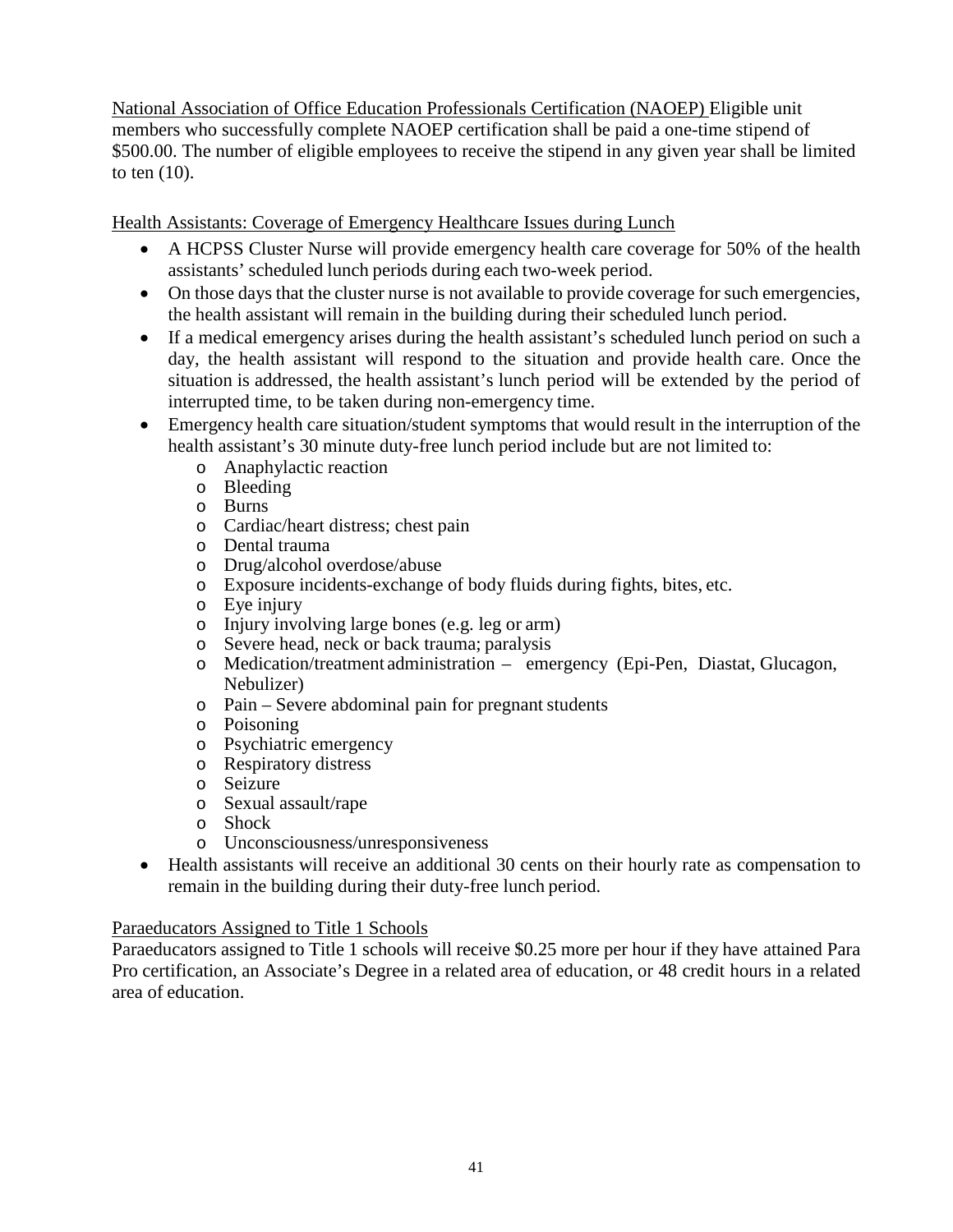| Interpreters                       |         |         |         |         |  |  |  |  |  |
|------------------------------------|---------|---------|---------|---------|--|--|--|--|--|
| 2019-2020 (Effective July 1, 2019) |         |         |         |         |  |  |  |  |  |
| <b>GRADE</b>                       | A       | B       | C       | D       |  |  |  |  |  |
| <b>STEP</b>                        |         |         |         |         |  |  |  |  |  |
| 1                                  | \$21.61 | \$28.66 | \$31.72 | \$32.96 |  |  |  |  |  |
| $\overline{2}$                     | \$21.84 | \$29.65 | \$32.85 | \$34.09 |  |  |  |  |  |
| 3                                  | \$22.07 | \$30.63 | \$33.98 | \$35.23 |  |  |  |  |  |
| $\overline{4}$                     | \$22.30 | \$31.61 | \$35.12 | \$36.36 |  |  |  |  |  |
| 5                                  | \$22.53 | \$32.60 | \$36.25 | \$37.49 |  |  |  |  |  |
| 6                                  | \$22.76 | \$33.58 | \$37.38 | \$38.63 |  |  |  |  |  |
| 7                                  | \$22.99 | \$34.56 | \$38.51 | \$39.76 |  |  |  |  |  |
| 8                                  | \$23.22 | \$35.55 | \$39.64 | \$40.90 |  |  |  |  |  |
| 9                                  | \$23.45 | \$36.53 | \$40.77 | \$42.03 |  |  |  |  |  |
| 10                                 | \$23.68 | \$37.51 | \$41.90 | \$43.17 |  |  |  |  |  |
| 11                                 | \$23.91 | \$38.50 | \$43.03 | \$44.30 |  |  |  |  |  |
| 12                                 | \$24.14 | \$39.48 | \$44.16 | \$45.44 |  |  |  |  |  |
| 13                                 | \$24.36 | \$40.46 | \$45.29 | \$46.57 |  |  |  |  |  |
| 14                                 | \$24.59 | \$41.45 | \$46.43 | \$47.71 |  |  |  |  |  |
| 15                                 | \$24.82 | \$42.43 | \$47.56 | \$48.84 |  |  |  |  |  |
| 16                                 | \$25.05 | \$43.41 | \$48.69 | \$49.98 |  |  |  |  |  |
| 17                                 | \$25.28 | \$44.40 | \$49.82 | \$51.11 |  |  |  |  |  |
| 18                                 | \$25.51 | \$45.38 | \$50.95 | \$52.24 |  |  |  |  |  |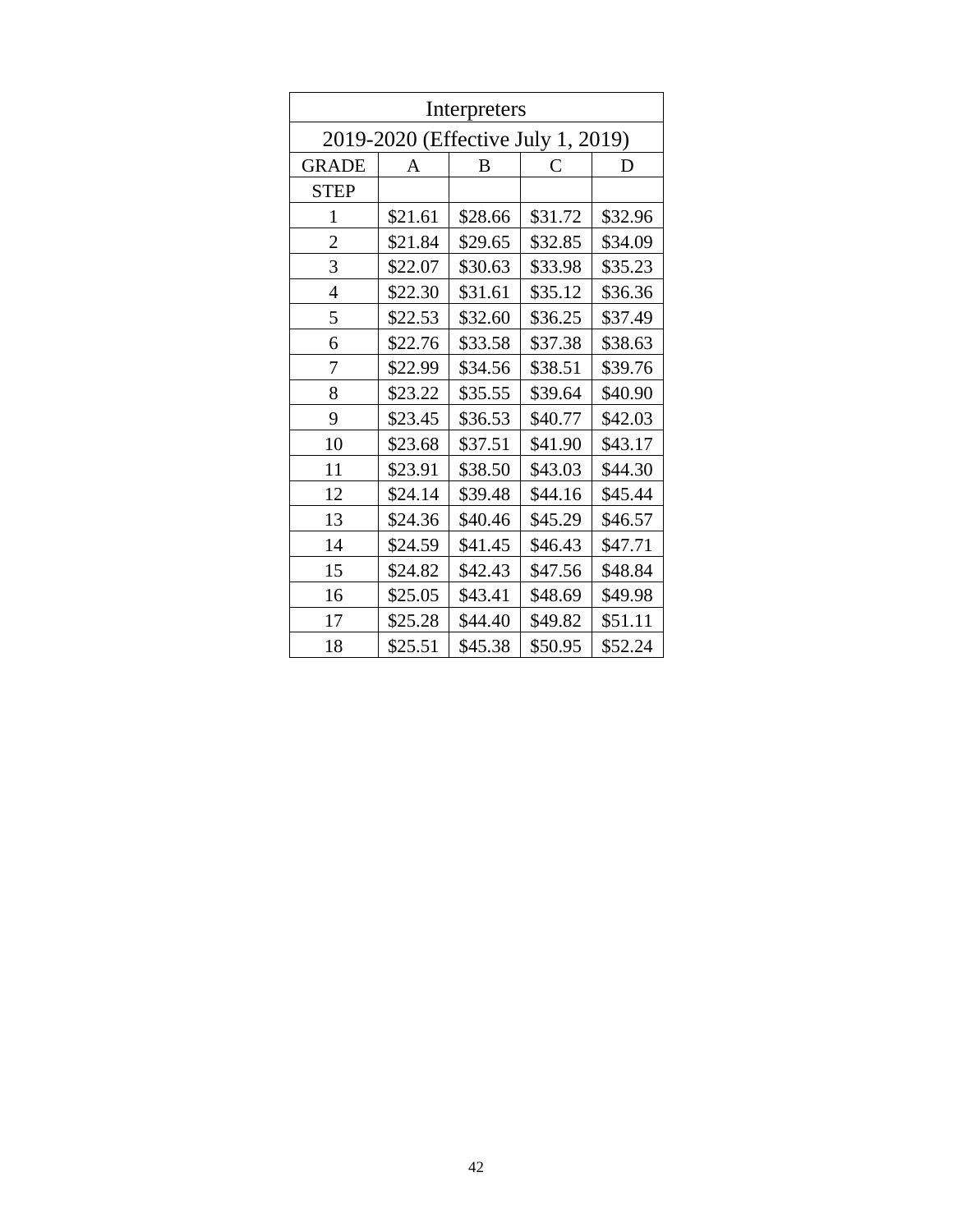| Interpreters                       |         |         |         |         |  |  |  |  |  |
|------------------------------------|---------|---------|---------|---------|--|--|--|--|--|
| 2020-2021 (Effective July 1, 2020) |         |         |         |         |  |  |  |  |  |
| <b>GRADE</b>                       | A       | B       | C       | D       |  |  |  |  |  |
| <b>STEP</b>                        |         |         |         |         |  |  |  |  |  |
| 1                                  | \$22.05 | \$29.24 | \$32.36 | \$33.62 |  |  |  |  |  |
| $\overline{2}$                     | \$22.29 | \$30.30 | \$33.58 | \$34.84 |  |  |  |  |  |
| 3                                  | \$22.54 | \$31.37 | \$34.81 | \$36.07 |  |  |  |  |  |
| $\overline{4}$                     | \$22.79 | \$32.43 | \$36.03 | \$37.30 |  |  |  |  |  |
| 5                                  | \$23.04 | \$33.50 | \$37.26 | \$38.53 |  |  |  |  |  |
| 6                                  | \$23.29 | \$34.56 | \$38.49 | \$39.76 |  |  |  |  |  |
| 7                                  | \$23.54 | \$35.63 | \$39.71 | \$40.99 |  |  |  |  |  |
| 8                                  | \$23.78 | \$36.70 | \$40.94 | \$42.22 |  |  |  |  |  |
| 9                                  | \$24.03 | \$37.76 | \$42.16 | \$43.45 |  |  |  |  |  |
| 10                                 | \$24.28 | \$38.83 | \$43.39 | \$44.68 |  |  |  |  |  |
| 11                                 | \$24.53 | \$39.89 | \$44.61 | \$45.91 |  |  |  |  |  |
| 12                                 | \$24.78 | \$40.96 | \$45.84 | \$47.14 |  |  |  |  |  |
| 13                                 | \$25.03 | \$42.02 | \$47.07 | \$48.37 |  |  |  |  |  |
| 14                                 | \$25.28 | \$43.09 | \$48.29 | \$49.60 |  |  |  |  |  |
| 15                                 | \$25.52 | \$44.16 | \$49.52 | \$50.83 |  |  |  |  |  |
| 16                                 | \$25.77 | \$45.22 | \$50.74 | \$52.06 |  |  |  |  |  |
| 17                                 | \$26.02 | \$46.29 | \$51.97 | \$53.29 |  |  |  |  |  |

### Salary Grades

- A: Currently holds no certification but is working toward certification, or is a graduate of an interpreter training program, or holds a Bachelor's Degree in a related field.
- B: NAD Level 3 Generalist Certification; or passed either RID written exam or NIC Knowledge Written Test
- (certified after 7/1/12), or Ed: K-12 Certification (EIPA 4.0). C: NAD Level 4 Advanced Certification; RID Certificate of Interpreting; RID Certificate of Transliteration; NIC Level 1 Certified and Level 2 Advanced Certification, NIC Certification
- D: NAD Level 5 Master Certification; NIC Level 3 Master Certification; Any two certifications from Grade C.

- 1. Employees who fail to complete education requirements remain at the same salary grade.
- 2. The interpreter designated as Program Head shall receive an additional \$1.50 per hour.
- Interpreters, \$40 per hour for certificated interpreters who meet the requirements of salary grade "C," and \$45 per hour for certificated interpreters who meet the requirements of salary grade "D." 3. Freelance work by interpreters will be reimbursed at the rate of \$35 per hour for non-certificated
- cumulative from year to year. 4. Longevity payments for regular service in the school system are as follows: \$1.00 per hour for employees who have completed 20 or more years of regular service; \$.56 per hour for employees who have completed 15-19 years of regular service; \$.25 for employees who have completed 13-14 years of regular service. Employees hired before April 1 of a fiscal year will be granted a full year toward longevity. Longevity payments are not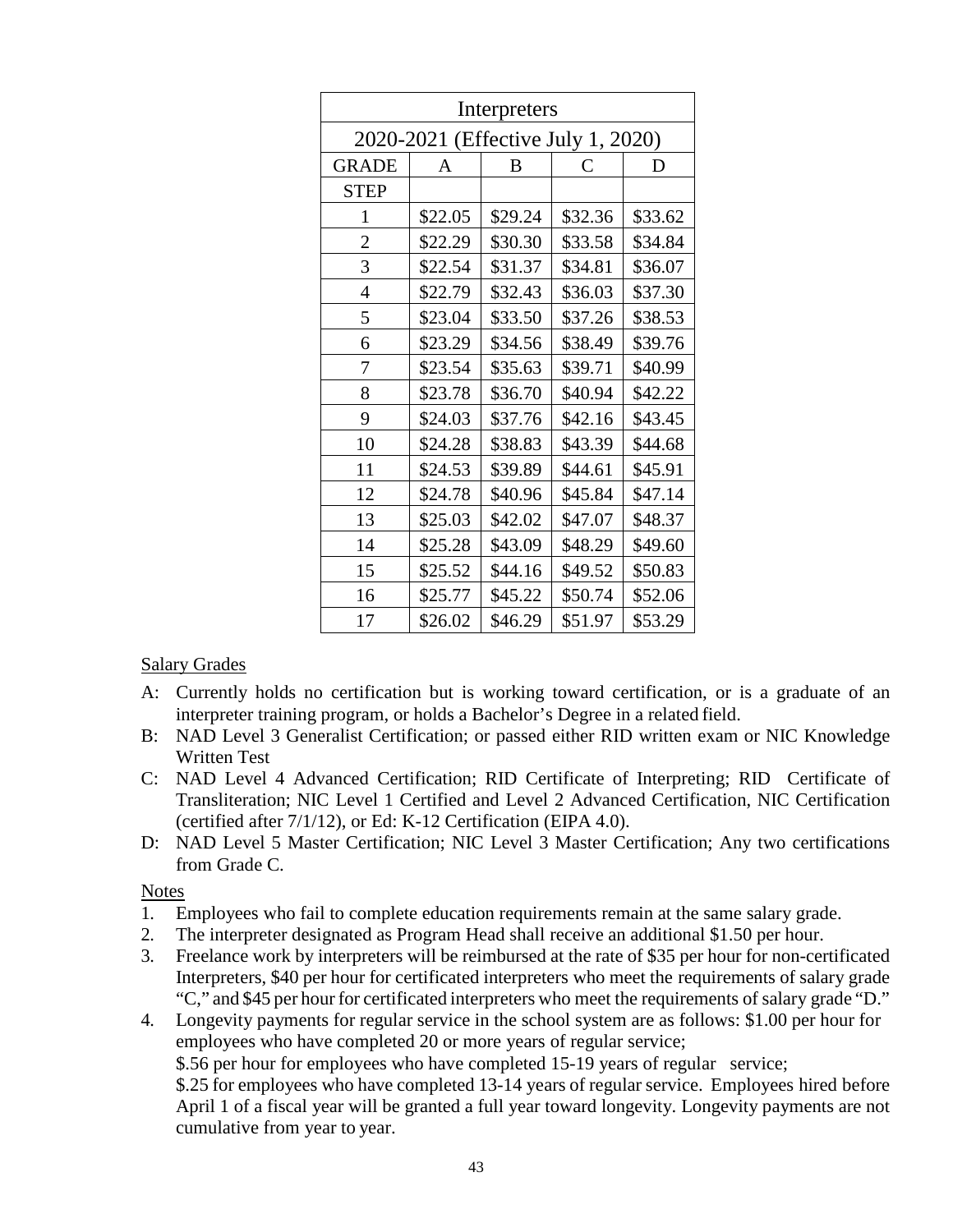|                | <b>Nurses</b>                      |                      |  |  |  |  |  |
|----------------|------------------------------------|----------------------|--|--|--|--|--|
|                | 2019-2020 (Effective July 1, 2019) |                      |  |  |  |  |  |
|                |                                    |                      |  |  |  |  |  |
|                | School Based, Float Pool           | <b>Cluster Nurse</b> |  |  |  |  |  |
|                | <b>Hourly Rate</b>                 | <b>Hourly Rate</b>   |  |  |  |  |  |
|                | A                                  | B                    |  |  |  |  |  |
| <b>STEP</b>    |                                    |                      |  |  |  |  |  |
| $\mathbf{1}$   | \$31.67                            | \$33.24              |  |  |  |  |  |
| $\overline{2}$ | \$32.68                            | \$34.30              |  |  |  |  |  |
| 3              | \$33.69                            | \$35.36              |  |  |  |  |  |
| $\overline{4}$ | \$34.70                            | \$36.42              |  |  |  |  |  |
| 5              | \$35.71                            | \$37.48              |  |  |  |  |  |
| 6              | \$36.72                            | \$38.54              |  |  |  |  |  |
| 7              | \$37.73                            | \$39.60              |  |  |  |  |  |
| 8              | \$38.74                            | \$40.66              |  |  |  |  |  |
| 9              | \$39.75                            | \$41.72              |  |  |  |  |  |
| 10             | \$40.76                            | \$42.78              |  |  |  |  |  |
| 11             | \$41.77                            | \$43.84              |  |  |  |  |  |
| 12             | \$42.78                            | \$44.90              |  |  |  |  |  |
| 13             | \$43.79                            | \$45.96              |  |  |  |  |  |
| 14             | \$44.80                            | \$47.02              |  |  |  |  |  |
| 15             | \$45.81                            | \$48.24              |  |  |  |  |  |
| 16             | \$46.82                            | \$49.68              |  |  |  |  |  |
| 17             | \$48.73                            | \$50.74              |  |  |  |  |  |
| 18             | \$49.74                            | \$51.80              |  |  |  |  |  |
| 19             | \$50.75                            | \$52.86              |  |  |  |  |  |
| 20             | \$51.76                            | \$53.92              |  |  |  |  |  |
| 21             | \$52.77                            | \$54.98              |  |  |  |  |  |
| 22             | \$52.85                            | \$55.44              |  |  |  |  |  |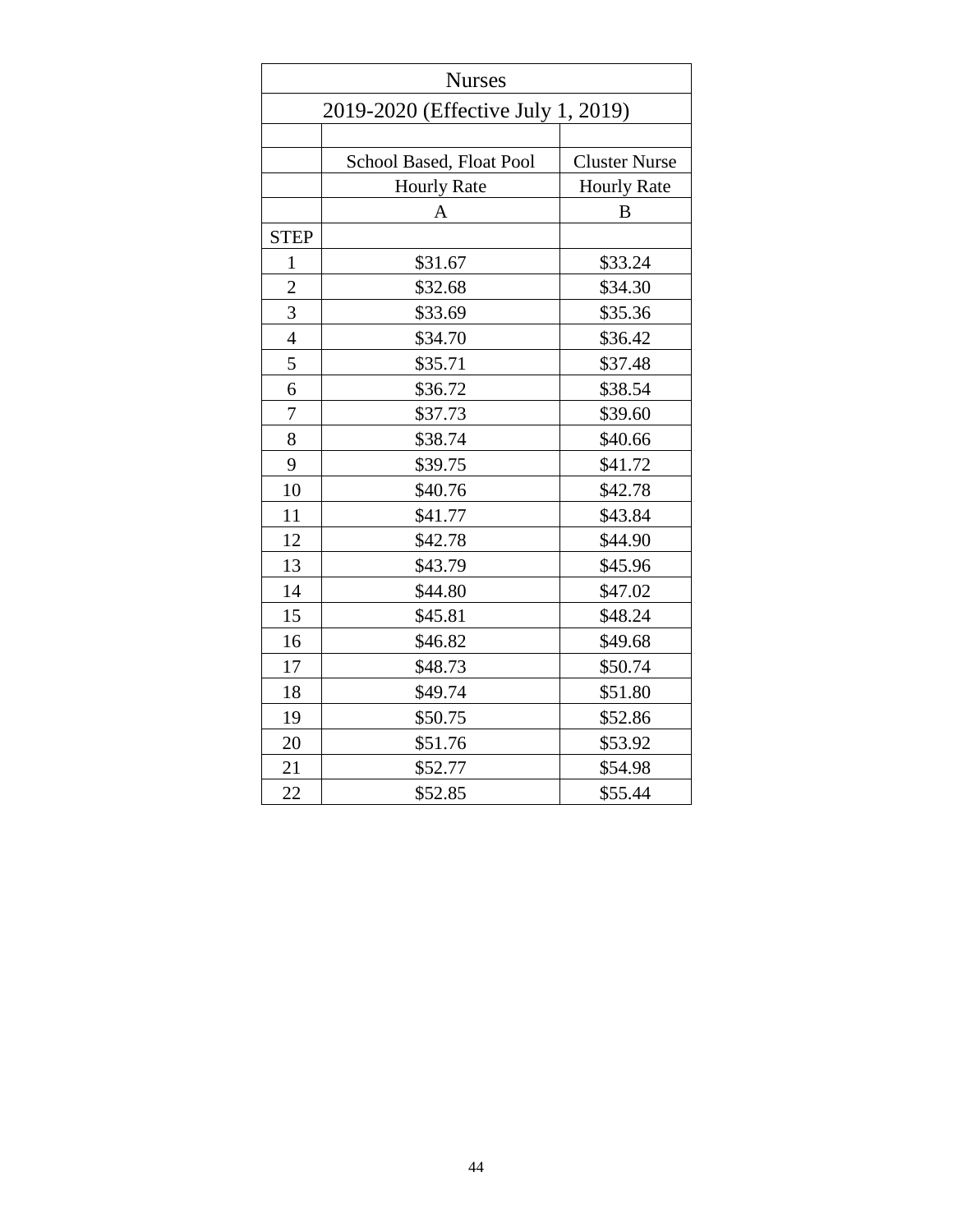| <b>Nurses</b>                      |                             |                      |  |  |  |  |
|------------------------------------|-----------------------------|----------------------|--|--|--|--|
| 2020-2021 (Effective July 1, 2020) |                             |                      |  |  |  |  |
|                                    |                             |                      |  |  |  |  |
|                                    | School Based, Float<br>Pool | <b>Cluster Nurse</b> |  |  |  |  |
|                                    | <b>Hourly Rate</b>          | <b>Hourly Rate</b>   |  |  |  |  |
|                                    | A                           | B                    |  |  |  |  |
| <b>STEP</b>                        |                             |                      |  |  |  |  |
| $\mathbf{1}$                       | \$32.30                     | \$33.91              |  |  |  |  |
| $\overline{c}$                     | \$33.38                     | \$35.04              |  |  |  |  |
| $\overline{3}$                     | \$34.46                     | \$36.17              |  |  |  |  |
| $\overline{4}$                     | \$35.54                     | \$37.30              |  |  |  |  |
| 5                                  | \$36.62                     | \$38.43              |  |  |  |  |
| 6                                  | \$37.70                     | \$39.57              |  |  |  |  |
| $\overline{7}$                     | \$38.78                     | \$40.70              |  |  |  |  |
| 8                                  | \$39.86                     | \$41.83              |  |  |  |  |
| 9                                  | \$40.94                     | \$42.96              |  |  |  |  |
| 10                                 | \$42.02                     | \$44.09              |  |  |  |  |
| 11                                 | \$43.10                     | \$45.23              |  |  |  |  |
| 12                                 | \$44.18                     | \$46.36              |  |  |  |  |
| 13                                 | \$45.26                     | \$47.49              |  |  |  |  |
| 14                                 | \$46.34                     | \$48.62              |  |  |  |  |
| 15                                 | \$47.42                     | \$49.75              |  |  |  |  |
| 16                                 | \$48.50                     | \$50.89              |  |  |  |  |
| 17                                 | \$49.58                     | \$52.02              |  |  |  |  |
| 18                                 | \$50.66                     | \$53.15              |  |  |  |  |
| 19                                 | \$51.74                     | \$54.28              |  |  |  |  |
| 20                                 | \$52.82                     | \$55.41              |  |  |  |  |
| 21                                 | \$53.90                     | \$56.55              |  |  |  |  |

- 1. Longevity payments for regular service in the school system are as follows: \$1.00 per hour for employees who have completed 20 or more years of regular service; \$.56 per hour for employees who have completed Employees hired before April 1 of a fiscal year will be granted a full year toward longevity. Longevity payments are not cumulative from year to year. 15-19 years of regular service; \$.25 for employees who have completed 13-14 years of regular service.
- 2. Lead cluster nurses and Telemedicine nurses shall receive an additional \$1.55 per hour.
- 3. Nurses who qualify for and receive National School Nurse Certification will receive an additional \$1.00 per hour as long as the certification is maintained. (This provision will be effective July 1, 2016.)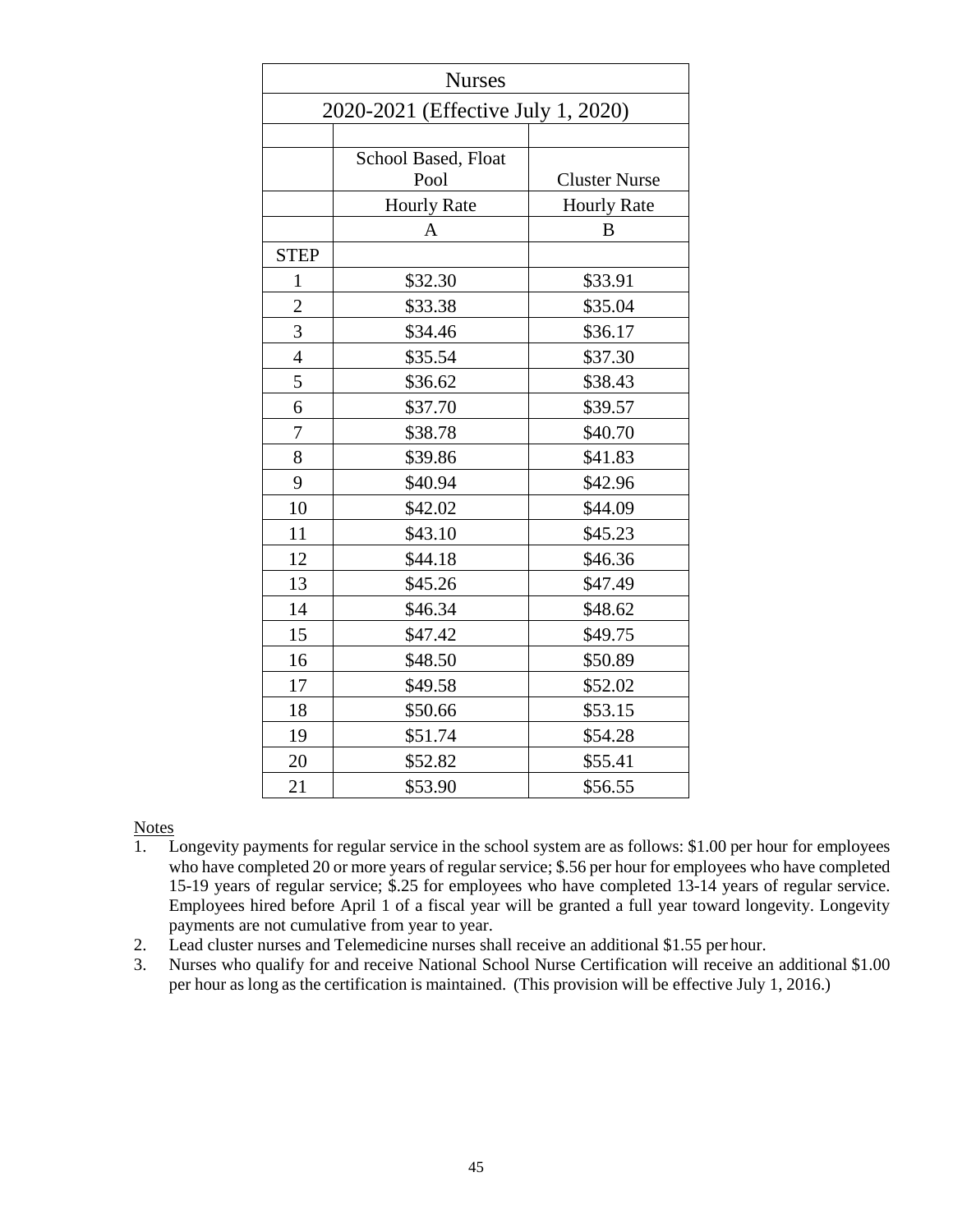| 10 Month Technical Central Office and School Based |          |          |          |                                    |          |           |           |           |
|----------------------------------------------------|----------|----------|----------|------------------------------------|----------|-----------|-----------|-----------|
|                                                    |          |          |          | 2019-2020 (Effective July 1, 2019) |          |           |           |           |
| <b>GRADE</b>                                       | 20       | 21       | 22       | 23                                 | 24       | 25        | 26        | 27        |
| <b>STEP</b>                                        |          |          |          |                                    |          |           |           |           |
| 1                                                  | \$31,806 | \$36,346 | \$39,318 | \$41,978                           | \$56,063 | \$63,417  | \$74,371  | \$81,099  |
| $\overline{c}$                                     | \$33,303 | \$37,851 | \$40,829 | \$43,493                           | \$57,603 | \$64,970  | \$75,943  | \$82,683  |
| $\mathfrak{Z}$                                     | \$34,801 | \$39,357 | \$42,339 | \$45,009                           | \$59,143 | \$66,523  | \$77,514  | \$84,266  |
| $\overline{4}$                                     | \$36,299 | \$40,862 | \$43,850 | \$46,524                           | \$60,683 | \$68,075  | \$79,086  | \$85,849  |
| 5                                                  | \$37,796 | \$42,367 | \$45,360 | \$48,040                           | \$62,222 | \$69,628  | \$80,658  | \$87,433  |
| 6                                                  | \$39,294 | \$43,873 | \$46,871 | \$49,555                           | \$63,762 | \$71,180  | \$82,229  | \$89,016  |
| $\boldsymbol{7}$                                   | \$40,792 | \$45,378 | \$48,382 | \$51,070                           | \$65,302 | \$72,733  | \$83,801  | \$90,599  |
| $8\,$                                              | \$42,289 | \$46,884 | \$49,892 | \$52,586                           | \$66,842 | \$74,285  | \$85,372  | \$92,183  |
| 9                                                  | \$43,787 | \$48,389 | \$51,403 | \$54,101                           | \$68,381 | \$75,838  | \$86,944  | \$93,766  |
| 10                                                 | \$45,285 | \$49,895 | \$52,914 | \$55,616                           | \$69,921 | \$77,390  | \$88,515  | \$95,349  |
| 11                                                 | \$46,782 | \$51,400 | \$54,424 | \$57,132                           | \$71,461 | \$78,943  | \$90,087  | \$96,932  |
| 12                                                 | \$48,280 | \$52,906 | \$55,935 | \$58,647                           | \$73,001 | \$80,495  | \$91,658  | \$98,516  |
| 13                                                 | \$49,777 | \$54,411 | \$57,445 | \$60,162                           | \$74,540 | \$82,048  | \$93,230  | \$100,099 |
| 14                                                 | \$51,275 | \$55,916 | \$58,956 | \$61,678                           | \$76,080 | \$83,600  | \$94,802  | \$101,682 |
| 15                                                 | \$52,773 | \$57,422 | \$60,467 | \$63,193                           | \$77,620 | \$85,153  | \$96,373  | \$103,266 |
| 16                                                 | \$54,270 | \$58,927 | \$61,977 | \$64,708                           | \$79,160 | \$86,705  | \$97,945  | \$104,849 |
| 17                                                 | \$55,768 | \$60,433 | \$63,488 | \$66,224                           | \$80,699 | \$88,258  | \$99,516  | \$106,432 |
| 18                                                 | \$57,266 | \$61,938 | \$64,998 | \$67,739                           | \$82,239 | \$89,810  | \$101,088 | \$108,016 |
| 19                                                 | \$58,763 | \$63,444 | \$66,509 | \$69,255                           | \$83,779 | \$91,363  | \$102,659 | \$109,599 |
| 20                                                 | \$60,261 | \$64,949 | \$68,020 | \$70,770                           | \$85,319 | \$92,915  | \$104,231 | \$111,182 |
| 21                                                 | \$61,759 | \$66,455 | \$69,530 | \$72,285                           | \$86,859 | \$94,468  | \$105,803 | \$112,766 |
| 22                                                 | \$63,256 | \$67,960 | \$71,041 | \$73,801                           | \$88,398 | \$96,020  | \$107,374 | \$114,349 |
| 23                                                 | \$64,754 | \$69,465 | \$72,552 | \$75,316                           | \$89,938 | \$97,573  | \$108,946 | \$115,932 |
| 24                                                 | \$66,252 | \$70,971 | \$74,062 | \$76,831                           | \$91,478 | \$99,125  | \$110,517 | \$117,516 |
| 25                                                 | \$67,749 | \$72,476 | \$75,573 | \$78,347                           | \$93,018 | \$100,678 | \$112,089 | \$119,099 |
| 26                                                 | \$69,247 | \$73,982 | \$77,083 | \$79,862                           | \$94,557 | \$102,230 | \$113,660 | \$120,682 |
| 27                                                 | \$70,745 | \$75,487 | \$78,594 | \$81,377                           | \$96,097 | \$103,783 | \$115,232 | \$122,266 |
| 28                                                 | \$72,242 | \$76,993 | \$80,105 | \$82,893                           | \$97,637 | \$105,335 | \$116,804 | \$123,849 |
| 29                                                 | \$73,740 | \$78,498 | \$81,615 | \$84,408                           | \$99,177 | \$106,888 | \$118,375 | \$125,432 |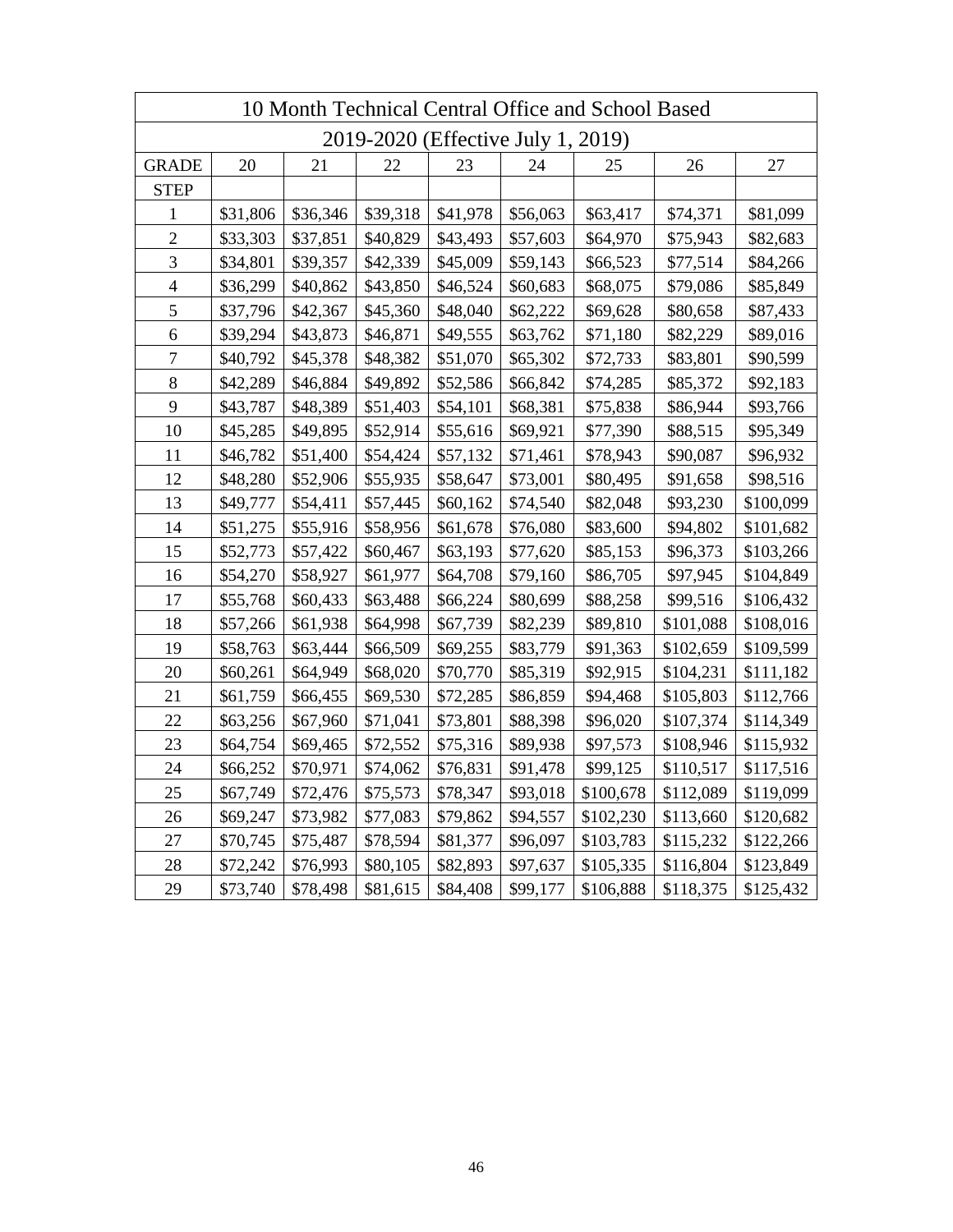|                          | 10 Month Technical Central Office and School Based |          |          |          |                                    |           |           |           |
|--------------------------|----------------------------------------------------|----------|----------|----------|------------------------------------|-----------|-----------|-----------|
|                          |                                                    |          |          |          | 2020-2021 (Effective July 1, 2020) |           |           |           |
| <b>GRADE</b>             | 20                                                 | 21       | 22       | 23       | 24                                 | 25        | 26        | 27        |
| <b>STEP</b>              |                                                    |          |          |          |                                    |           |           |           |
| $\mathbf{1}$             | \$32,124                                           | \$36,709 | \$39,711 | \$42,398 | \$56,624                           | \$64,052  | \$75,115  | \$81,910  |
| $\overline{c}$           | \$33,663                                           | \$38,258 | \$41,266 | \$43,959 | \$58,214                           | \$65,658  | \$76,745  | \$83,554  |
| 3                        | \$35,202                                           | \$39,806 | \$42,821 | \$45,519 | \$59,805                           | \$67,264  | \$78,374  | \$85,198  |
| $\overline{\mathcal{A}}$ | \$36,741                                           | \$41,355 | \$44,376 | \$47,080 | \$61,396                           | \$68,870  | \$80,004  | \$86,842  |
| 5                        | \$38,280                                           | \$42,903 | \$45,931 | \$48,641 | \$62,986                           | \$70,477  | \$81,633  | \$88,486  |
| 6                        | \$39,819                                           | \$44,452 | \$47,485 | \$50,201 | \$64,577                           | \$72,083  | \$83,263  | \$90,130  |
| $\boldsymbol{7}$         | \$41,357                                           | \$46,000 | \$49,040 | \$51,762 | \$66,167                           | \$73,689  | \$84,892  | \$91,774  |
| $8\,$                    | \$42,896                                           | \$47,549 | \$50,595 | \$53,322 | \$67,758                           | \$75,295  | \$86,522  | \$93,418  |
| $\mathbf{9}$             | \$44,435                                           | \$49,097 | \$52,150 | \$54,883 | \$69,349                           | \$76,901  | \$88,151  | \$95,062  |
| 10                       | \$45,974                                           | \$50,646 | \$53,705 | \$56,444 | \$70,939                           | \$78,508  | \$89,781  | \$96,706  |
| 11                       | \$47,513                                           | \$52,194 | \$55,260 | \$58,004 | \$72,530                           | \$80,114  | \$91,411  | \$98,350  |
| 12                       | \$49,052                                           | \$53,743 | \$56,815 | \$59,565 | \$74,120                           | \$81,720  | \$93,040  | \$99,994  |
| 13                       | \$50,591                                           | \$55,292 | \$58,370 | \$61,126 | \$75,711                           | \$83,326  | \$94,670  | \$101,638 |
| 14                       | \$52,130                                           | \$56,840 | \$59,924 | \$62,686 | \$77,301                           | \$84,932  | \$96,299  | \$103,282 |
| 15                       | \$53,669                                           | \$58,389 | \$61,479 | \$64,247 | \$78,892                           | \$86,539  | \$97,929  | \$104,926 |
| 16                       | \$55,208                                           | \$59,937 | \$63,034 | \$65,808 | \$80,483                           | \$88,145  | \$99,558  | \$106,570 |
| 17                       | \$56,747                                           | \$61,486 | \$64,589 | \$67,368 | \$82,073                           | \$89,751  | \$101,188 | \$108,214 |
| 18                       | \$58,286                                           | \$63,034 | \$66,144 | \$68,929 | \$83,664                           | \$91,357  | \$102,817 | \$109,858 |
| 19                       | \$59,825                                           | \$64,583 | \$67,699 | \$70,490 | \$85,254                           | \$92,963  | \$104,447 | \$111,501 |
| 20                       | \$61,364                                           | \$66,131 | \$69,254 | \$72,050 | \$86,845                           | \$94,570  | \$106,077 | \$113,145 |
| 21                       | \$62,903                                           | \$67,680 | \$70,809 | \$73,611 | \$88,436                           | \$96,176  | \$107,706 | \$114,789 |
| 22                       | \$64,442                                           | \$69,228 | \$72,363 | \$75,172 | \$90,026                           | \$97,782  | \$109,336 | \$116,433 |
| 23                       | \$65,981                                           | \$70,777 | \$73,918 | \$76,732 | \$91,617                           | \$99,388  | \$110,965 | \$118,077 |
| 24                       | \$67,520                                           | \$72,325 | \$75,473 | \$78,293 | \$93,207                           | \$100,995 | \$112,595 | \$119,721 |
| 25                       | \$69,059                                           | \$73,874 | \$77,028 | \$79,854 | \$94,798                           | \$102,601 | \$114,224 | \$121,365 |
| 26                       | \$70,598                                           | \$75,423 | \$78,583 | \$81,414 | \$96,388                           | \$104,207 | \$115,854 | \$123,009 |
| 27                       | \$72,137                                           | \$76,971 | \$80,138 | \$82,975 | \$97,979                           | \$105,813 | \$117,483 | \$124,653 |
| 28                       | \$73,676                                           | \$78,520 | \$81,693 | \$84,536 | \$99,570                           | \$107,419 | \$119,113 | \$126,297 |
| 29                       | \$75,215                                           | \$80,068 | \$83,248 | \$86,096 | \$101,160                          | \$109,026 | \$120,743 | \$127,941 |

- 1. Network specialists will be provided a \$200.00 per year stipend for responding to after-hours calls.
- 2. Salaried personnel shall not be entitled to additional holiday pay other than as compensated in annual salary.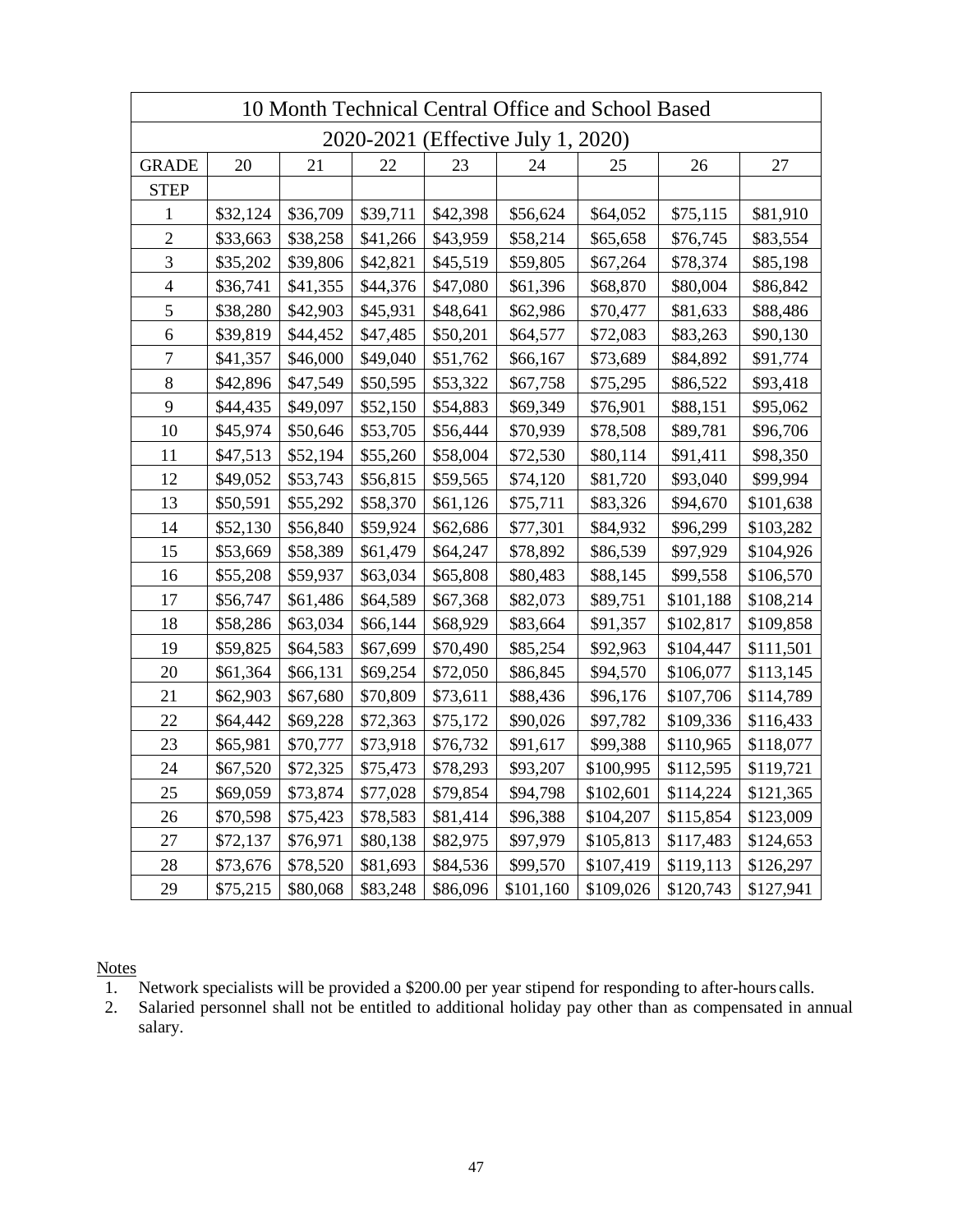| 12 Month Technical Central Office and School Based |                                    |          |          |          |           |           |           |           |
|----------------------------------------------------|------------------------------------|----------|----------|----------|-----------|-----------|-----------|-----------|
|                                                    | 2019-2020 (Effective July 1, 2019) |          |          |          |           |           |           |           |
|                                                    | 20                                 | 21       | 22       | 23       | 24        | 25        | 26        | 27        |
| <b>STEP</b>                                        |                                    |          |          |          |           |           |           |           |
| 1                                                  | \$38,099                           | \$43,545 | \$47,113 | \$50,305 | \$67,207  | \$76,033  | \$89,178  | \$97,252  |
| $\overline{2}$                                     | \$39,681                           | \$45,137 | \$48,711 | \$51,909 | \$68,841  | \$77,683  | \$90,852  | \$98,941  |
| 3                                                  | \$41,263                           | \$46,729 | \$50,309 | \$53,513 | \$70,476  | \$79,334  | \$92,526  | \$100,629 |
| $\overline{4}$                                     | \$42,845                           | \$48,320 | \$51,908 | \$55,118 | \$72,110  | \$80,984  | \$94,200  | \$102,318 |
| 5                                                  | \$44,427                           | \$49,912 | \$53,506 | \$56,722 | \$73,745  | \$82,634  | \$95,874  | \$104,007 |
| 6                                                  | \$46,009                           | \$51,504 | \$55,104 | \$58,326 | \$75,379  | \$84,285  | \$97,548  | \$105,695 |
| $\overline{7}$                                     | \$47,591                           | \$53,096 | \$56,702 | \$59,930 | \$77,014  | \$85,935  | \$99,223  | \$107,384 |
| $8\,$                                              | \$49,173                           | \$54,688 | \$58,301 | \$61,534 | \$78,648  | \$87,586  | \$100,897 | \$109,073 |
| 9                                                  | \$50,756                           | \$56,280 | \$59,899 | \$63,138 | \$80,283  | \$89,236  | \$102,571 | \$110,762 |
| 10                                                 | \$52,338                           | \$57,872 | \$61,497 | \$64,742 | \$81,918  | \$90,886  | \$104,245 | \$112,450 |
| 11                                                 | \$53,920                           | \$59,464 | \$63,095 | \$66,346 | \$83,552  | \$92,537  | \$105,919 | \$114,139 |
| 12                                                 | \$55,502                           | \$61,056 | \$64,694 | \$67,950 | \$85,187  | \$94,187  | \$107,593 | \$115,828 |
| 13                                                 | \$57,084                           | \$62,647 | \$66,292 | \$69,554 | \$86,821  | \$95,838  | \$109,268 | \$117,516 |
| 14                                                 | \$58,666                           | \$64,239 | \$67,890 | \$71,158 | \$88,456  | \$97,488  | \$110,942 | \$119,205 |
| 15                                                 | \$60,248                           | \$65,831 | \$69,488 | \$72,762 | \$90,090  | \$99,138  | \$112,616 | \$120,894 |
| 16                                                 | \$61,830                           | \$67,423 | \$71,087 | \$74,366 | \$91,725  | \$100,789 | \$114,290 | \$122,582 |
| 17                                                 | \$63,412                           | \$69,015 | \$72,685 | \$75,970 | \$93,359  | \$102,439 | \$115,964 | \$124,271 |
| 18                                                 | \$64,994                           | \$70,607 | \$74,283 | \$77,574 | \$94,994  | \$104,090 | \$117,638 | \$125,960 |
| 19                                                 | \$66,576                           | \$72,199 | \$75,882 | \$79,178 | \$96,628  | \$105,740 | \$119,312 | \$127,649 |
| 20                                                 | \$68,158                           | \$73,791 | \$77,480 | \$80,782 | \$98,263  | \$107,390 | \$120,987 | \$129,337 |
| 21                                                 | \$69,740                           | \$75,382 | \$79,078 | \$82,386 | \$99,897  | \$109,041 | \$122,661 | \$131,026 |
| 22                                                 | \$71,322                           | \$76,974 | \$80,676 | \$83,990 | \$101,532 | \$110,691 | \$124,335 | \$132,715 |
| 23                                                 | \$72,904                           | \$78,566 | \$82,275 | \$85,594 | \$103,166 | \$112,342 | \$126,009 | \$134,403 |
| 24                                                 | \$74,486                           | \$80,158 | \$83,873 | \$87,198 | \$104,801 | \$113,992 | \$127,683 | \$136,092 |
| 25                                                 | \$76,068                           | \$81,750 | \$85,471 | \$88,802 | \$106,436 | \$115,642 | \$129,357 | \$137,781 |
| 26                                                 | \$77,650                           | \$83,342 | \$87,069 | \$90,406 | \$108,070 | \$117,293 | \$131,032 | \$139,470 |
| 27                                                 | \$79,233                           | \$84,934 | \$88,668 | \$92,011 | \$109,705 | \$118,943 | \$132,706 | \$141,158 |
| 28                                                 | \$80,815                           | \$86,526 | \$90,266 | \$93,615 | \$111,339 | \$120,594 | \$134,380 | \$142,847 |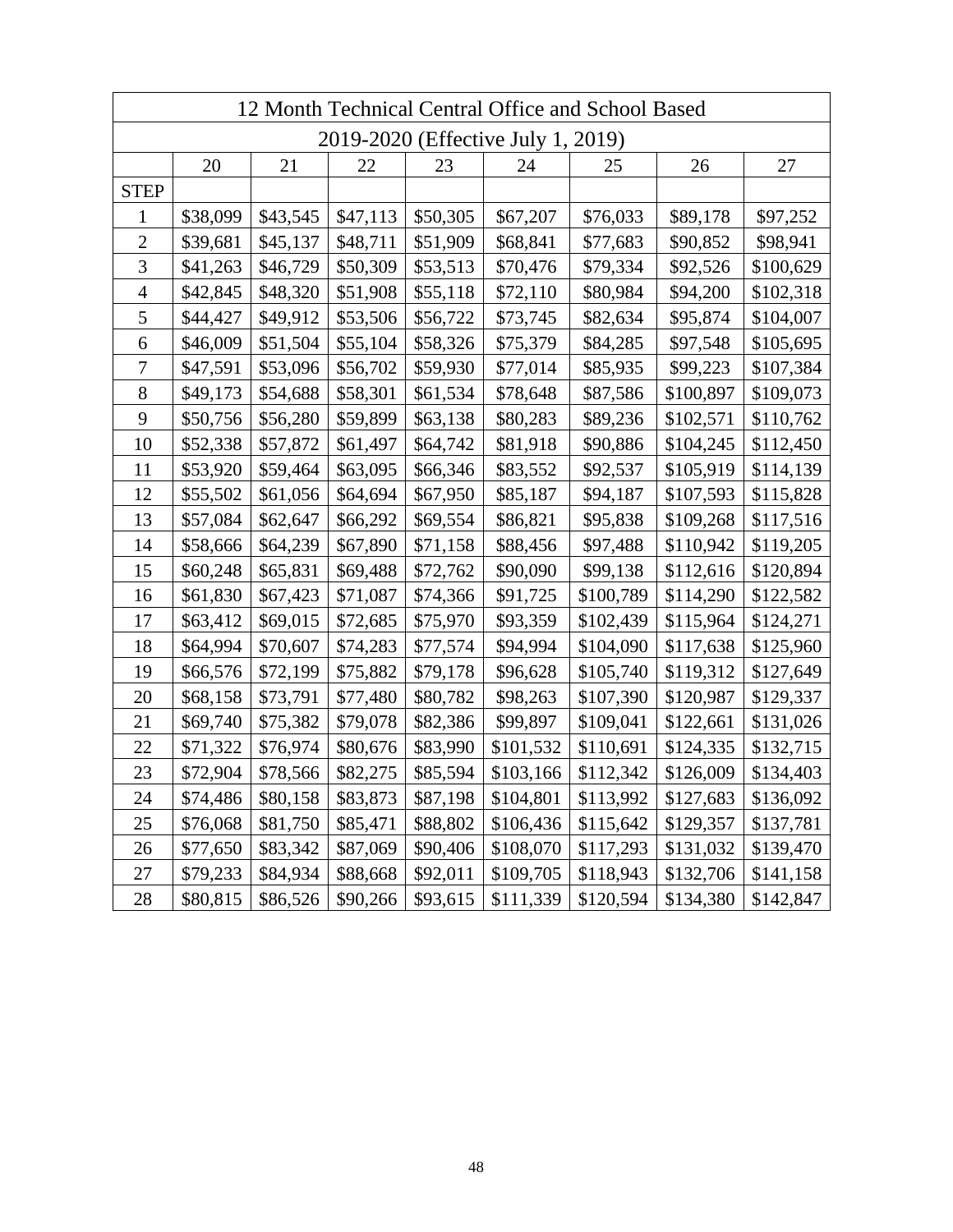|                  | 12 Month Technical Central Office and School Based |          |          |          |           |           |           |           |
|------------------|----------------------------------------------------|----------|----------|----------|-----------|-----------|-----------|-----------|
|                  | 2020-2021 (Effective July 1, 2020)                 |          |          |          |           |           |           |           |
|                  | 20                                                 | 21       | 22       | 23       | 24        | 25        | 26        | 27        |
| <b>STEP</b>      |                                                    |          |          |          |           |           |           |           |
| 1                | \$38,861                                           | \$44,416 | \$48,055 | \$51,311 | \$68,551  | \$77,553  | \$90,961  | \$99,197  |
| $\overline{2}$   | \$40,475                                           | \$46,039 | \$49,685 | \$52,948 | \$70,218  | \$79,237  | \$92,669  | \$100,919 |
| 3                | \$42,088                                           | \$47,663 | \$51,315 | \$54,584 | \$71,885  | \$80,920  | \$94,376  | \$102,642 |
| $\overline{4}$   | \$43,702                                           | \$49,287 | \$52,946 | \$56,220 | \$73,553  | \$82,604  | \$96,084  | \$104,364 |
| 5                | \$45,316                                           | \$50,911 | \$54,576 | \$57,856 | \$75,220  | \$84,287  | \$97,792  | \$106,087 |
| 6                | \$46,930                                           | \$52,534 | \$56,206 | \$59,492 | \$76,887  | \$85,971  | \$99,499  | \$107,809 |
| $\boldsymbol{7}$ | \$48,543                                           | \$54,158 | \$57,836 | \$61,128 | \$78,554  | \$87,654  | \$101,207 | \$109,532 |
| 8                | \$50,157                                           | \$55,782 | \$59,467 | \$62,764 | \$80,221  | \$89,337  | \$102,915 | \$111,254 |
| 9                | \$51,771                                           | \$57,405 | \$61,097 | \$64,400 | \$81,889  | \$91,021  | \$104,622 | \$112,977 |
| 10               | \$53,384                                           | \$59,029 | \$62,727 | \$66,037 | \$83,556  | \$92,704  | \$106,330 | \$114,699 |
| 11               | \$54,998                                           | \$60,653 | \$64,357 | \$67,673 | \$85,223  | \$94,388  | \$108,038 | \$116,422 |
| 12               | \$56,612                                           | \$62,277 | \$65,988 | \$69,309 | \$86,890  | \$96,071  | \$109,745 | \$118,144 |
| 13               | \$58,225                                           | \$63,900 | \$67,618 | \$70,945 | \$88,558  | \$97,754  | \$111,453 | \$119,867 |
| 14               | \$59,839                                           | \$65,524 | \$69,248 | \$72,581 | \$90,225  | \$99,438  | \$113,160 | \$121,589 |
| 15               | \$61,453                                           | \$67,148 | \$70,878 | \$74,217 | \$91,892  | \$101,121 | \$114,868 | \$123,312 |
| 16               | \$63,067                                           | \$68,771 | \$72,508 | \$75,853 | \$93,559  | \$102,805 | \$116,576 | \$125,034 |
| 17               | \$64,680                                           | \$70,395 | \$74,139 | \$77,489 | \$95,226  | \$104,488 | \$118,283 | \$126,757 |
| 18               | \$66,294                                           | \$72,019 | \$75,769 | \$79,126 | \$96,894  | \$106,171 | \$119,991 | \$128,479 |
| 19               | \$67,908                                           | \$73,643 | \$77,399 | \$80,762 | \$98,561  | \$107,855 | \$121,699 | \$130,202 |
| 20               | \$69,521                                           | \$75,266 | \$79,029 | \$82,398 | \$100,228 | \$109,538 | \$123,406 | \$131,924 |
| 21               | \$71,135                                           | \$76,890 | \$80,660 | \$84,034 | \$101,895 | \$111,222 | \$125,114 | \$133,647 |
| 22               | \$72,749                                           | \$78,514 | \$82,290 | \$85,670 | \$103,563 | \$112,905 | \$126,822 | \$135,369 |
| 23               | \$74,362                                           | \$80,138 | \$83,920 | \$87,306 | \$105,230 | \$114,588 | \$128,529 | \$137,091 |
| 24               | \$75,976                                           | \$81,761 | \$85,550 | \$88,942 | \$106,897 | \$116,272 | \$130,237 | \$138,814 |
| 25               | \$77,590                                           | \$83,385 | \$87,181 | \$90,578 | \$108,564 | \$117,955 | \$131,945 | \$140,536 |
| 26               | \$79,203                                           | \$85,009 | \$88,811 | \$92,215 | \$110,231 | \$119,639 | \$133,652 | \$142,259 |
| 27               | \$82,431                                           | \$88,256 | \$92,071 | \$95,487 | \$113,566 | \$123,005 | \$137,067 | \$145,704 |
| 28               | \$82,431                                           | \$88,256 | \$92,071 | \$95,487 | \$113,566 | \$123,005 | \$137,067 | \$145,704 |

- $\overline{\phantom{a}}$ 1. Network specialists will be provided a \$200.00 per year stipend for responding to after-hours calls.
- 2. Salaried personnel shall not be entitled to additional holiday pay other than as compensated in annual salary.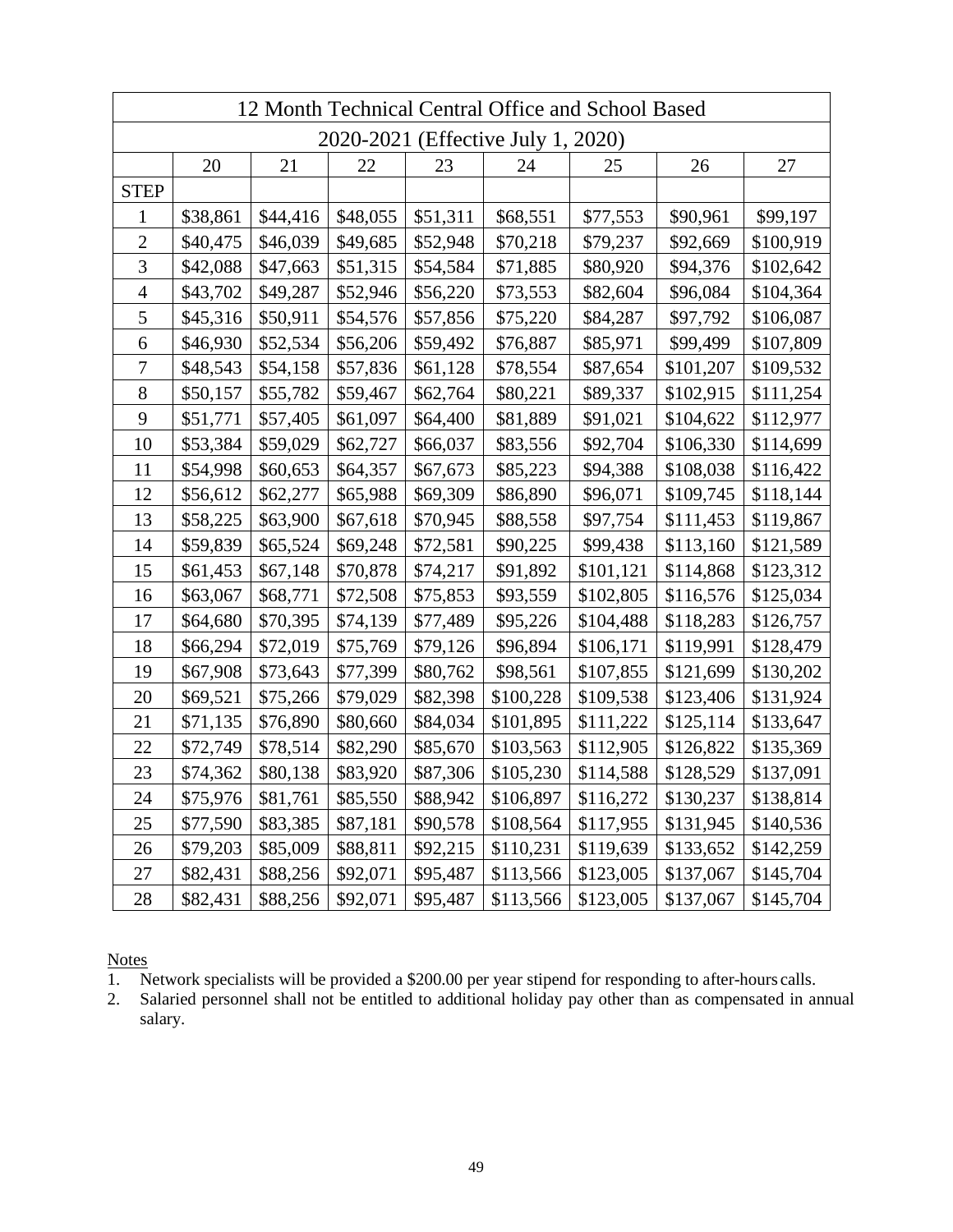| Food & Nutrition Services          |              |              |  |  |  |  |  |
|------------------------------------|--------------|--------------|--|--|--|--|--|
| <b>Assistants</b>                  |              |              |  |  |  |  |  |
| 2019-2020 (Effective July 1, 2019) |              |              |  |  |  |  |  |
|                                    | <b>GRADE</b> | <b>GRADE</b> |  |  |  |  |  |
| <b>STEP</b>                        | $\mathbf{I}$ | III          |  |  |  |  |  |
|                                    |              |              |  |  |  |  |  |
| $\mathbf{1}$                       | \$13.28      | \$13.81      |  |  |  |  |  |
| $\overline{c}$                     | \$13.83      | \$14.40      |  |  |  |  |  |
| 3                                  | \$14.37      | \$15.00      |  |  |  |  |  |
| $\overline{4}$                     | \$14.92      | \$15.59      |  |  |  |  |  |
| 5                                  | \$15.46      | \$16.18      |  |  |  |  |  |
| 6                                  | \$16.01      | \$16.78      |  |  |  |  |  |
| 7                                  | \$16.55      | \$17.37      |  |  |  |  |  |
| 8                                  | \$17.10      | \$17.96      |  |  |  |  |  |
| 9                                  | \$17.64      | \$18.55      |  |  |  |  |  |
| 10                                 | \$18.19      | \$19.15      |  |  |  |  |  |
| 11                                 | \$18.73      | \$19.74      |  |  |  |  |  |
| 12                                 | \$19.28      | \$20.33      |  |  |  |  |  |
| 13                                 | \$19.82      | \$20.93      |  |  |  |  |  |
| 14                                 | \$20.37      | \$21.52      |  |  |  |  |  |
| 15                                 | \$20.91      | \$22.11      |  |  |  |  |  |
| 16                                 | \$21.46      | \$22.70      |  |  |  |  |  |
| 17                                 | \$22.00      | \$23.30      |  |  |  |  |  |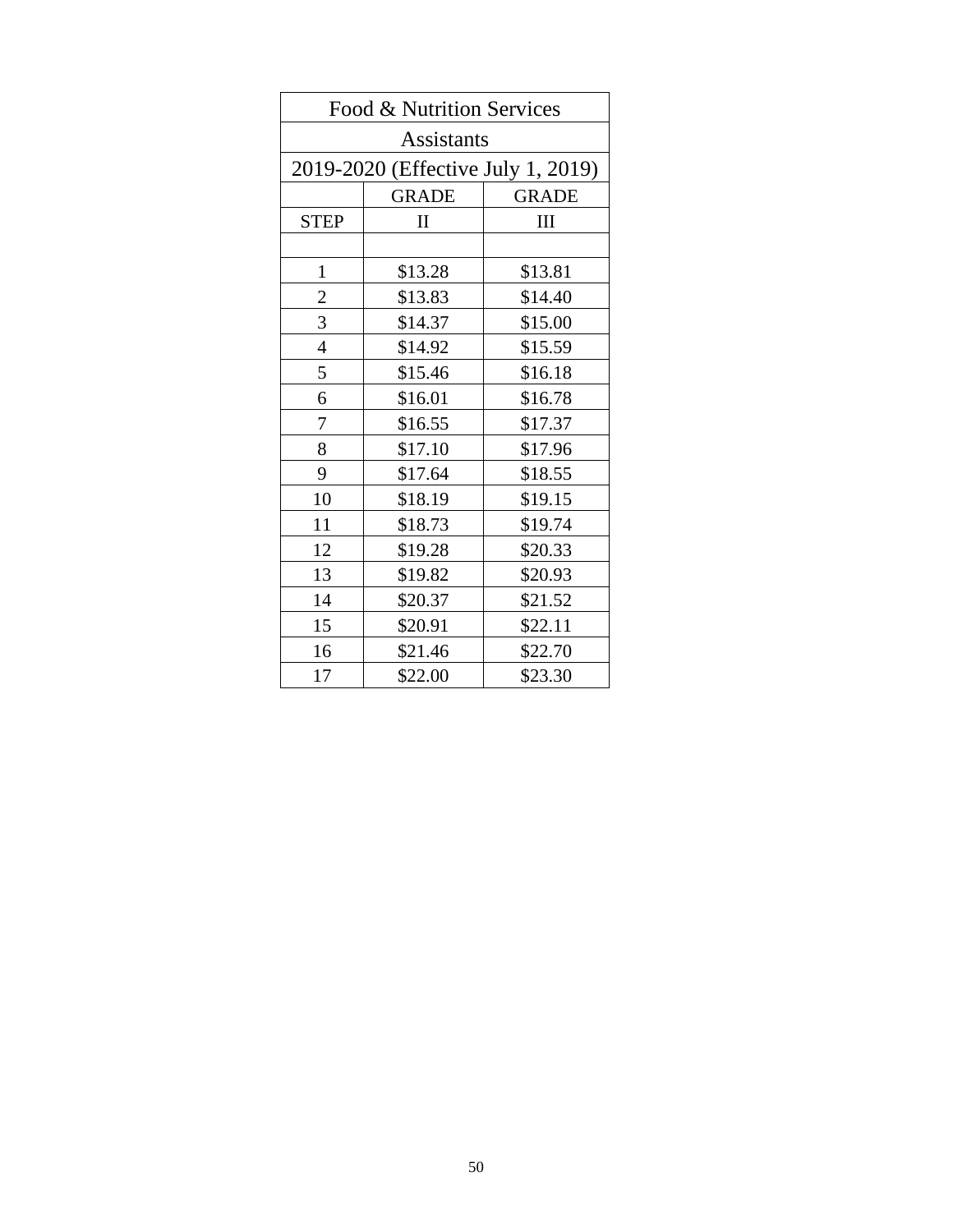| Food & Nutrition Services          |              |              |  |  |  |  |  |
|------------------------------------|--------------|--------------|--|--|--|--|--|
| <b>Assistants</b>                  |              |              |  |  |  |  |  |
| 2020-2021 (Effective July 1, 2020) |              |              |  |  |  |  |  |
|                                    | <b>GRADE</b> | <b>GRADE</b> |  |  |  |  |  |
| <b>STEP</b>                        | $\mathbf{I}$ | III          |  |  |  |  |  |
|                                    |              |              |  |  |  |  |  |
| $\mathbf{1}$                       | \$13.55      | \$14.09      |  |  |  |  |  |
| $\overline{\mathbf{c}}$            | \$14.14      | \$14.73      |  |  |  |  |  |
| 3                                  | \$14.73      | \$15.38      |  |  |  |  |  |
| $\overline{4}$                     | \$15.32      | \$16.02      |  |  |  |  |  |
| 5                                  | \$15.92      | \$16.67      |  |  |  |  |  |
| 6                                  | \$16.51      | \$17.31      |  |  |  |  |  |
| 7                                  | \$17.10      | \$17.96      |  |  |  |  |  |
| 8                                  | \$17.70      | \$18.60      |  |  |  |  |  |
| 9                                  | \$18.29      | \$19.25      |  |  |  |  |  |
| 10                                 | \$18.88      | \$19.89      |  |  |  |  |  |
| 11                                 | \$19.48      | \$20.54      |  |  |  |  |  |
| 12                                 | \$20.07      | \$21.18      |  |  |  |  |  |
| 13                                 | \$20.66      | \$21.83      |  |  |  |  |  |
| 14                                 | \$21.26      | \$22.47      |  |  |  |  |  |
| 15                                 | \$21.85      | \$23.12      |  |  |  |  |  |
| 16                                 | \$22.44      | \$23.76      |  |  |  |  |  |

### Longevity

- Public School System will receive an additional \$.25 per hour. 1. Food and Nutrition service workers with 13-14 years of regular service in the Howard County
- Public School System will receive an additional \$.56 per hour. 2. Food and Nutrition service workers with 15-19 years of regular service in the Howard County
- 3. Food and Nutrition service workers with 20 or more years of regular service in the Howard County Public School System will receive an additional \$1.00 per hour.
- 4. Employees hired before April 1 of a fiscal year will be granted a full year toward longevity.
- 5. Longevity payments are not cumulative from year to year.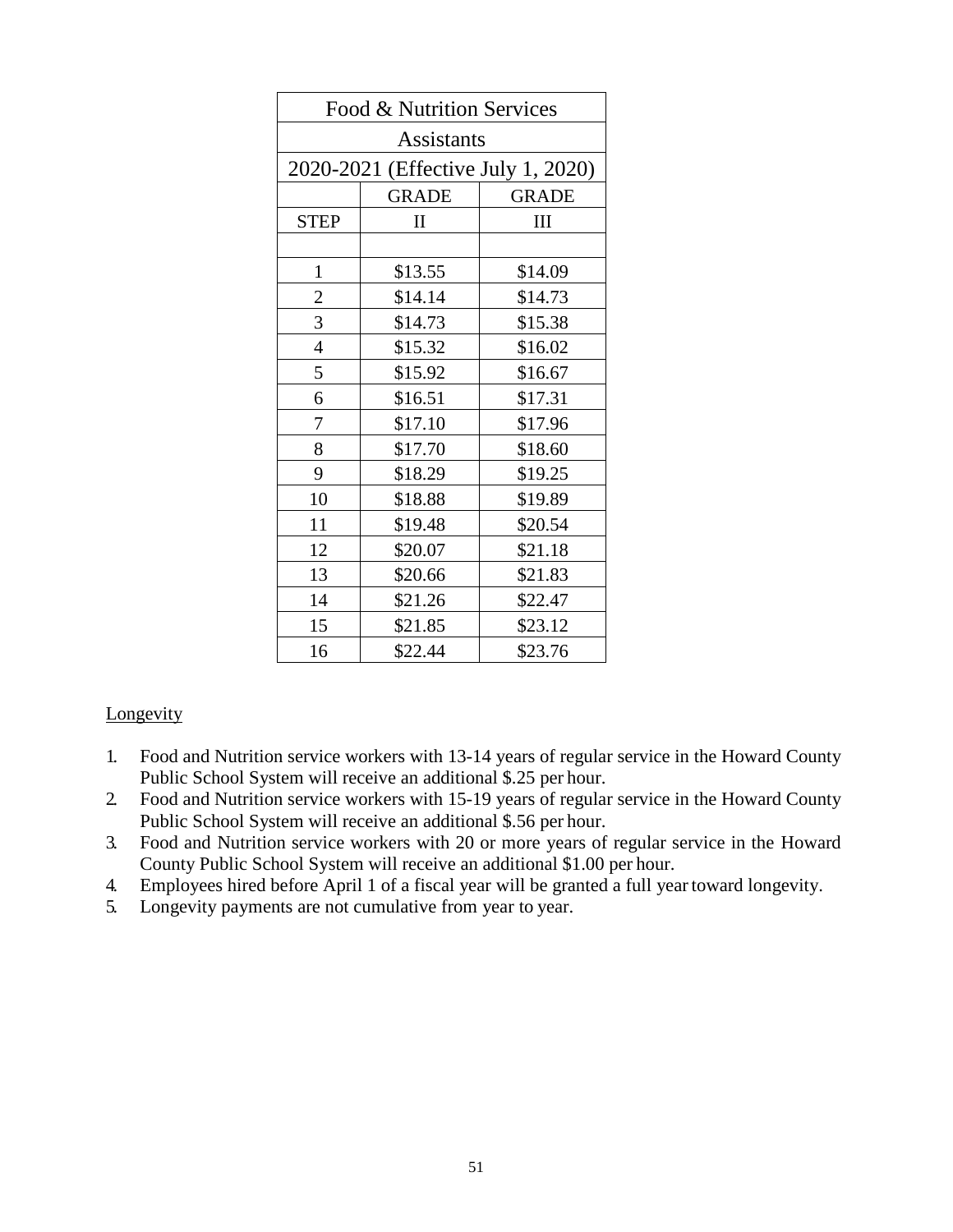#### **ARTICLE 18 DURATION**

Unless otherwise provided herein, the provisions of this Agreement shall be effective as of July 1, 2019 and shall continue in full force and effect through June 30, 2021.

This Tentative Agreement (TA) is contingent upon the Board of Education receiving or identifying sufficient revenue to fund the fiscal items. In the event the TA is not fully funded for the duration of this Agreement the parties shall engage in further negotiations.

The Association and the Board will reopen negotiations for the 2021-2022 school year on a date mutually agreed upon between November 2<sup>nd</sup>, but no later than December 2<sup>nd</sup> unless a later date is mutually acceptable to both parties.

In witness whereof the parties hereunto set their hand and seals this the 13th\_day of June 2019.

HOWARD COUNTY BOARD OF EDUCATION: By: (Chairperson (Superintendent)

**HOWARD COUNTY EDUCATION ASSOCIATION** EDUCATIONAL SUPPORT PERSONNEL By:

(President)

retary)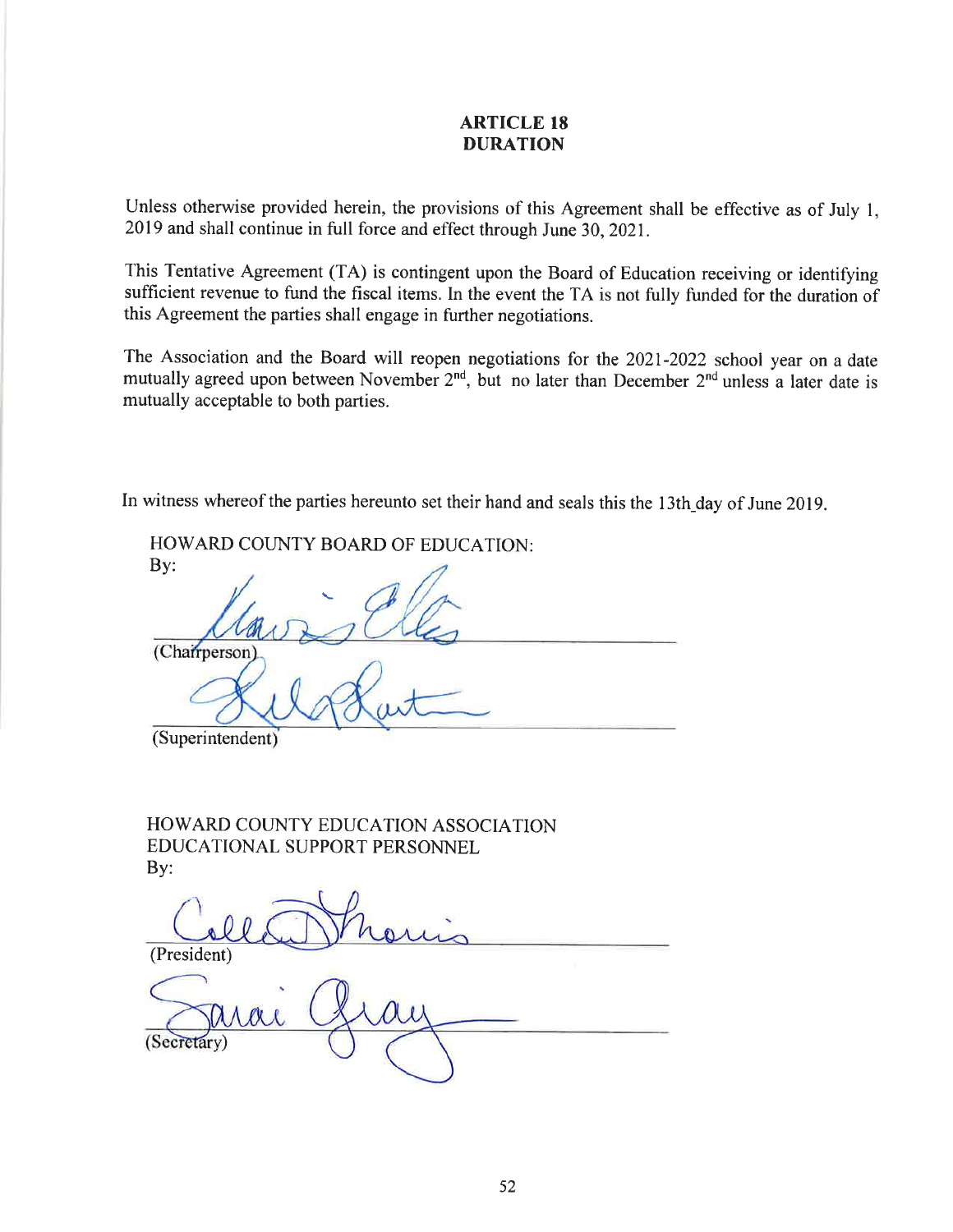## **SCHEDULE OF APPENDIXES**

<span id="page-54-0"></span>

| Appendix A | <b>Benefits Advisory Committee</b>                                                |     |
|------------|-----------------------------------------------------------------------------------|-----|
| Appendix B | Memorandum of Understanding between<br><b>HCPSS and HCEA-ESP</b>                  | ii  |
| Appendix C | Memorandum of Understanding between<br><b>HCPSS</b> and <b>HCEA-ESP-Transfers</b> | iii |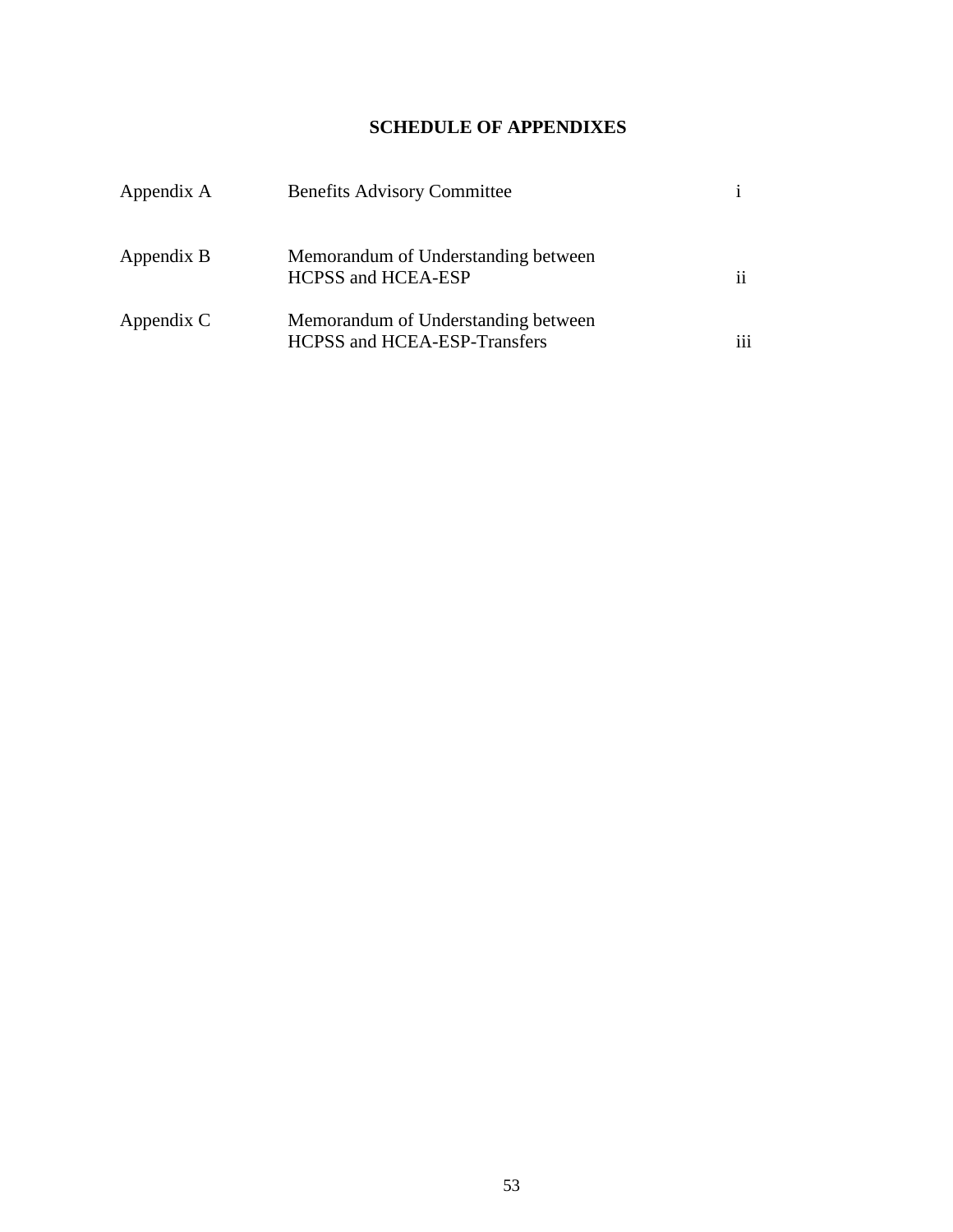## **APPENDIX A Benefits Advisory Committee**

<span id="page-55-0"></span>The Board agrees to establish a Benefits Advisory Committee to provide recommendations into maintaining quality and affordable benefits. It is understood that the recommendations of the committee do not constitute negotiations and are only advisory.

The focus of the committee shall be to:

- A. Make recommendations on cost containment strategies;
- B. Study, discuss and recommend possible plan design changes and rate setting;
- C. Develop strategies to educate employees regarding benefit plans;
- D. Make recommendations on the insurance fund balance/reserve;
- E. Make recommendations on the HCPSS budget mark for funding employee benefits;
- F. Evaluate insurance vendor bids;
- G. Participate in benefit bid process;
- H. Review monthly reports of claims data s compared to the projection of costs to be aware of the trends.

 their work towards increasing market transparency and reducing costs. The Benefits Advisory Committee will be provided with full access, within HIPAA guidelines, to plan utilization and vendor performance, outcome and cost data, including vendor contracts, to facilitate

 The Benefits Advisory Committee will meet at least six (6) times per year. The committee will report to the Chief Business and Technology Officer on its work as needed. A copy of their report(s) will be forwarded to the Association/Union president for possible use in negotiations.

 the president may appointment himself/herself, one (1) representative from each of the other employee groups appointed by their president or the president may appoint himself/herself, and one (1) person The composition of the committee will include up to three (3) representatives appointed by and representing the Board, one (1) representative from each bargaining unit within the Association/Union (e.g., HCEA-Certificated and HCEA-ESP) appointed by the President who is a current employee or representing the retired employees' association.

The Association/Union representative appointed to the committee shall be released from his/her duties, if necessary, for meetings of the committee without loss of salary whenever such meetings are held during the duty day.

 them in their work, which may include subject matter experts, to support the focus of the committee Once appointed, the Committee will elect a chairperson and vice chairperson from the employee/retiree representatives group. The committee shall develop operational procedures to assist as indicated above.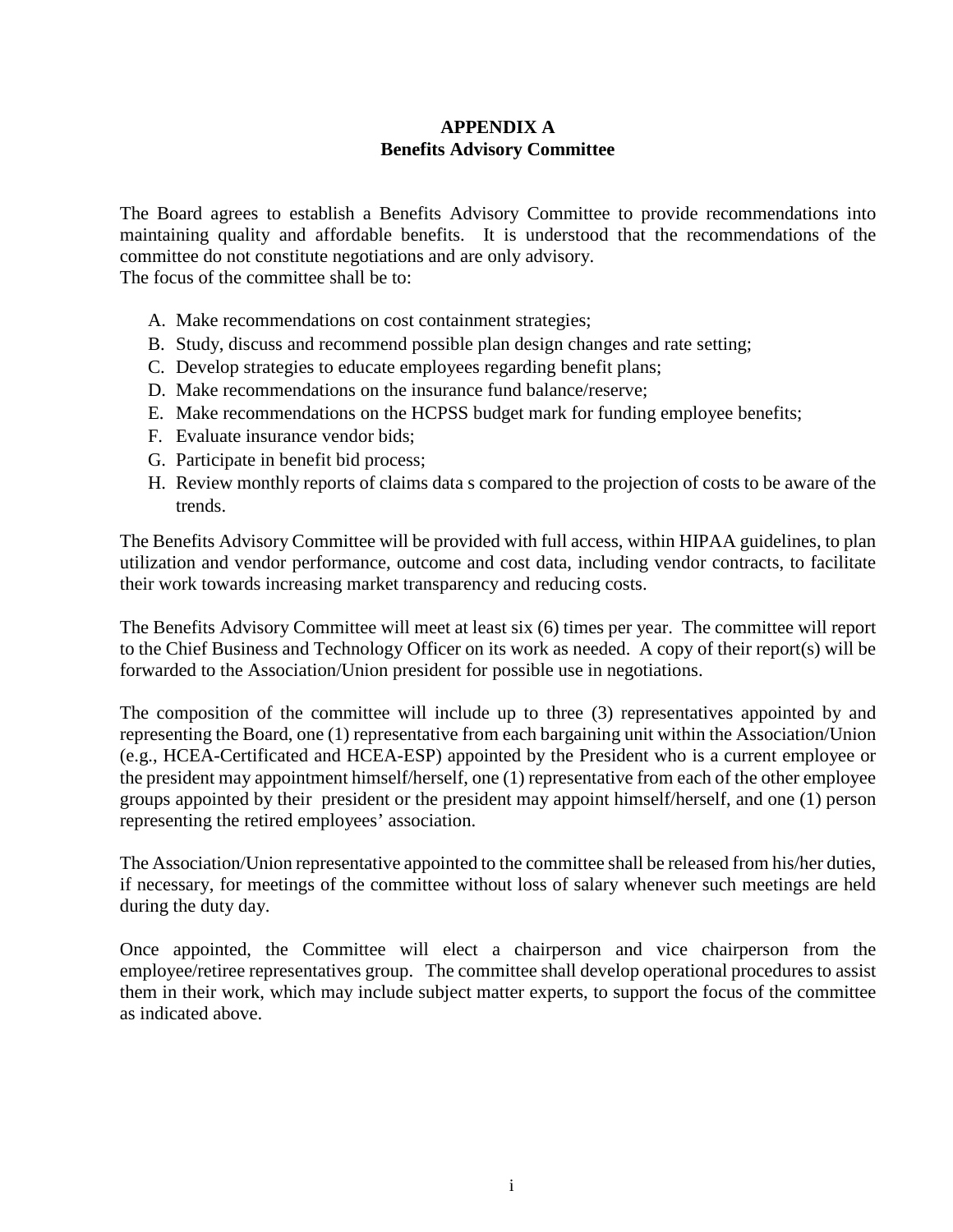# **Appendix B**

### **Between the Howard County Board of Education Memorandum of Understanding and the HCEA-Educational Support Professionals**

#### <span id="page-56-0"></span>**Compensation**

 exceeds 4% for employees that are not eligible for a step over the FY 20, FY 21 fiscal years, then If the BOE provides compensation for other bargaining units or non-represented employee groups which employees represented by HCEA bargaining units that are not eligible for a step increase in FY 20, FY 21 will receive equivalent compensation.

#### **Staff Advisory Council Commitment**

 implementation of Staff Advisory Councils for the 2019-2020 school year. The committee will be The HCPSS and the HCEA/HCEA ESP agree to establish a study committee to develop guidelines for the composed of representation from school system leadership, HCEA and HCEA-ESP members appointed by the HCEA President, as well as representatives from all other employee groups within the HCPSS. The purpose of the committee will be to develop guidelines for the implementation of Staff Advisory Councils to collaborate with school/system leadership on concerns that impact the operating of the work site. The goal of this initiative is to create a collaborative, solutions focused structure that provides an opportunity for employee voice in the work place.

#### **Substitute Resolution**

The HCPSS and the HCEA bargaining units agree to gather data and work collaboratively toward a resolution that addresses substitute problems at all levels. We commit to continued implementation of the floater substitute initiative in all high school buildings, middle school buildings in which a need has been established, and investigating the expansion of the program to identified elementary schools.

#### **Commitment to Mutually Established Compensation Goals**

 increase our ability to compete for quality candidates for all positions within the HCPSS. As we move The HCPSS and the HCEA bargaining units commit to continuing the work that was started in the FY18-19 negotiations process with regards to salary scale improvements. Both parties agree mutual goals of addressing living wage, retention, recruitment, and increasing life time earnings to remain competitive in the region will be continued in future contract negotiations. In FY 20 and FY 21 we have made progress by restructuring steps 1-5 on the teacher certificated scales, worked toward equity in step value on the ESP scales, furthered our goal of living wages for ESP, and made progress to forward we need to continue this progress to increase lifetime earnings.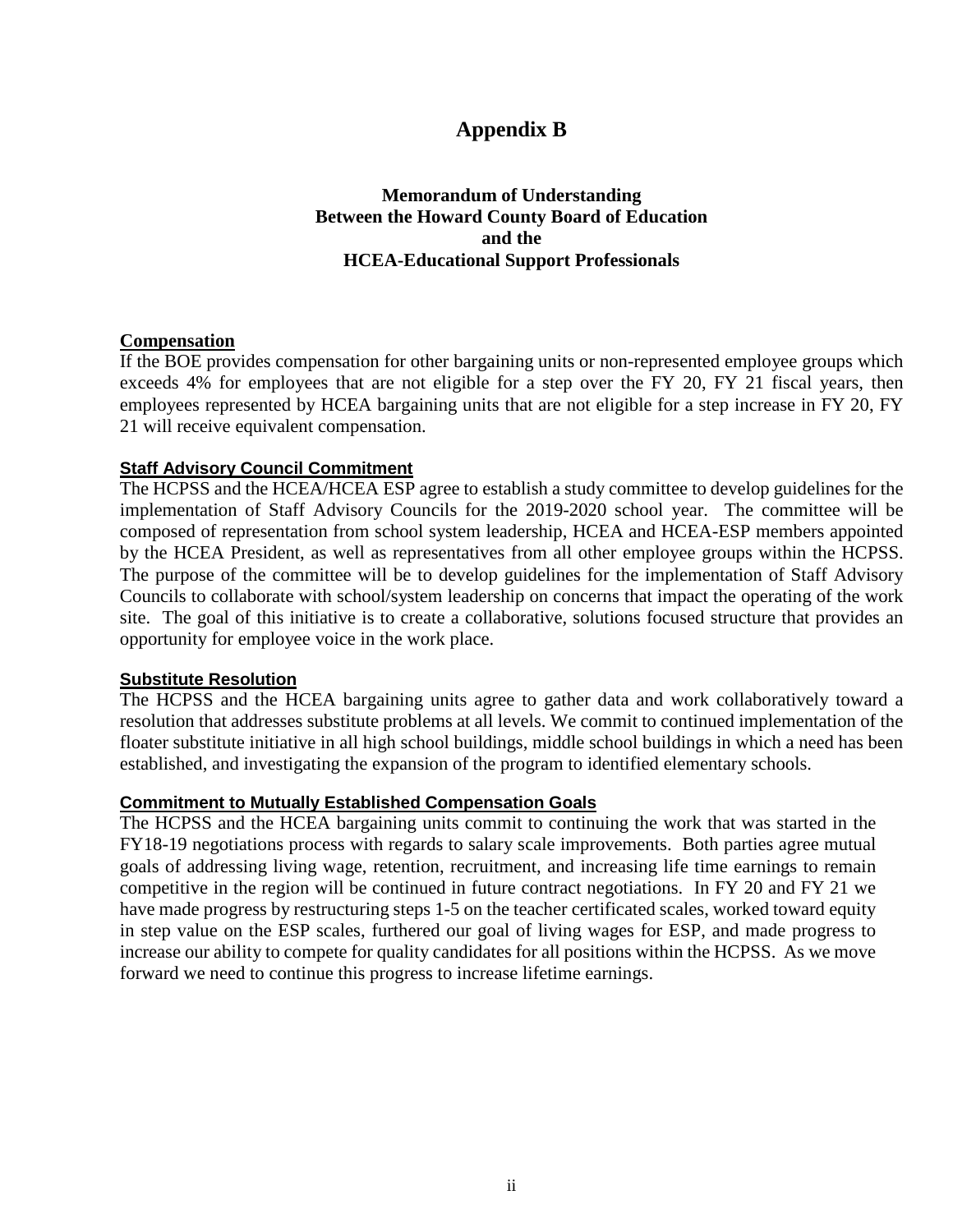# **APPENDIX C**

#### **Between the Howard County Board of Education Memorandum of Understanding and the Howard County Education Association**

#### **Article 5-Personnel Employment**

#### <span id="page-57-0"></span>**Voluntary Transfer Process**

- A. All employees who desire to transfer to another building, department, or k-12 level for the February  $1<sup>st</sup>$  and March  $1<sup>st</sup>$ . of the current school year. following school year, shall notify the Office of Human Resources of such request between
- such requests will apply to vacancies prior to August  $1<sup>st</sup>$ . If a vacancy occurs after August  $1<sup>st</sup>$  in a pending an offer for the position. B. Requests for transfer are to be in writing and use the established online system. The request must be received no later than March  $1<sup>st</sup>$  of the current year. At the same time vacancy information is provided to surplus and return from leave employee's vacancy information will be provided for voluntary transfer purposes. This information will be updated weekly up until August  $1<sup>st</sup>$ . An employee (as identified in paragraph A above) may select a maximum of ten (10) schools. All building, department, or K-12 level the employee may still be considered, and a plan will be established to consider the needs of the system while still allowing an employee to be placed
- or work site's transfer list for that year's staffing cycle. C. An employee will have until August  $1<sup>st</sup>$  to withdraw their transfer request or accept/deny in writing, via email, any transfer offered by the principal. The acceptance/denial must be made within 24 hours of the written email offer from the principal/supervisor. If the employee declines the transfer offer or fails to respond within 24 hours after the offer, their name will be removed from the school
- D. Open Job Fairs will be held in the spring of each year no later than April  $30<sup>th</sup>$ . Dates for the Job Fairs will be established and advertised to all employees prior to the opening of the transfer process window. Part-time employees (.5 FTE-.9 FTE) will be invited to participate in the Job Fairs.
	- 1. All school/work sites will participate in the Job Fairs with adequate staff to conduct interviews. Appointments may not be requested prior to the date of the Fair. Appointments may not be requested prior to the date of the Fair.
	- principal/designee/supervisor of the 10 schools/work sites to which they would like to transfer. 2. Employees who are unable to attend the Job Fairs can request an interview directly with the All interviews must be completed by May  $15<sup>th</sup>$ . Principals are encouraged to accommodate the request but are not required to do so.
	- 3. Internal applicants will be considered prior to external candidates for all vacancies.